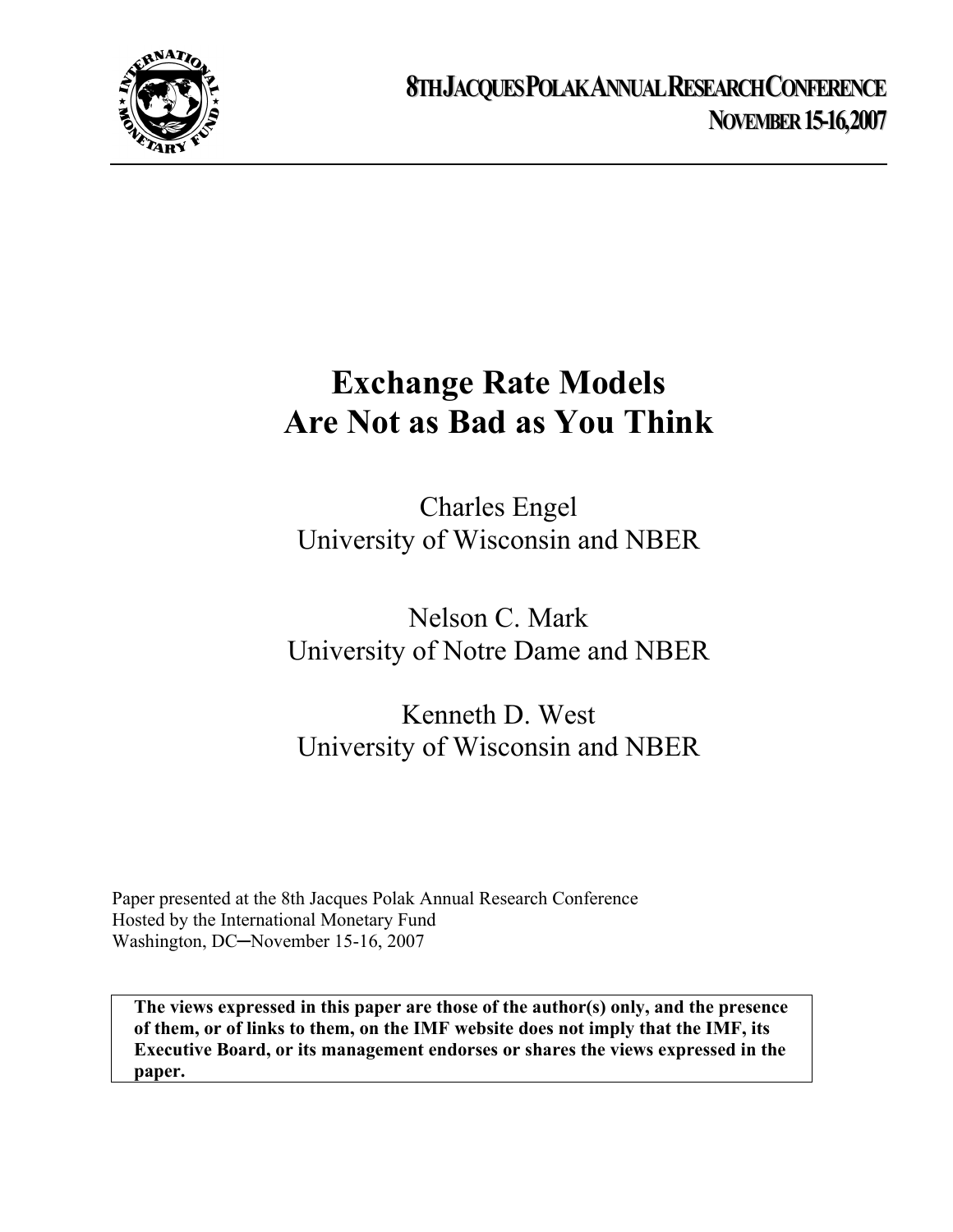# Exchange Rate Models Are Not as Bad as You Think

Charles Engel University of Wisconsin and NBER

Nelson C. Mark University of Notre Dame and NBER

Kenneth D. West University of Wisconsin and NBER

August 2, 2007

# Abstract

Standard models of exchange rates, based on macroeconomic variables such as prices, interest rates, output, etc., are thought by many researchers to have failed empirically. We present evidence to the contrary. First, we emphasize the point that "beating a random walk" in forecasting is too strong a criterion for accepting an exchange rate model. Typically models should have low forecasting power of this type. We then propose a number of alternative ways to evaluate models. We examine in-sample fit, but emphasize the importance of the monetary policy rule, and its effects on expectations, in determining exchange rates. Next we present evidence that exchange rates incorporate news about future macroeconomic fundamentals, as the models imply. We demonstrate that the models might well be able to account for observed exchange-rate volatility. We discuss studies that examine the response of exchange rates to announcements of economic data. Then we present estimates of exchange-rate models in which expected present values of fundamentals are calculated from survey forecasts. Finally, we show that outof-sample forecasting power of models can be increased by focusing on panel estimation and long-horizon forecasts.

Prepared for the NBER Macroeconomics Annual, 2007. Conference in Cambridge, Massachusetts, March 30-31, 2007. We thank Joong Shik Kang and Enrique Martinez-Garcia for very able research assistance. We thank Paolo Pesenti and participants in the Second Annual Workshop on Global Interdependence, at Trinity College, Dublin for very helpful comments. We also thank Barbara Rossi and Ken Rogoff for their helpful comments at the Macro Annual conference. Each of the authors gratefully acknowledges grants from the National Science Foundation that have supported this research.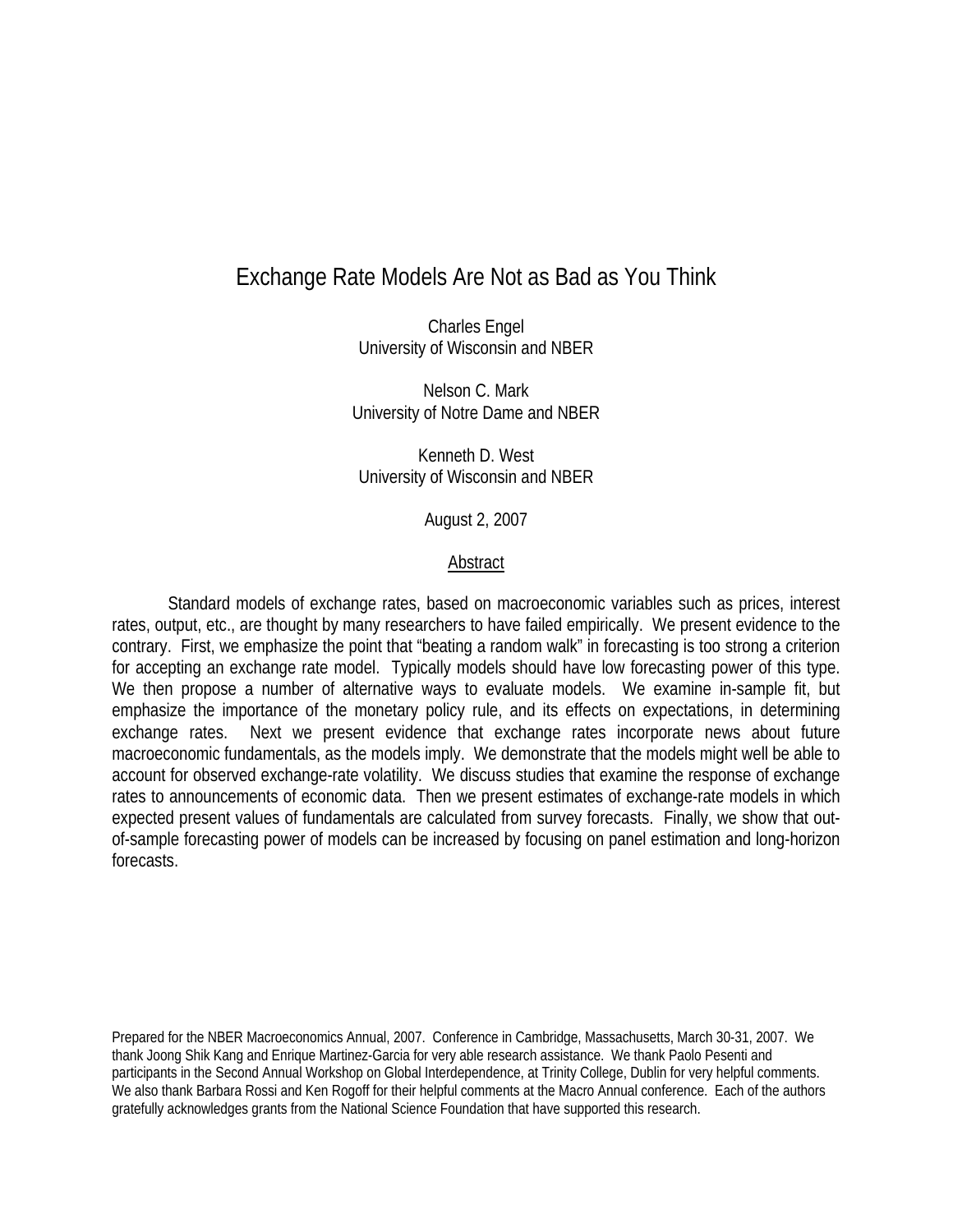There appears to be a consensus among researchers in exchange-rate economics that the standard models that relate exchange rates to monetary variables, prices, interest rates, etc., are off the mark. For example, Sarno and Taylor (2002, pp. 136-137) state, "Overall, the conclusion emerges that, although the theory of exchange rate determination has produced a number of plausible models, empirical work on exchange rates still has not produced models that are sufficiently statistically satisfactory to be considered reliable and robust…In particular, although empirical exchange rate models occasionally generate apparently satisfactory explanatory power in-sample, they generally fail badly in out-of-sample forecasting tests in the sense that they fail to outperform a random walk." Bacchetta and van Wincoop (2006, p. 552) observe, "The poor explanatory power of existing theories of the nominal exchange rate is most likely the major weakness of international macroeconomics. Richard A. Meese and Kenneth Rogoff (1983a) and the subsequent literature have found that a random walk predicts exchange rates better than macroeconomic models in the short run." Evans and Lyons (2002, pp. 170-171) assert, "Macroeconomic models of exchange rates perform poorly at frequencies higher than one year. Indeed, the explanatory power of these models is essentially zero (Meese and Rogoff 1983a, Meese 1990). In the words of Frankel and Rose (1995, p. 1704), this negative result has had a 'pessimistic effect on the field of empirical exchange rate modeling in particular and international finance in general.' The pessimistic effect has been with us 20 years."

 We present evidence that exchange rate models are not so bad after all. We approach the problem from several angles, but all of the approaches are linked by the observation that short-run movements in exchange rates are primarily determined by changes in expectations – exactly as the standard models say. We begin in section 1 by demonstrating that standard models imply near random walk behavior in exchange rates, so that their power to "beat the random walk" in out-of-sample forecasts is low. We then offer various alternative means for evaluating exchange-rate models: (1) using in-sample fit of the models, but highlighting the role of endogeneity of monetary policy in explaining nominal and real exchange rate behavior (section 2); (2) examining whether exchange rates incorporate news that helps to predict the future macroeconomic fundamentals, as implied by the models (section 3); (3) re-examining the question of whether the models can account for the volatility of exchange rates (also section 3); (4) reviewing the recent literature that has examined the response of exchange rates to announcements of macroeconomic news (section 4); (5) presenting estimates of the model in which expectations of fundamentals are drawn from survey data (also section 4); and, (6) demonstrating that the predictive power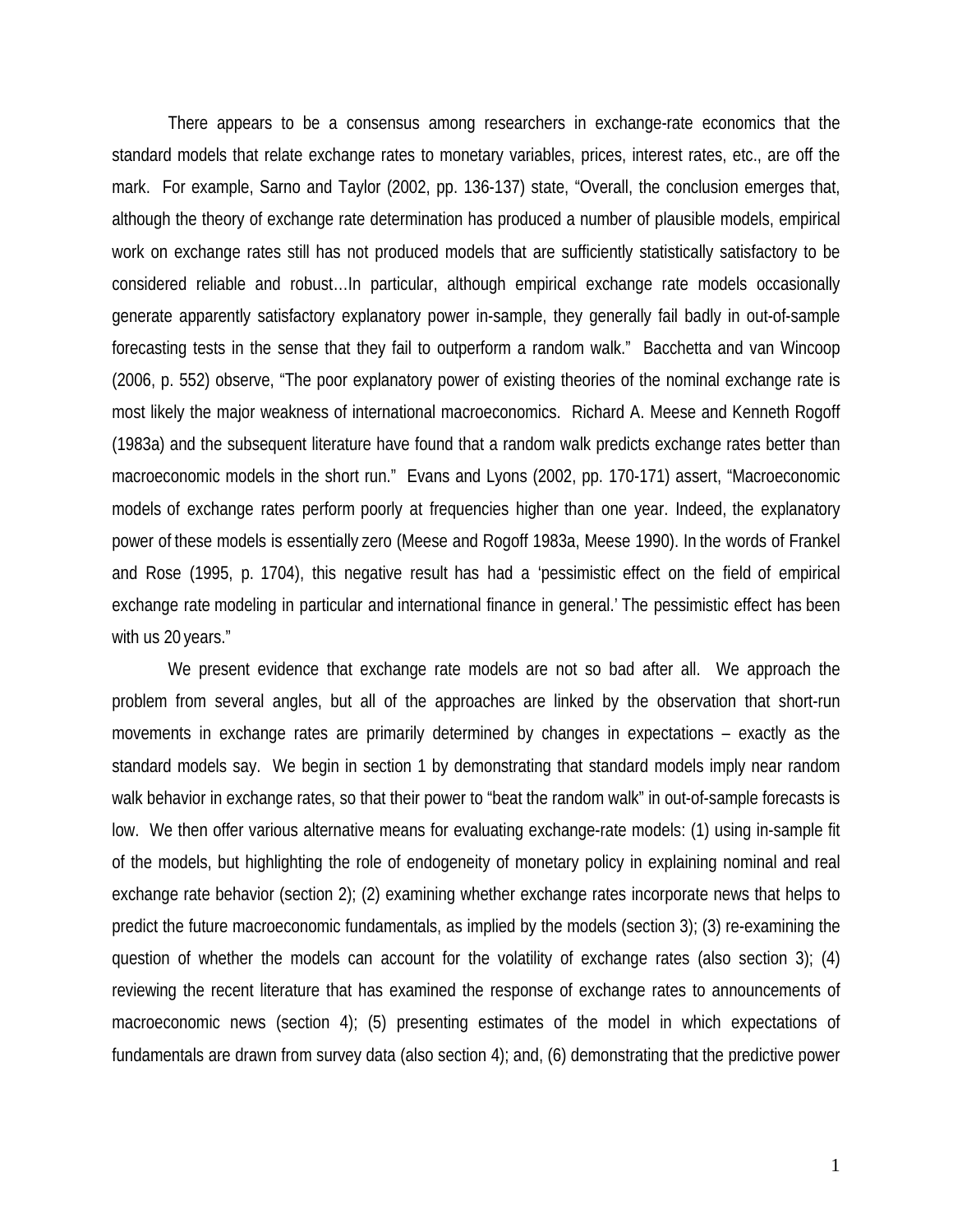of the models can be greatly increased by using panel techniques and forecasting exchange rates at longer horizons (section 5). Conclusions are in section 6.

 We begin by examining the theorem in Engel and West (2005) that demonstrates that under plausible assumptions, the models actually imply that the exchange rate should nearly follow a random walk. Therefore, it should not be surprising that the exchange rate models cannot provide better forecasts than the random walk model. As we will elucidate, the key insight behind the theorem is that current economic fundamentals have relatively little weight in determining the exchange rate in standard models. Much greater weight is put on expectations of future fundamentals, even fundamentals several years into the future.

 We elaborate on the implications of the theorem. We show that in a standard parameterization of the famous Dornbusch "overshooting" model, the exchange rate nearly follows a random walk. We make this characterization in spite of the fact that the best-known feature of this model is that exchange-rate changes should be predictable – that the exchange rate overshoots its long-run value in response to monetary shocks. We also argue that Meese and Rogoff's (1983a) exercise, in which the model forecasts use actual ex-post (rather than forecasted) values of the fundamentals, is potentially flawed, because the out-of-sample fit of the models can be made arbitrarily worse or better by algebraic transformations of the model. Indeed, the out-of-sample fit of the standard models can be made much better (under the Meese-Rogoff methodology) if the models are written in a way that emphasizes the importance of expectations in determining exchange rates.

 If we do not use the criterion of outperforming the random walk model in out-of-sample forecasting power, how then should we evaluate exchange rate models? We offer a number of alternatives.

 First, we can look at the in-sample fit of the models. Most empirical monetary models of the 1970s and 1980s paid little attention to the endogeneity of monetary policy. But if exchange rates are primarily driven by expectations, then correctly modeling monetary policy is critical. Changes in current economic fundamentals, for example, may have a greater impact on exchange rates indirectly through the induced changes in expectations of monetary policy than through any direct channel. Engel and West (2006), Mark (2007), Clarida and Waldman (2006) and Molodtsova and Papell (2007) have explored the empirical performance of models based on Taylor rules for monetary policy. In a traditional flexible price model, an increase in current inflation depreciates the currency. But it is important to understand the policy reaction to higher inflation. In the new Taylor-rule models, higher inflation leads to an appreciation in inflationtargeting countries, because higher inflation induces expectations of tighter future monetary policy.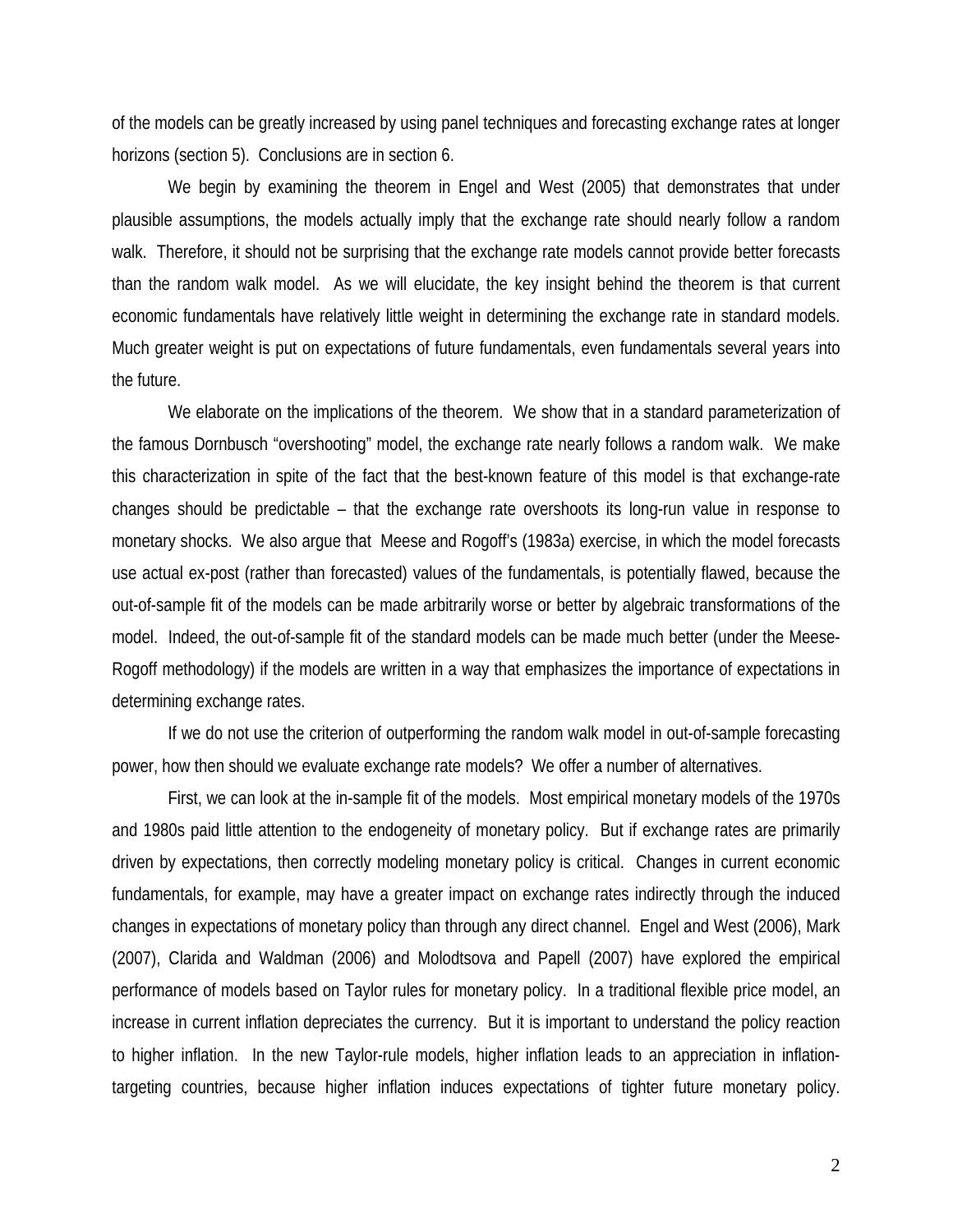We review these models, and also make note of the important result of Benigno (2004): the Taylorrule models offer a potential solution to the "purchasing power parity" puzzle. In particular, the models offer the possibility that persistent real exchange rates do not require unrealistic assumptions about the stickiness of nominal price setting, and potentially de-link the two altogether.

 Engel and West (2004, 2005) propose testing two implications of the present value models. They emphasize that because we acknowledge that there are "unobserved fundamentals" (e.g., money demand shocks, risk premiums), the exchange rate may not be exactly the expected present value of observed fundamentals. But if exchange rates react to news about future economic fundamentals, then perhaps exchange rates can help forecast the (observed) fundamentals. If the observed fundamentals are the primary drivers of exchange rates, then the exchange rates should incorporate some useful information about future fundamentals. We verify this proposition using Granger causality tests. Engel and West (2004) also develop a technique for measuring the contribution of the present discounted sum of current and expected future observed fundamentals to the variance of changes in the exchange rate, which is valid even when the econometrician does not have the full information set that agents use in making forecasts. Here we find that the observed fundamentals can account for a relatively large fraction of actual exchangerate volatility, at least under some specifications of the models.

 Standard tests of forward looking models under rational expectations make the assumption that the sample distribution of ex post realizations of economic variables provides a good approximation of the distribution used by agents in making forecasts. But (as Rossi (2005) has recently emphasized) when agents are trying to forecast levels of variables that are driven by persistent or permanent shocks, the econometrician might get a very poor measure of the agents' probability distribution by using realized ex post values. The problem is enhanced when the data generating process is subject to long-lasting regime shifts (caused, for example, by changes in the monetary policy regime.) For an economic variable such as the exchange rate – which is primarily driven by expectations – it might be useful to find alternative ways of measuring the effect of expectation changes.

 Several recent papers (Andersen, Bollerslev, Diebold, and Vega (2002), Faust, Rogers, Wang, and Wright (2007), Clarida and Waldman (2006)) have looked at the effects of news announcements on exchange rates, using high frequency data. We review these studies, and argue that the response of exchange rates to news is precisely in line with the predictions of the Taylor rule models.

 We also provide new evidence of another sort. We directly measure expectations of inflation and output using surveys of professional forecasters. The particular survey we employ asks forecasters twice a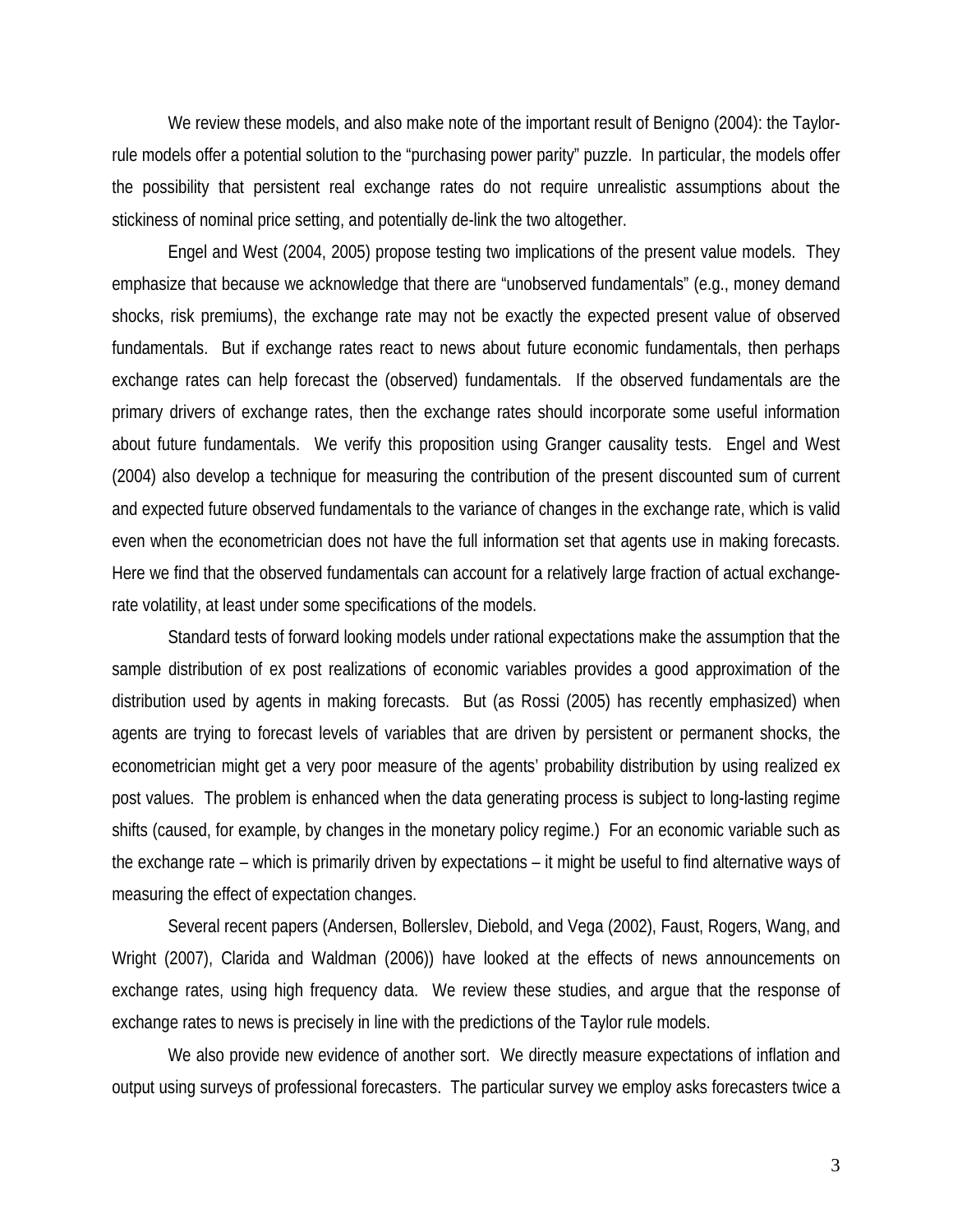year to provide predictions for inflation and output growth in a dozen advanced countries for the current year, each of the next five years, and an average for years 6-10. From these surveys, we are able to construct a present value of current and expected future fundamentals implied by the Taylor rule model. We find strong confirmation of the model – higher output growth and higher inflation in the US relative to the other countries leads to an appreciation of the dollar relative to the other currencies.

 While we argue that theoretically the models may have low power to produce forecasts of changes in the exchange rate that have a lower mean-squared-error than the random walk model, we also explore ways of increasing the forecasting power. Mark and Sul (2001) and Groen (2005) have used panel errorcorrection models to forecast exchange rates at long horizons (16 quarters, for example.) We find that with the increased efficiency from panel estimation, and with the focus on longer horizons, the macroeconomic models consistently provide forecasts of exchange rates that are superior to the "no change" forecast from the random walk model.

 We find ourselves in the uncomfortable position of both pointing out that common formulations of monetary models imply that the models should have little power to produce better forecasts than a random walk, while at the same time finding more forecasting power for the models than many previous studies (though in line with the findings of the studies that employ panel techniques, cited above.) There are two possible resolutions to this conflict. First, in section 5, we demonstrate in an example that if the foreign exchange risk premium – whose behavior is not well understood, and which is not observable to the econometrician – is stationary with an innovation variance that is relatively small (compared to variances in innovations of standard "observed" fundamentals), then the models might have predictive power relative to the random walk at long horizons in the error-correction framework. So it may be that indeed, using panel techniques, we have confirmed the usefulness of the models in forecasting at horizons of 16 quarters. The other resolution to the conflict is that our prediction results might prove fleeting: History has shown that models that seem to fit well over some time periods end up not holding up as the sample extends. That might hold true for forecasting power as well. While it is encouraging that our forecasting results confirm the findings of Mark and Sul (2001) on an extended sample, these results may ultimately prove not to be robust. But the Engel and West (2005) theorem tells us that out-of-sample prediction power relative to a random walk is not a reliable gauge to judge exchange rate models.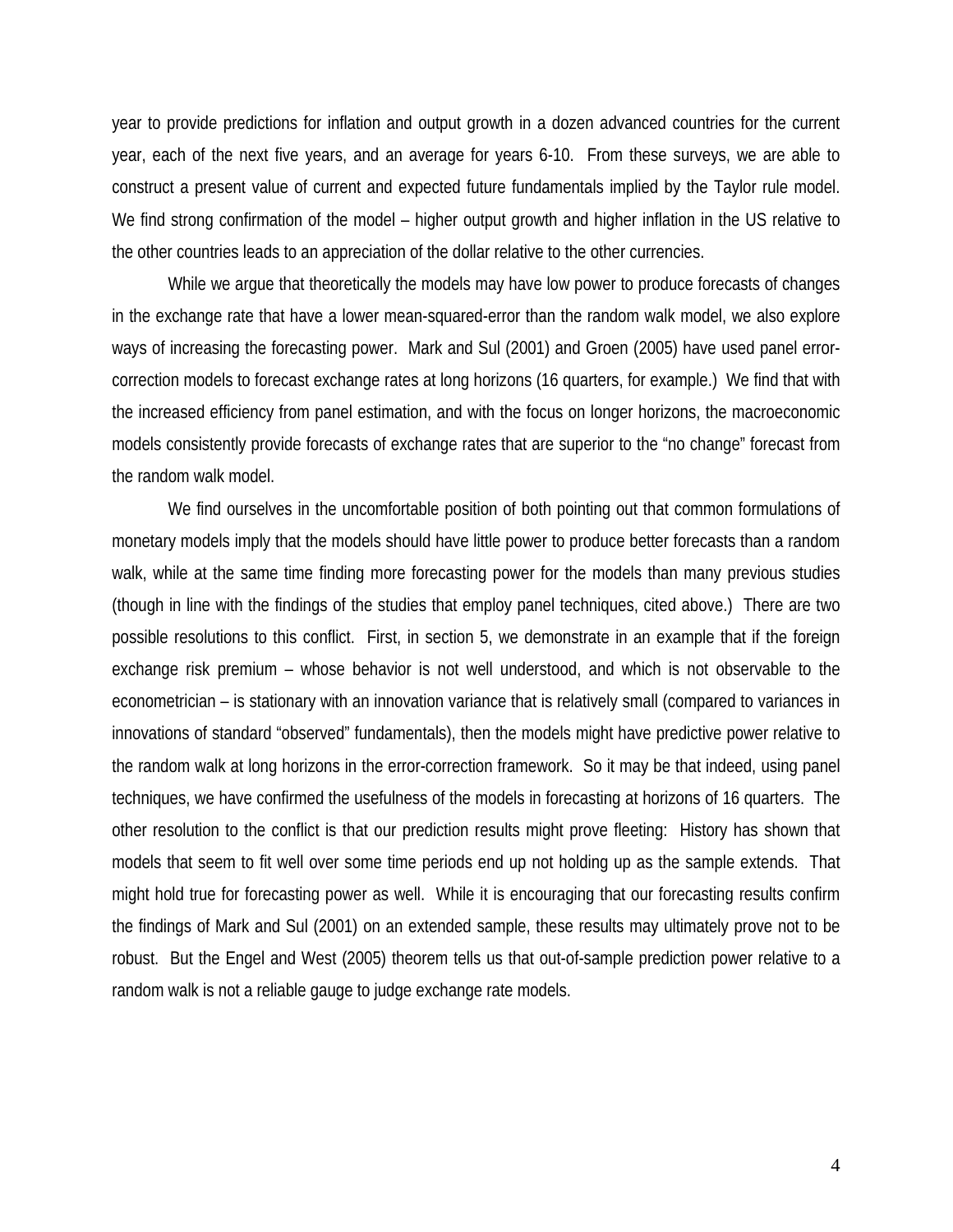# **1. Present-Value Models and Random Walks**

Let *s*, denote the log of the exchange rate, measured as the log of the domestic currency price of foreign currency. Thus, depreciation of the currency implies an increase in  $s<sub>i</sub>$ . Consider models of the exchange rate that relate the value of the currency to economic fundamentals, and to the expected future exchange rate:

(1) 
$$
S_t = (1 - b)a_1' x_t + b a_2' x_t + b E_t S_{t+1}, \qquad 0 < b < 1.
$$

**x**<sub>t</sub> is a vector of economic "fundamentals" that ultimately drive exchange-rate behavior. Many familiar exchange-rate models based on macroeconomic fundamentals take this general form, as subsequent examples will demonstrate.

Equation (1) is an expectational difference equation with a no-bubbles forward solution given by:

(2) 
$$
S_t = (1-b)E_t \left( \sum_{j=0}^{\infty} b^j \mathbf{a_1}^{\mathsf{T}} \mathbf{X}_{t+j} \right) + bE_t \left( \sum_{j=0}^{\infty} b^j \mathbf{a_2}^{\mathsf{T}} \mathbf{X}_{t+j} \right).
$$

The log of the exchange rate is determined as the expected present discounted value of current and future fundamentals. As in many models of other asset prices, if the discount factor is large (close to one), expected future fundamentals matter a lot more than the current value of the fundamental. For example, if the fundamentals were expected to change between period *t* and  $t+1$  to new permanent values,  $\tilde{\mathbf{x}}_{t+1}$ , the exchange rate would be a weighted average of the current and the future fundamental – but with much more weight placed on the future fundamental:

$$
S_t = (1 - b)[\mathbf{a}_1' \mathbf{x}_1 + \frac{b}{1 - b} \mathbf{a}_2' \mathbf{x}_1] + b[\mathbf{a}_1' \tilde{\mathbf{x}}_{t+1} + \frac{b}{1 - b} \mathbf{a}_2' \tilde{\mathbf{x}}_{t+1}].
$$

That is, in a model such as this, when fundamentals are very persistent we can say that the exchange rate is primarily determined by the expected future path of the fundamentals, with little weight given to the current fundamental.

 The monetary exchange-rate models of the 1970s and 1980s take the form given by equation (1). They are based on a Cagan-style money demand model. For the home country we can write:

$$
(3) \qquad m_t - p_t = \alpha + \gamma y_t - \lambda i_t + v_t,
$$

where  $m_t$  is the log of the money supply,  $p_t$  is the log of the home consumer price level,  $y_t$  is the log of output,  $i_t$  is the home interest rate (in levels), and  $v_t$  is a stochastic shift term. Defining the real exchange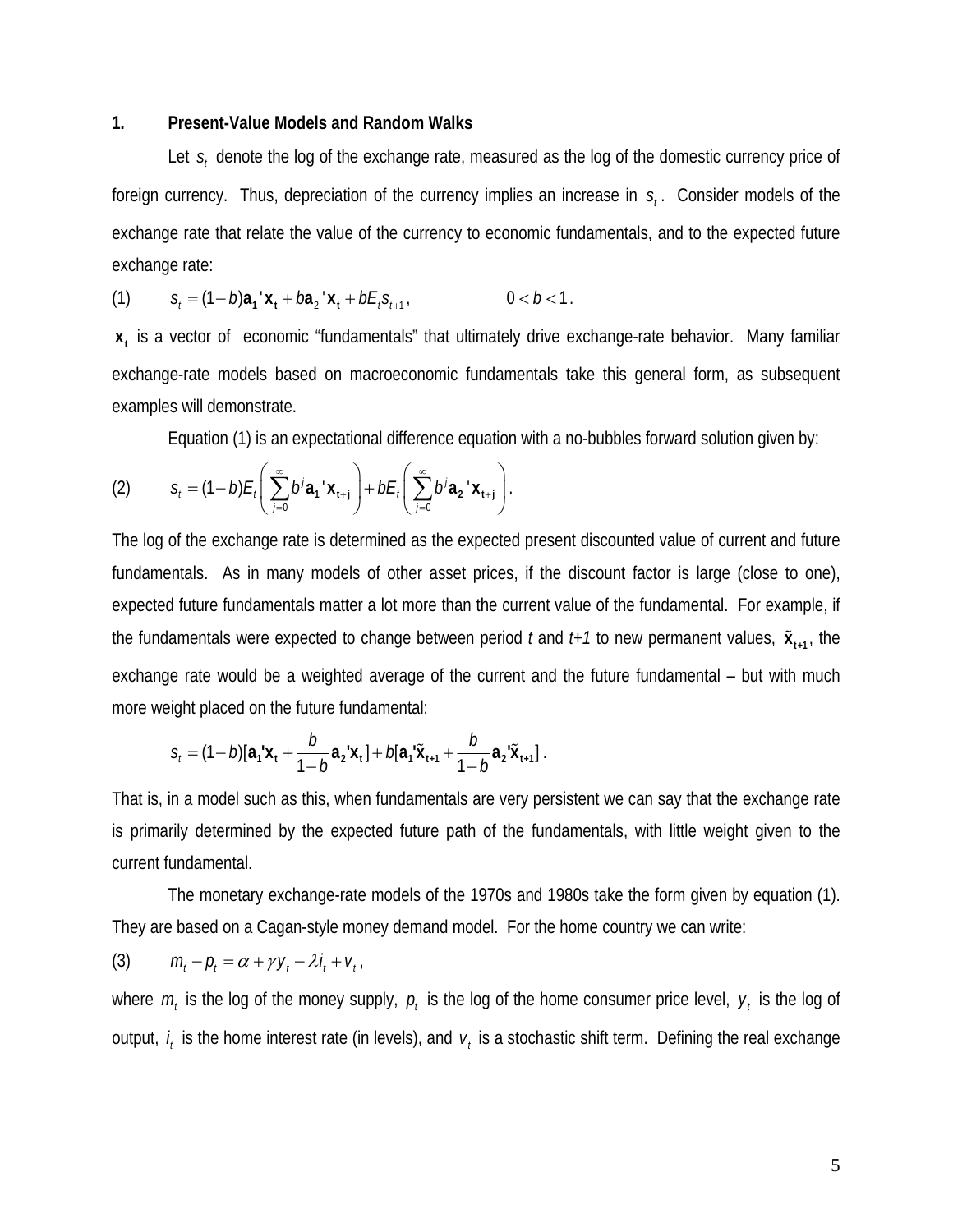rate as  $q_t = s_t + \rho_t^* - \rho_t$ , and assuming the foreign money demand equation has the same parameters as the home, we can write:

(4) 
$$
m_t - m_t - s_t + q_t = \gamma (y_t - y_t) - \lambda (i_t - i_t) + v_t - v_t.
$$

Foreign variables are denoted with a \*.

Now we will introduce the relationship:

(5) 
$$
i_t - \hat{i}_t = E_t S_{t+1} - S_t + \rho_t.
$$

This relationship defines  $\rho_t$ , the deviation from uncovered interest parity. As is well known, a vast empirical literature has rejected the hypothesis that  $\rho_t = 0$ . But so far there is no consensus on a model for <sup>ρ</sup>*<sup>t</sup>* . Perhaps it is a risk premium, a short-run deviation from rational expectations, or some other market imperfection. It is possible that movements in  $\rho_t$  are important in explaining exchange rate movements (as Obstfeld and Rogoff (2003) have suggested), but we do not explore that avenue in this paper. We treat  $\rho_t$  as an "unobserved" fundamental – an economic variable that might drive the exchange rate, but a variable for which we do not have direct observations. The money demand shifts,  $v_t$  and  $v_t$  are also treated as unobserved fundamentals.

When we combine equations (4) and (5), we get an equation that takes the form of equation (1):

(6) 
$$
S_t = \frac{1}{1+\lambda} \Big( m_t - m_t + q_t - \gamma (y_t - y_t) - (v_t - v_t) \Big) + \frac{\lambda}{1+\lambda} \rho_t + \frac{\lambda}{1+\lambda} E_t S_{t+1}.
$$

In this case, the discount factor, *b*, from equation (1) corresponds to  $\frac{\lambda}{1+1}$  $+ \lambda$  in equation (6). The linear combination of fundamentals  $a_1'x_t$  is given by  $m_t - m_t + q_t - \gamma(y_t - y_t) - (v_t - v_t)$ , while  $\rho_t$  corresponds to  $a_2$ '**x**<sub>t</sub>. The no-bubbles forward solution to equation (6), then, is:  $(7)$ 

$$
(\prime)
$$

$$
S_t = \frac{1}{1+\lambda} E_t \left( \sum_{j=0}^{\infty} \left( \frac{\lambda}{1+\lambda} \right)^j \left( m_{t+j} - m_{t+j} + q_{t+j} - \gamma (y_{t+j} - y_{t+j}) - (v_{t+j} - v_{t+j}) \right) \right) + \frac{\lambda}{1+\lambda} E_t \left( \sum_{j=0}^{\infty} \left( \frac{\lambda}{1+\lambda} \right)^j \rho_{t+j} \right)
$$

 Equation (7) is representative of the type of model that we contend is "better than you think". That is, it is a rational-expectations model based on macroeconomic fundamentals. It is the traditional models that were explored in depth in the 1970s and 1980s. Moreover, a model such as this is derived in a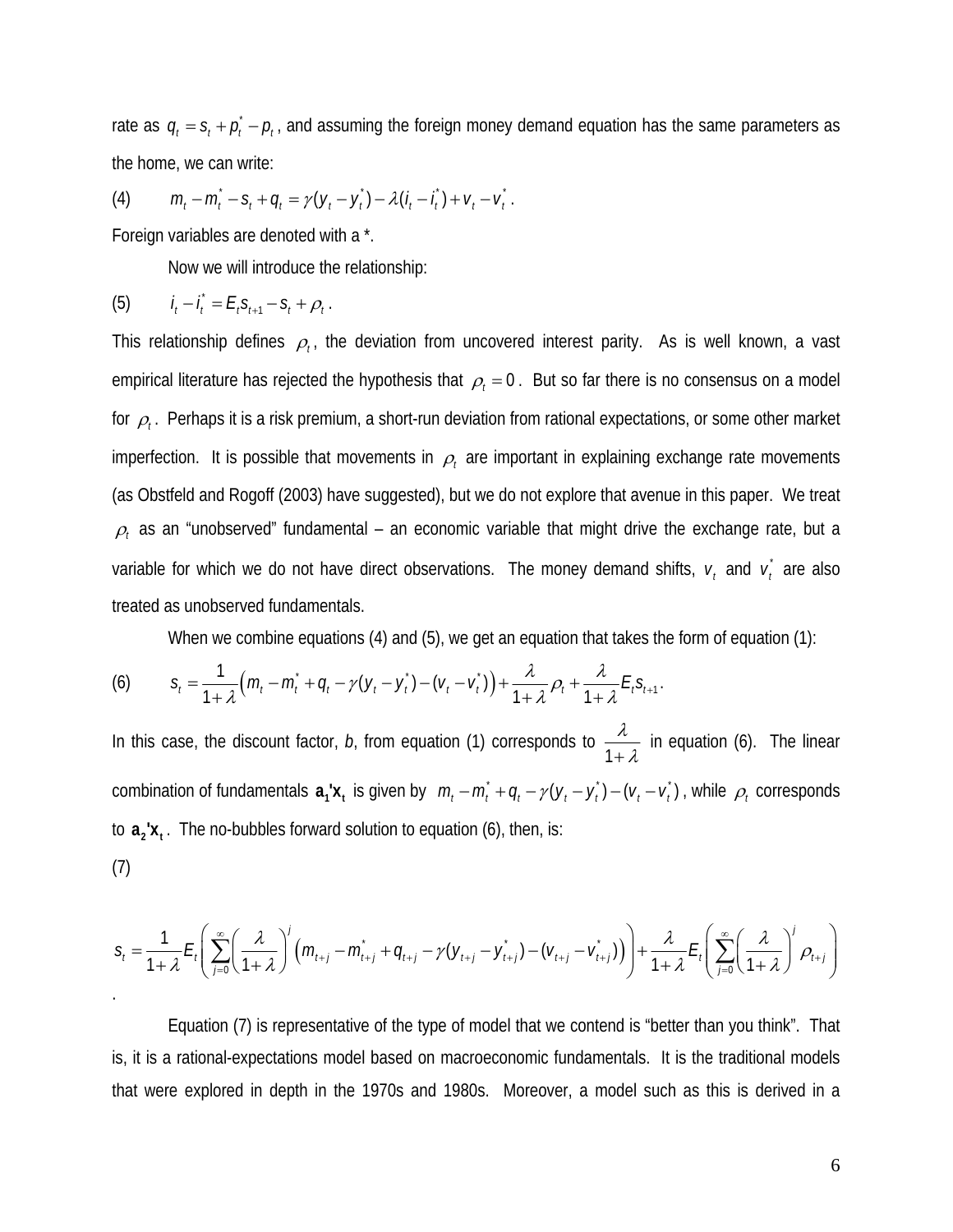straightforward way by log-linearizing equations from modern optimizing macroeconomic models. In fact, the money demand equation (3) can be obtained directly from a dynamic model in which agents maximize utility of consumption and real balances. Obstfeld and Rogoff (2003) derive such an equation when consumption and real balances enter separably into utility as power functions:

$$
\frac{1}{1-\sigma}C_t^{1-\sigma}+\frac{V_t}{1-\varpi}\left(\frac{M_t}{P_t}\right)^{1-\varpi},
$$

where  $V_t$  is a random shift factor in preferences for real balances. The only difference between the money demand equation derived from the first-order condition in the money-in-the-utility function model and the ad hoc money demand equation is that the log of consumption,  $c_i$ , appears as the activity variable in money demand, rather than the log of income,  $y_t$ , as in equation (4). Using equation (5), Obstfeld and Rogoff (2003) derive an expression for the exchange rate analogous to equation (7).

 Equation (7) is not entirely satisfactory as an "exchange rate equation" because the real exchange rate,  $q_t$ , appears as an explanatory variable on the right-hand-side of the equation. Equilibrium models with flexible goods prices would elaborate on this equation by relating the equilibrium real exchange rate to underlying economic variables such as productivity and current account balances. Or, the simplest such model, which assumes purchasing power parity, treats  $q_t$  as a constant. These models might also relate output differentials to other economic driving variables.

 The sticky-nominal-price models of Dornbusch (1976) and subsequent authors treat the real exchange rate and perhaps the output differential as endogenous variables whose dynamics are in part determined by the stochastic process for money supplies.

We note also that monetary policy might be endogenous, so that the relative money supplies are set in response to the realizations of macroeconomic variables. We return to discussion of this in much greater detail later.

 One might argue that equation (6) holds by definition. That is, equation (4) defines the money demand errors,  $v_t - v_t^*$ , and equation (5) defines the deviation from interest parity,  $\rho_t$ . The exchange-rate equation (6) must hold if we allow a role for these suitably defined unobserved fundamentals. But while we need to acknowledge a role for unobserved fundamentals, this class of models is only interesting if the observed fundamentals do a good job of explaining exchange rates.

 As the quotes that we begin this paper with suggest, a standard way of evaluating exchange-rate models is to compare their out-of-sample forecasting power to that of the random walk model. There are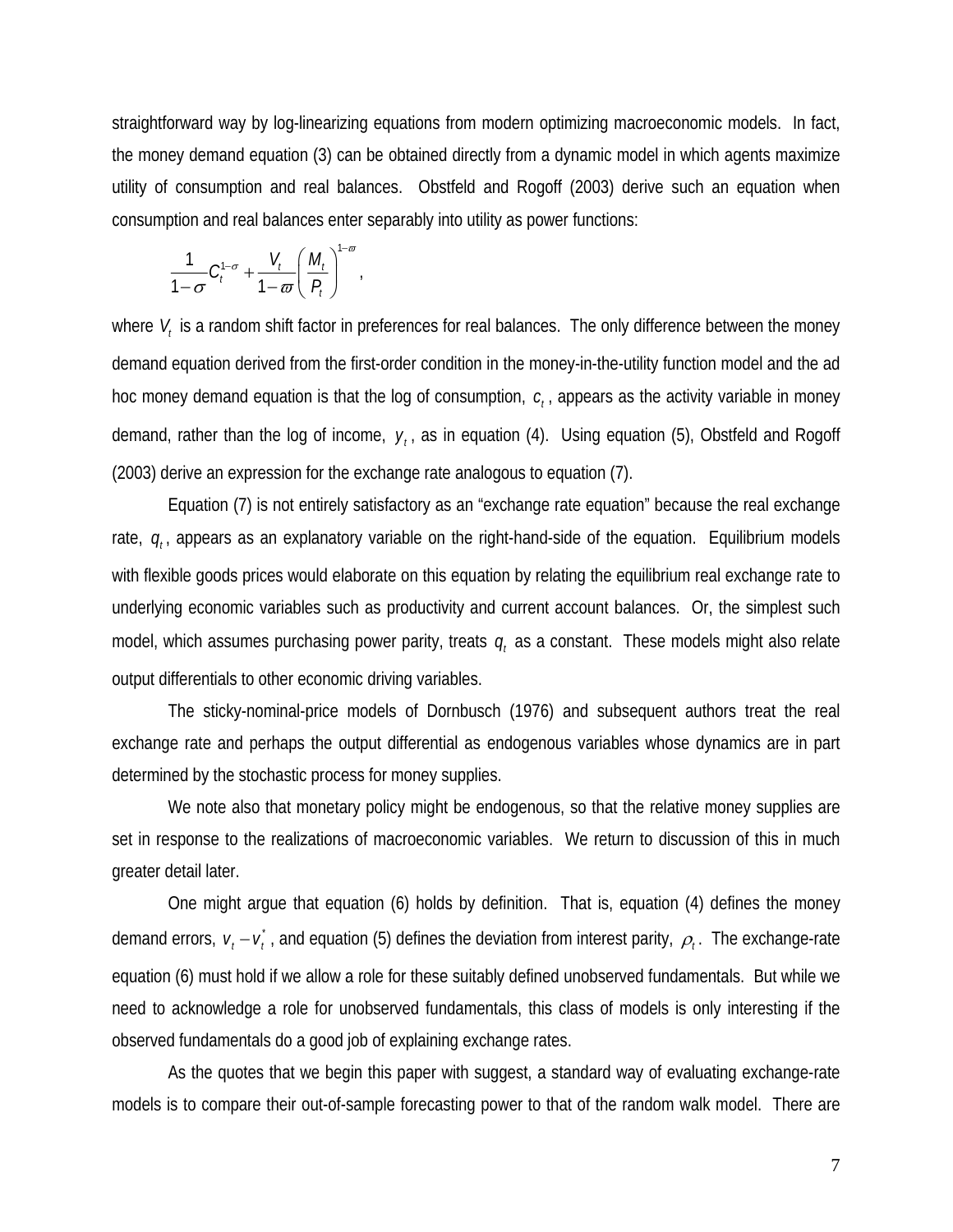many variants of the standard model, which might depend on the way the fundamentals are measured, or the set of fundamentals that are included in order to account for the behavior of  $q_t$ ,  $y_t - y_t^*$ ,  $v_t - v_t^*$ , and/or  $\rho_t$ . Because of the possibility of overfitting or data mining (by a single researcher, or by exchange-rate researchers collectively), in-sample fit is considered an unreliable benchmark. Good out-of-sample forecasting power is a higher hurdle, and has become the standard by which exchange-rate models are judged.

 Engel and West (2005) (hereinafter referred to as EW05), however, demonstrate that under some plausible conditions, these models actually have the implication that the exchange rate is "nearly" a random walk. In typical samples, the models actually imply that the change in the exchange rate is not predictable.

 The theorem states that as the discount factor, *b*, goes to one, the change in the log of the exchange rate between time *t*-1 and *t* becomes uncorrelated with information in the time *t*–1 information set. The conditions under which that holds are either (i)  $a_1x_t$  is integrated of order 1, and  $a_2x_t$  is zero, or (ii)  $a_2$ '**x**, is  $I(1)$ .

Note first that this theorem does not require  $a_1x_1$  or  $a_2x_1$  to be pure random walks. If it did, the theorem would be trivial, since the weighted sum of random walk processes that would appear in the present-value formulas are also random walks.

 Second, this theorem does not say that for discount factors less than one, the log of the exchange rate is exactly a random walk. It says, in essence, that for large values of the discount factor, the log of the exchange rate is approximately a random walk.

To illustrate the theorem, suppose  $a_1x_i$  is a scalar  $x_i$ , and that  $a_2x_i$  is identically zero. As shown below, this is a special case of the monetary model. Suppose further that  $x_t$  has a unit root, but is not a random walk. Assume

 $X_t - X_{t-1} = \phi(X_{t-1} - X_{t-2}) + \varepsilon_t, \quad \varepsilon_t \sim 1.1$ .d.

Then the solution for the change in the exchange rate is given by:

$$
S_t - S_{t-1} = \frac{\phi(1-b)}{1-b\phi}(X_{t-1} - X_{t-2}) + \frac{1}{1-b\phi}\varepsilon_t.
$$

It is clear from this example that the change in the exchange rate is predictable from the lagged change in the fundamental  $x_i$ . But as  $b \rightarrow 1$ , the coefficient on the lagged money supply goes to zero, and the exchange rate approaches a random walk.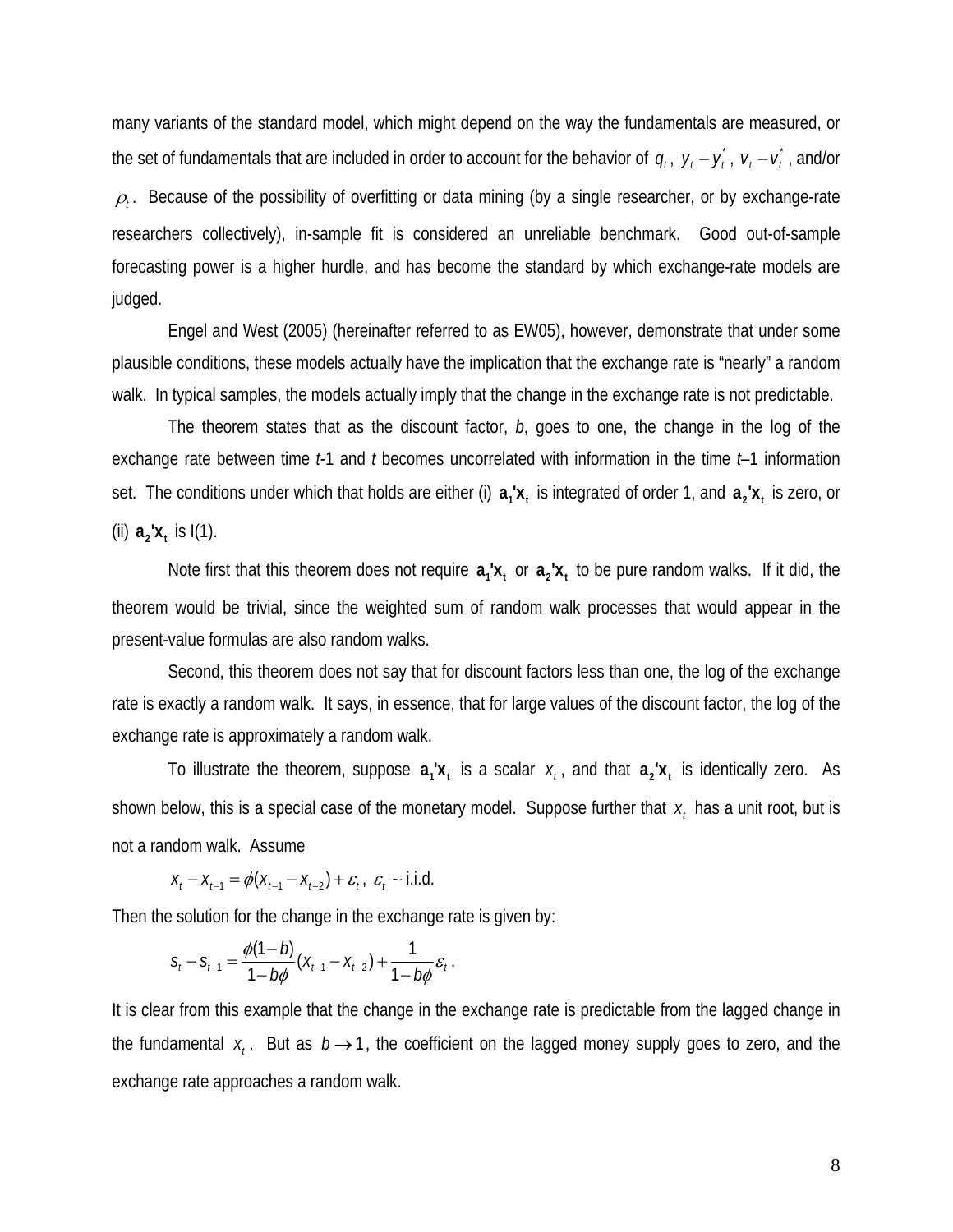The theorem is proved in EW05. Intuitively, suppose first that  $a_2x_t$  is identically zero. Consider the discounted sum, 0  $b^j$ a<sub>1</sub>' *j* ∞  $\sum_{j=0}$   $b^j a_1^{\dagger} x_{t+j}^{\dagger}$ . Using a Beveridge-Nelson decomposition, we can write  $a_1^{\dagger} x_t^{\dagger}$  as the sum of two components, a pure random walk "permanent" component, and a transitory component, τ<sub>ι</sub>. We have that var<sub> $i$ </sub>  $(\tau_{i+1})$  approaches a constant as *j* gets large, but the conditional variance of the random walk component grows in proportion to *j*. So from the perspective of time *t*, the permanent component becomes more and more important in accounting for the ex ante variation in  $a_1' x_{t+1}$  as *j* gets large. When the discount factor is close to one, the discounted sum puts a lot of weight on values of  $a_1 x_{t+1}$  in the future. As  $b \rightarrow 1$ , the discounted sum begins to look more and more like a sum of pure random walk variables.

Now allow non-zero values for both  $a_1 x_1$  and  $a_2 x_1$ . Because the present value of  $a_1 x_1$  is multiplied by (1-*b*), movements in  $s_t$  are dominated by the present value of  $a_2x_t$  as  $b \rightarrow 1$ . For reasons sketched in the previous paragraph,  $s_t$  will behave like a random walk for *b* near 1 if  $a_2$ ' $x_t$ , has a unit root.

 If this theorem is applicable to exchange rate models, it suggests that we should not evaluate the models by the criterion of beating a random walk in out-of-sample forecasting power. How close the exchange rate is to a random walk, if it is generated by a present-value model as in equation (2), depends in practice on how close the discount factor is to one, and how persistent is the transitory component of the economic fundamentals. EW05 calibrate these for some standard exchange-rate models, and show that apparently the models imply near-random-walk exchange-rate behavior.

For example, consider a simple monetary model in which uncovered interest parity holds ( $\rho_t = 0$ ), purchasing power parity holds ( $q_t = 0$ ), there are no money demand errors ( $v_t = v_t^* = 0$ ) and in which the income elasticity of money demand is unity ( $\gamma = 1$ ). In this case, the exchange rate model simplifies to

(8) 
$$
S_{t} = \frac{1}{1+\lambda} E_{t} \left( \sum_{j=0}^{\infty} \left( \frac{\lambda}{1+\lambda} \right)^{j} \left( m_{t+j} - m_{t+j} \right) - \left( y_{t+j} - y_{t+j} \right) \right).
$$

 $\overline{a}$ 

A quite conservatively low estimate of  $\lambda$  for quarterly data, from studies of money demand and exchange rates, is  $\lambda = 10$ , which implies  $b \approx 0.90$ <sup>1</sup> In the data for the U.S. relative to each of the other G7

<sup>1</sup> It is important to recognize that the interest semi-elasticity of money demand depends on the units in which interest rates are expressed. For example, a value of  $\lambda$  of 0.025 estimated with quarterly data when interest rates are annualized and expressed in percent terms must be multiplied by 400 to get the relevant estimate when interest rates are in the same units as the change in the log of the exchange rate.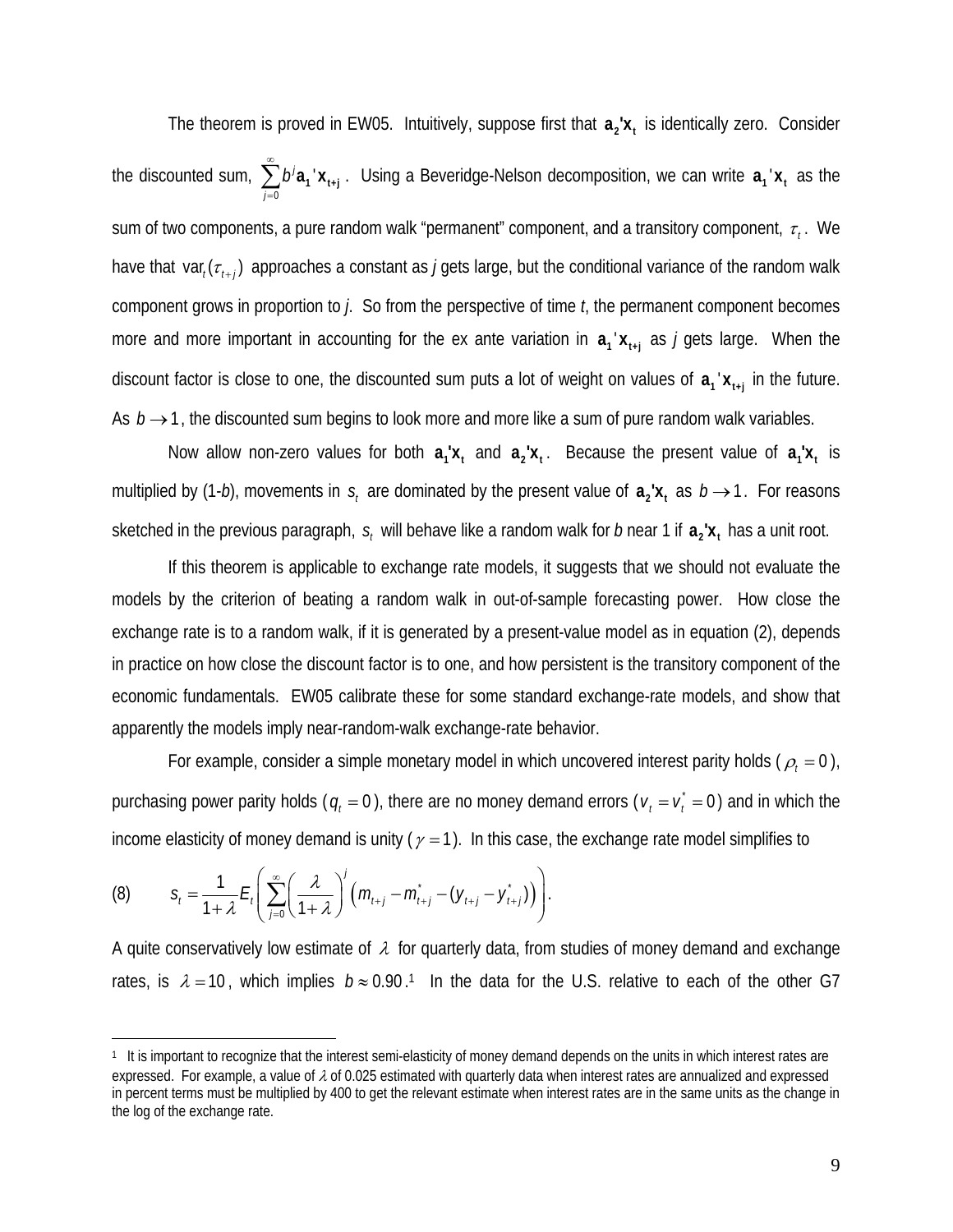countries, the highest serial correlation for  $\Delta ( m_t - m_t + ( y_t - y_t) )$  is 0.41. But the computations of EW05 show that for  $b = 0.90$  and a serial correlation of  $\Delta ( m_t - m_t - (y_t - y_t) )$  equal to 0.50, that the correlation of  $\Delta s$  and  $\Delta s$ <sub> $t-1$ </sub> is only 0.05, and the correlation of  $\Delta s$  with  $\Delta (m_{t-1} - m_{t-1} - (y_{t-1} - y_{t-1}^*))$  is 0.06. That is, if the exchange rate were generated from equation (8), it would exhibit near-random-walk behavior. The exchange rate is predictable, but (as EW05 discuss) we would not be likely to reject the random walk in sample sizes that are typically available to open-economy researchers.

We note that the technical conditions for the random walk rule out a stationary process for  $a_2'x_1$ . In the monetary model, this means that the risk premium,  $\rho_t$ , if it is present, must not be stationary. (See equation (7).) In practice, however, if this term has nearly a unit root, the random walk will nearly follow, as illustrated in the computations in EW05. Nevertheless, in practice, it is a critical question as to whether arguably stationary terms such as risk premia can be exploited to make predictions that beat the random walk. We discuss this further in section 5 below, when we present results from panel prediction exercises.

 We observe that a discount factor close to one is helpful to reconcile the observation that the variance in innovations in exchange rates is large relative to the variance of innovations in interest differentials. Using equation (5), and if we associate  $a_2'x_t$  with the risk premium  $(a_2'x_t = \rho_t)$ , we can rewrite equation (1) as:

(9)  $(1 - b)(s<sub>i</sub> - a<sub>i</sub><sup>+</sup> x<sub>i</sub>) = b(i<sub>i</sub> - i<sub>i</sub><sup>+</sup>).$ 

Typically the volatility of innovations in the fundamentals  $a_1 x_1$  is small compared to that of exchange rates. But innovations in  $s_t - a_1 \cdot x_t$  have a much higher variance than innovations in the interest differential,  $i_t - i_t$ . In a model such as this, reconciliation of these facts could be accomplished by having the discount factor *b* close to one, or by appealing to the claim that there are unobserved components of the fundamentals that have a high variance. It is of course much more satisfying not to have to rely on the volatility of an unobserved variable to account for exchange rate volatility, so models with the discount factor near one are appealing on this score.

We turn now to two examples to help elucidate the EW05 theorem.

### **Example 1**

 The Hong Kong dollar (HK\$) per U.S. dollar (US\$) nominal exchange rate is apparently a stationary random variable. It fluctuates between 7.75 and 7.85 HK\$ per US\$. That means that the US\$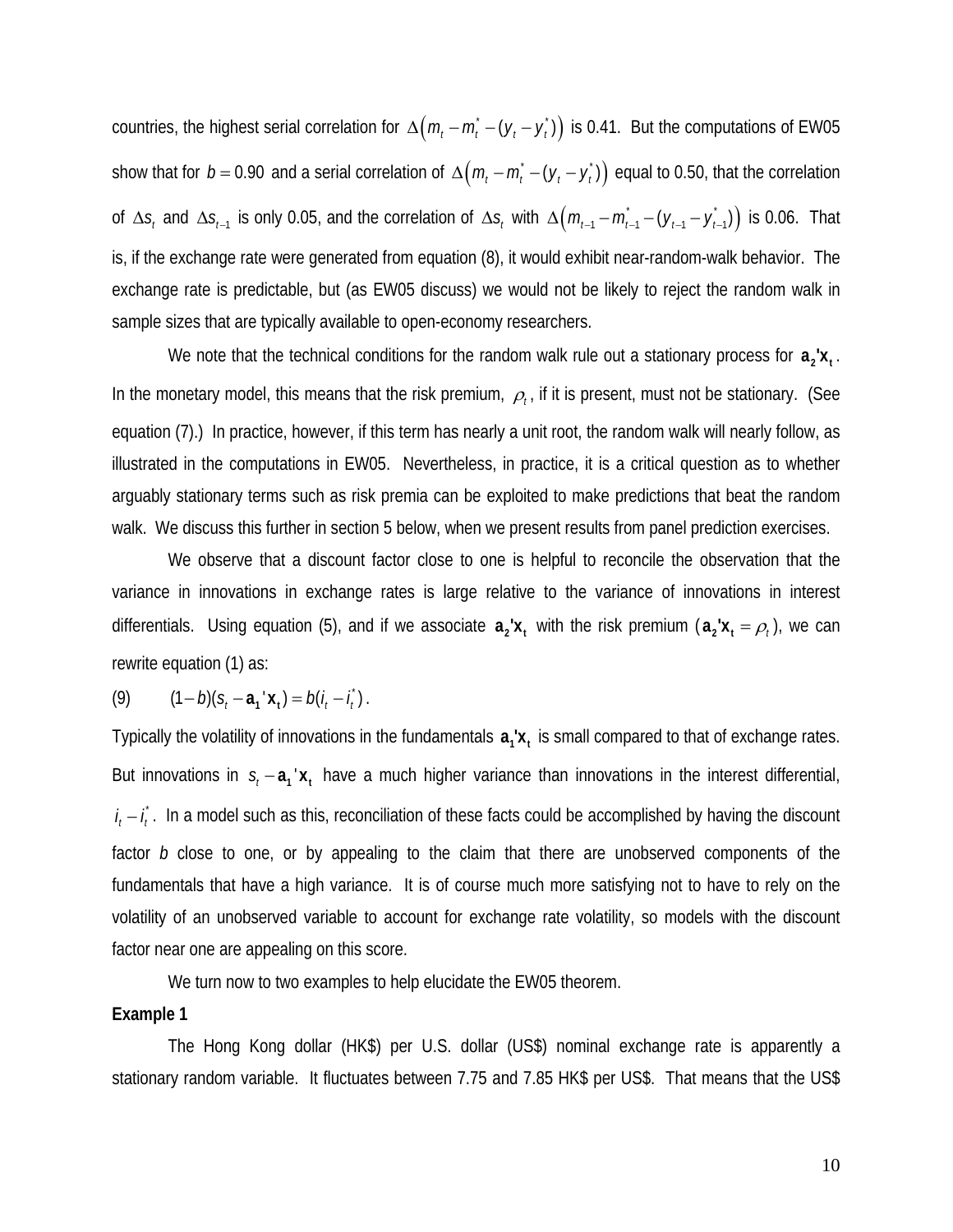per Japanese yen (¥) and HK\$ per ¥ exchange rates are cointegrated (with cointegrating vector (1,-1).) The Engle-Granger representation theorem tells us that if the US\$/¥ and HK\$/¥ exchange rates are cointegrated, then at least one of them is predictable.

We use this example to illustrate the EW05 theorem. Suppose, then that the US\$/¥ exchange rate,  $s_t^{\mu\nu}$  is generated by a present value model,

$$
s_t^{UU} = (1-b)\sum_{j=0}^{\infty} b^j x_t^{UU},
$$

where  $x_t^U$  is an I(1) fundamental. The HK\$/¥ exchange rate,  $s_t^H$ , is determined by an analogous model, with  $x_t^H$  as the I(1) fundamental. If  $s_t^H$  and  $s_t^H$  are cointegrated, then  $x_t^H$  and  $x_t^H$  must also be cointegrated, say  $x_t^{\mu\nu} = x_t^{\mu\nu} + z_t$ , for some stationary  $z_t$ . For simplicity, assume  $z_t$  has a mean of zero Then

(10) 
$$
S_t^{\mu} = (1-b)\sum_{j=0}^{\infty} b^j x_t^{\mu} = (1-b)\sum_{j=0}^{\infty} b^j x_t^{\mu} + (1-b)\sum_{j=0}^{\infty} b^j z_t = S_t^{\mu} + (1-b)\tilde{z}_t.
$$

where 0 *j*  $\tilde{Z}_t \equiv \sum b^j Z_i$ *j* ∞  $\tilde{z}_t = \sum_{j=0} b^j z_j$  is stationary and has finite variance even in the limit as  $b \to 1$ . Thus, we can write for the HK\$/US\$ exchange rate, *HU <sup>t</sup> s* .

(11) 
$$
S_t^{HU} = S_t^{HU} - S_t^{UU} = (1-b)\tilde{Z}_t.
$$

and as  $b \rightarrow 1$ ,  $s_t^{\mu\nu} \rightarrow 0$  (i.e., a constant, equal to zero here since  $z_t$  has a zero mean.) In other words, the EW05 theorem implies that while  $s_t^{\mu\nu}$  and  $s_t^{\mu\nu}$  each approach random walks as  $b\rightarrow 1$ ,  $s_t^{\mu\nu}$ approaches a constant.

To get a better sense of the behavior of these exchange rates for  $b < 1$ , consider the following simple example. Suppose  $\Delta x_t^{\mu\nu} = e_t$ ,  $e_t \sim i.i.d.$  (that is,  $x_t^{\mu\nu}$  is a random walk), and let  $z_t$  defined above also be i.i.d. Then  $\tilde{z}_t = z_t$ , and  $s_t^{\mu j} = s_t^{\mu j} + (1-b)\tilde{z}_t$ , implying

(12) 
$$
\Delta s_l^{HJ} = \Delta s_l^{UJ} + (1-b)\Delta z_l = e_l + (1-b)(z_l - z_{l-1}) = e_l + (1-b)z_l - (s_{l-1}^{HJ} - s_{l-1}^{UJ}).
$$

So, upon defining the i.i.d. variable  $v_t = e_t + (1 - b)z_t$ , we can write the VECM for  $s_t^{\mu\nu}$  and  $s_t^{\mu\nu}$  as:

 $(13a)$   $\Delta s_t^{\mu\nu} = e_t^{\mu\nu}$ 

(13b) 
$$
\Delta S_t^{HJ} = V_t - (S_{t-1}^{HJ} - S_{t-1}^{UJ}).
$$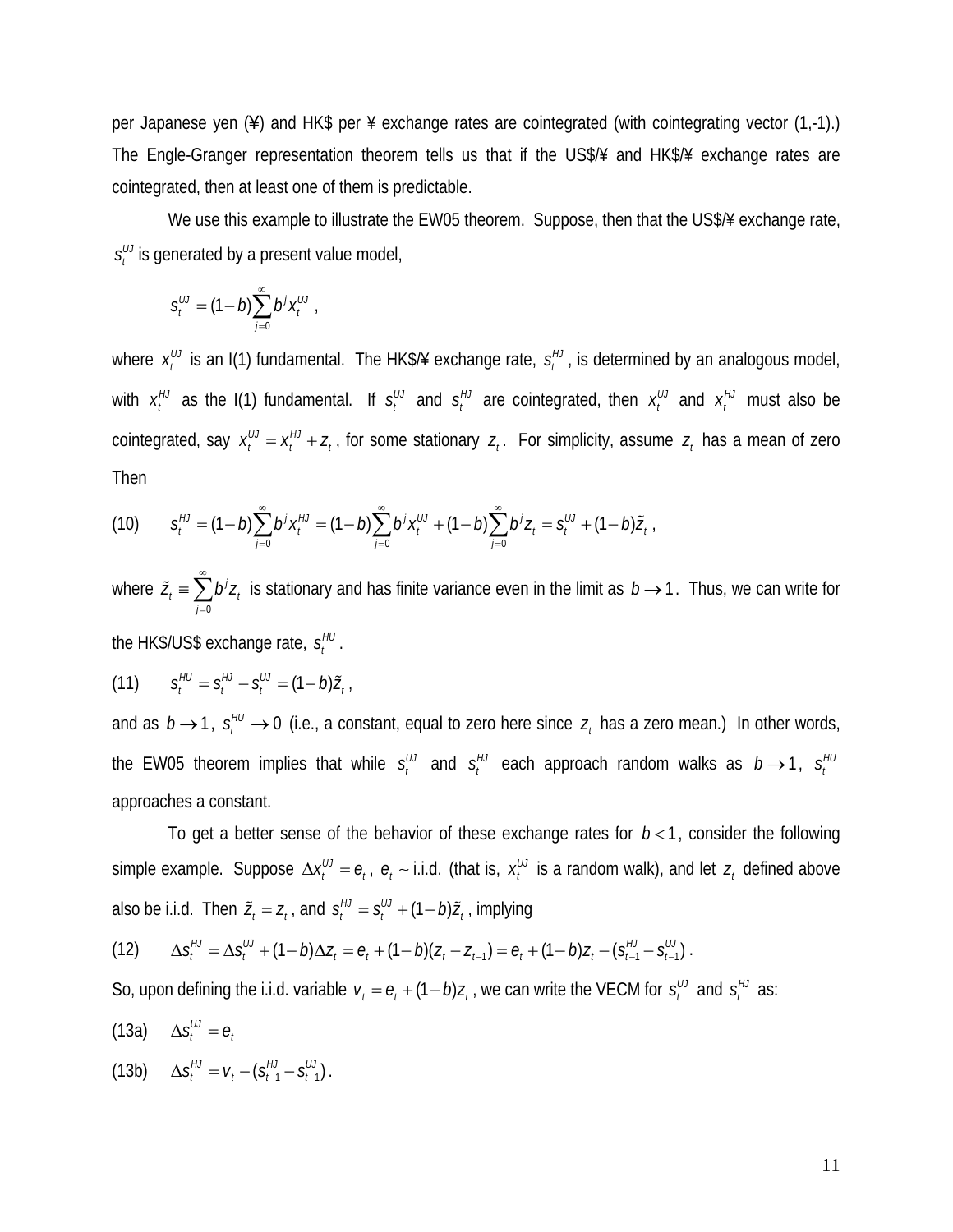According to equation (13b),  $\Delta s_t^{\mu\nu}$  is predictable using the lagged HK\$/US\$ exchange rate,  $1 - 3<sub>t-1</sub> - 3<sub>t-1</sub>$  $S_{t-1}^{HU} = S_{t-1}^{HJ} - S_{t-1}^{HJ}$ . But as  $b \to 1$ ,  $S_{t-1}^{HJ} - S_{t-1}^{HJ} \to 0$ , and we get the EW05 result that  $S_t^{HJ}$  follows a random walk.

#### **Example 2**

 Probably the best cited exchange rate model ever is Dornbusch's (1976) overshooting model. At first glance, it seems as though EW05's theorem could not apply to Dornbusch's model. The most celebrated aspect of the model – the fact that in response to a permanent money supply shock, the exchange rate overshoots, responding more in the short run than in the long run – implies that exchange rate changes are predictable. When the currency depreciates in response to a domestic monetary expansion, we can predict that it will appreciate toward its long-run equilibrium value.

 The EW05 theorem actually is not designed to answer the question of whether the exchange rate in the Dornbusch model theoretically is nearly a random walk. Since equations (3), (4) and (5) hold in the Dornbusch model, then the present value relationship (6) also holds. The EW05 theorem takes the data generating processes for the fundamentals as given, and asks what the implied exchange rate behavior is for large values of the discount factor. That is subtly different than asking what happens in the model to the behavior of the exchange rate as the discount factor goes to one, because a change in the discount factor may change the implied data-generating process for the fundamentals. In other words, the EW05 theorem suggests that if the exchange rate is determined by the model (6), with the observed DGPs for the fundamentals, and the discount factor is close to one, then the exchange rate will be nearly a random walk.

 Here we briefly examine the theoretical behavior of the exchange rate in the Dornbusch model when the discount factor is nearly unity, allowing for the fact that the data generating process for the fundamentals – particularly the real exchange rate – is affected by the discount factor.

We look at a version of the model very close in spirit to Dornbusch's original model. We use equations (3), (4), and (5), and, as in Dornbusch, assume that uncovered interest parity holds exactly,  $\rho_t = 0$ . As in the overshooting analysis of Dornbusch, we will take output as exogenous. Dornbusch examined the impact of a permanent change in the money supply in a non-stochastic model. In the stochastic setting, this is equivalent to looking at a random walk process for the money supply. Since output shocks and money demand shocks have identical effects on the exchange rate as money supply shocks (up to the sign of the effect), we will simply assume that the "fundamentals" follow a random walk:

(14)  $\Delta ( m_t - m_t \nightharpoonup y(y_t - y_t) - (v_t - v_t)) = u_t,$   $u_t \sim$  i.i.d.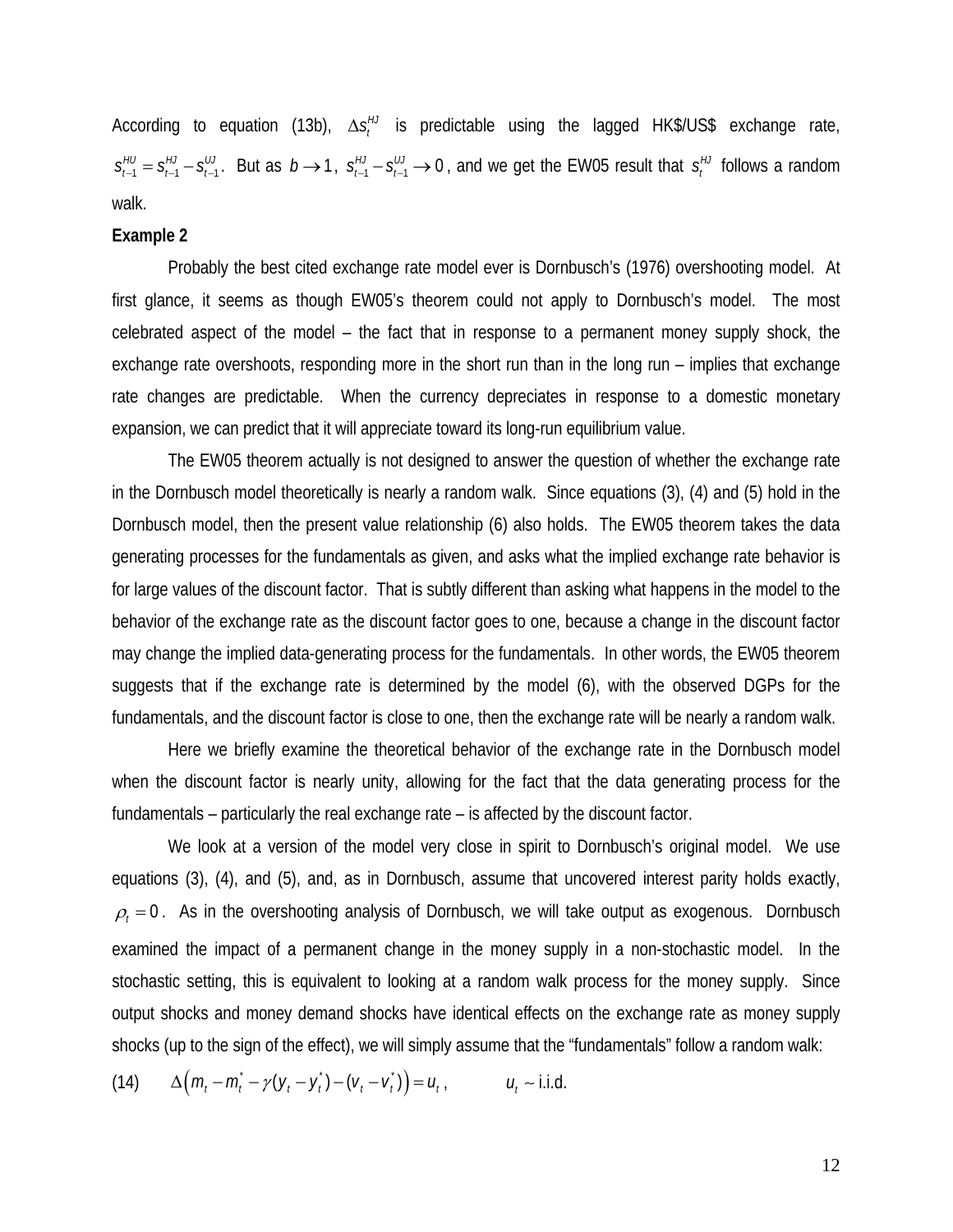We need to supplement the model with a price adjustment equation. The open-economy macro literature of the 1970s and 1980s assumed a backward looking element to price setting. The log of the domestic price level for time *t,*  $p_{t-1}$ , is preset in time  $t-1$ , and adjusted to eliminate part of the deviation of *p*<sub> $-1$ </sub> from its long-run equilibrium level. As in Dornbusch, we will assume purchasing power parity holds in the long run, so  $p_t - p_{t-1}$  eliminates part of the time  $t-1$  PPP deviation,  $s_{t-1} + \rho_{t-1} - \rho_{t-1}$ . In addition, there is a forward looking trend term to price adjustment. Obstfeld and Rogoff (1984) emphasize that priceadjustment equations that do not include the forward looking element lead to counter-intuitive dynamics when considering expected future changes in policy, or non-stationary dynamics in the fundamentals. Here, we implement a version of what they call a Mussa rule – the trend term is the expected change in the market-clearing exchange rate. We have:

(15) 
$$
p_{t} - p_{t-1} = \theta(s_{t-1} + p_{t-1} - p_{t-1}) + E_{t-1} s_{t} + p_{t}^{*} - (s_{t-1} + p_{t-1}^{*}).
$$

This pricing rule is symmetric, in that the analogous pricing rule for the foreign country yields equation (15) as well. Equation (15) implies that the real exchange rate follows a first-order autoregressive process:

(16) 
$$
E_{t-1}q_t = (1-\theta)q_{t-1}.
$$

Note that the persistence of the real exchange rate is entirely determined by the speed of adjustment of nominal prices. We return to this point below when we discuss the "PPP puzzle". However, the real exchange rate does depend on monetary shocks and on the discount factor, which work through their effect on innovations in the real exchange rate.

If we substitute equations (14) and (16) into the present value formula (7), we derive:

(17) 
$$
S_t - S_{t-1} = -\frac{\theta}{1 + \lambda \theta} q_{t-1} + \frac{1 + \lambda \theta}{\lambda \theta} u_t = -\frac{(1 - b)\theta}{1 - b + b\theta} q_{t-1} + \frac{1 - b + b\theta}{b\theta} u_t,
$$

where, recall, the discount factor is  $b = \frac{\lambda}{1 + \lambda}$ . Equation (17) demonstrates the famous overshooting result. In response to a shock,  $u_t$ , the exchange rate jumps more than one-for-one,  $\frac{1+\lambda\theta}{\lambda\theta}$ . The volatility is greater the stickier are prices (the smaller is  $\theta$ .) But the change in the exchange rate is predictable. When  $s_t$  is above its PPP value in period  $t-1$  (so  $q_{t-1}$  is positive), then  $E_{t-1}(s_t - s_{t-1}) < 0$ . We can see, however, that the EW05 result holds in this model. As  $b \rightarrow 1$ ,  $s_t - s_{t-1} \approx u_t$ .

As noted above, the real exchange rate behavior does depend on the value of *b*: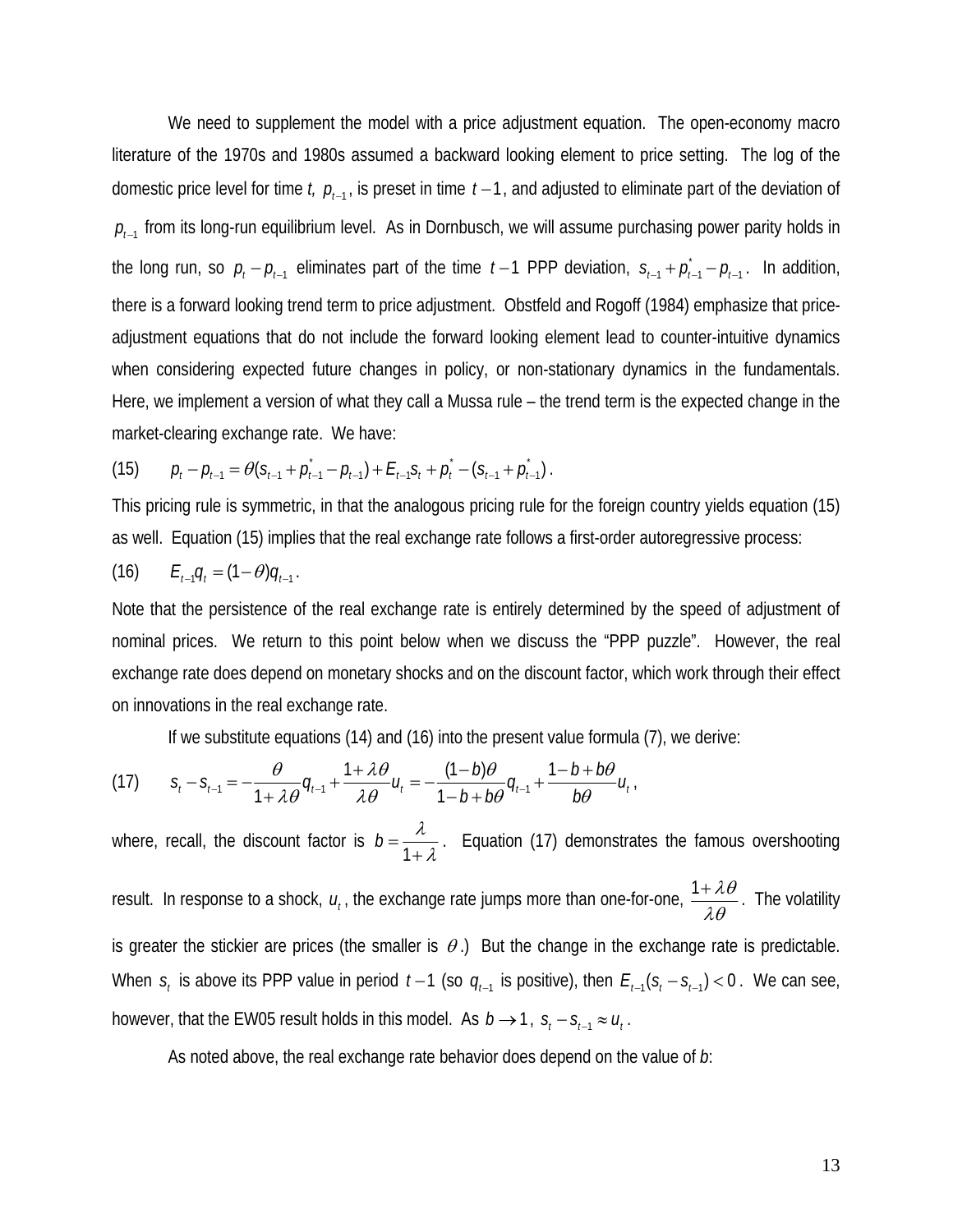(18) 
$$
q_t = (1 - \theta)q_{t-1} + \frac{1 + \lambda \theta}{\lambda \theta} u_t = (1 - \theta)q_{t-1} + \frac{1 - b + b\theta}{b\theta} u_t
$$
.

Assume that  $\lambda = 10$ , a conservatively low value if calibrated to quarterly data. Also, assume  $\theta$  = 0.25, which implies a half life of price adjustment of 2.4 quarters. This speed of price adjustment is in line with the typical calibration of modern sticky-price macroeconomic models. However, it would imply from equation (16) real exchange rate convergence that is much faster than what is typically observed among advanced countries. With these parameters, how well could we predict nominal exchange rate changes using the lagged real exchange rate? The implied R-squared from the regression in equation (17) is 0.012, or slightly greater than 1 per cent. While the exchange rate change is predictable in theory, in practice it would not be predictable in any reasonably sized sample.

One might expect that if price adjustment were slower (that is,  $\theta$  lower), that perhaps exchange rate changes would be more predictable. Since the overshooting is greater, the exchange rate has further to adjust to reach its long-run value, and perhaps we can predict that change. In fact, lower values of  $\theta$ reduce the predictability of exchange rate changes. After a shock to the fundamentals, it is true that the gap between the exchange rate and its long-run value is wider the smaller is  $\theta$ . The overshooting for a given monetary shock is proportional to  $1/\theta$ . But, the predictable percentage change in the exchange rate toward its long-run value is smaller in proportion to  $\theta$ . These two effects precisely offset each other. But the other effect of small values of  $\theta$  is to make the variance of innovations to the exchange rate larger – the overshooting is larger. So the variance of the unpredictable component of changes in the exchange rate grows relative to the variance of the predictable component as  $\theta$  gets smaller.

To further develop intuition, we can ask about longer-run changes in the exchange rate. We find:

(19) 
$$
S_{t+k} - S_t = -\frac{(1 - (1 - \theta)^k)}{1 + \lambda \theta} q_t + \sum_{j=1}^k \left( \frac{(1 - \theta)^{j-1} + \lambda \theta}{\lambda \theta} \right) u_{t+k+1-j}.
$$

There are two effects as the horizon for forecasts gets longer. First, for higher *k*, the variance of the predictable part of the exchange rate change increases, since  $\frac{(1-(1-\theta)^k)}{k}$ 1  $\theta$ <sup> $k$ </sup> λθ  $-(1-$ + is increasing in *k*. But, since the exchange rate has a unit root, the variance of the unpredictable part grows without bound as *k* grows. That can be seen from the second term on the right-hand-side of equation (19), which has a variance that is greater than *k* times the innovation variance. In practice, for the parameters considered above ( $\lambda = 10$ ) and  $\theta$  = 0.25), the maximum R-squared in this regression comes at 6 quarters, and has a value of 0.027. At 16 quarters, the implied R-squared is 0.018.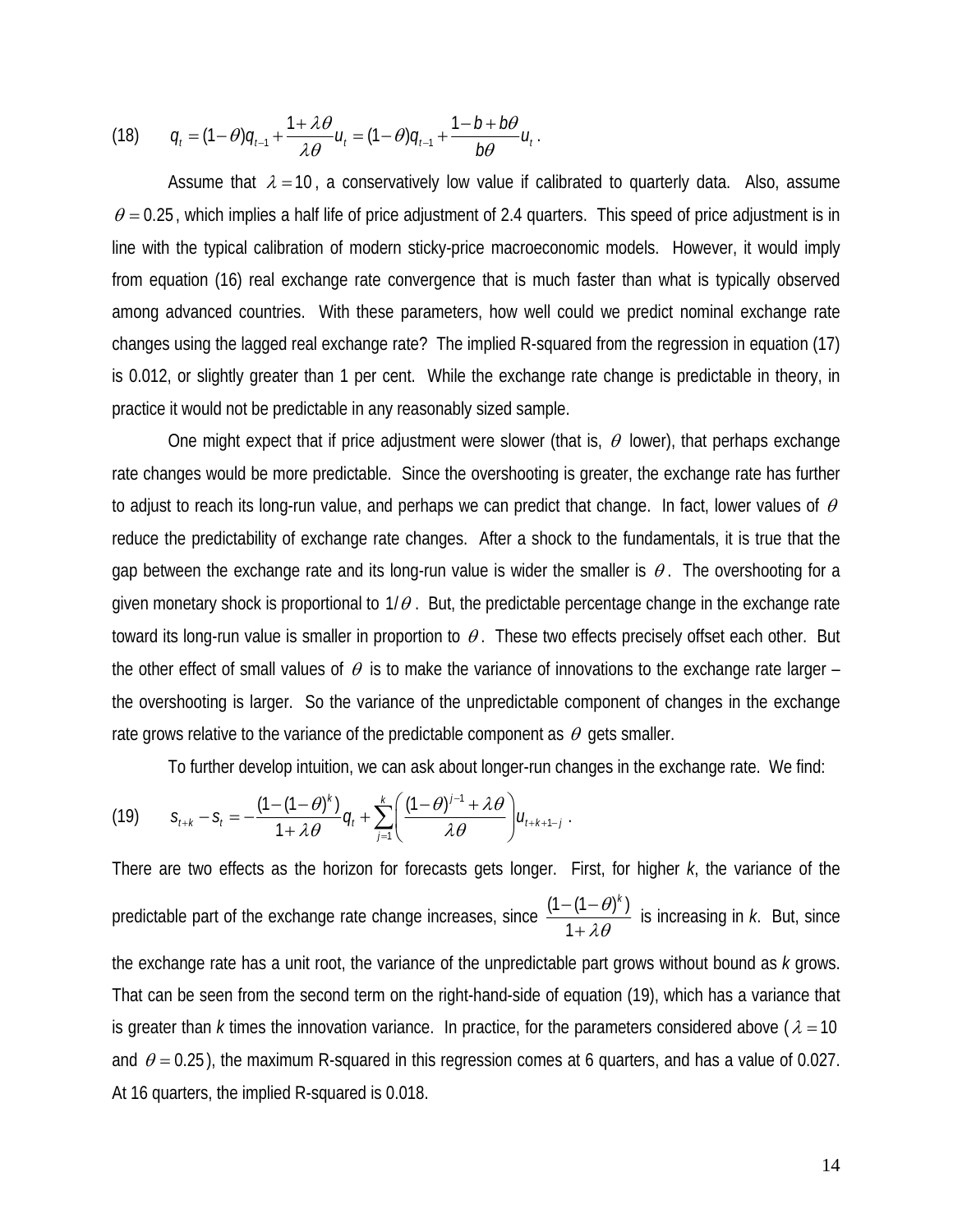#### **Using future values to 'forecast': Meese-Rogoff revisited**

While recent literature has attempted to validate exchange rate models by comparing their out-ofsample forecasting power to that of the random walk, Meese and Rogoff (1983a) did something different. They apparently gave the exchange rate models an advantage relative to the random walk model. Forecasting from the exchange rate model requires forecasting the values of the fundamentals. But Meese and Rogoff evaluated the exchange rate models using the actual realized values of the fundamentals, rather than forecasting them.

 The more recent literature has not used the Meese-Rogoff technique, and instead compared monetary exchange rate models to the random walk model using true out-of-sample forecasting power. By this standard, monetary models have not fared well in general. See, for example, Cheung, Chinn and Garcia-Pascual (2005), who find that the models generally do not have significantly better forecasting power than the random walk model. Below, we note that monetary model forecasts based on panel estimation techniques at long horizons (such as in Mark and Sul (2001)) do seem to have greater forecasting power than the random walk. We also examine the forecasting power of models in which monetary policy is endogenized (as in Molodtsova and Papell (2007).) But here we want to reconsider the Meese-Rogoff technique.

 As an example (this is one model actually considered by Meese and Rogoff), use equation (4) to solve for the log of the exchange rate, under the assumption of PPP ( $q_t = 0$ ):

(20) 
$$
S_t = m_t - m_t - \gamma (y_t - y_t) + \lambda (i_t - i_t) + u_t,
$$

where here the error term  $u_t$  is associated with the error terms in money demand,  $v_t - v_t^*$ .

 Rossi (2005) emphasizes that Meese and Rogoff may not have fully accounted for the serial correlation in  $u_i$ . She notes that if the exchange rate is cointegrated with the economic fundamentals included in equation (20), then  $u_t$  is stationary, but it might be serially correlated. Suppose  $u_t = \rho u_{t-1} + \varepsilon_t$ ,  $\varepsilon$ <sub>*i*</sub> ∼ i.i.d. Then the model forecast for time  $t+1$  should be

$$
m_{t+1} - m_{t+1}^* - \gamma (y_{t+1} - y_{t+1}^*) + \lambda (i_{t+1} - i_{t+1}^*) + \rho u_t^*.
$$

Rossi argues that even with this addendum, the models still might be at a "disadvantage" relative to the random walk. This is because  $\rho$  is plausibly near one, in which case estimates of  $\rho$  tend to be biased downwards. Hence imposing a unit root (imposing  $\rho = 1$ ) might result in long-horizon forecasts superior to ones that rely on an estimate of  $\rho$  that is far below its true value. Moreover, when  $\rho$  is estimated,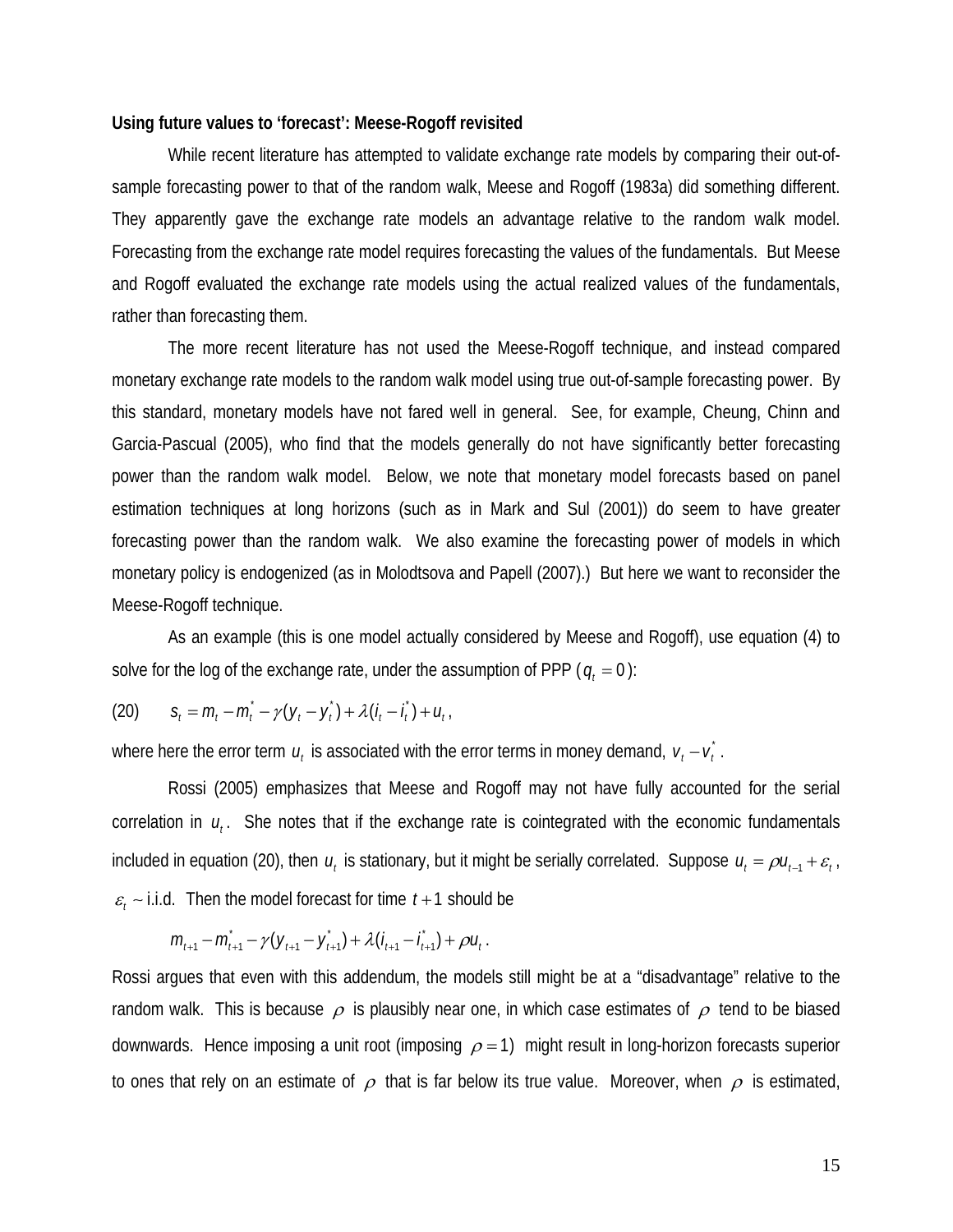distributions of test statistics tend to be nonstandard, a result captured by Rossi by modeling  $\rho$  as "local to unity".

Suppose we impose  $\rho = 1$ , then our forecast of  $s_{t+1}$  is given by:

$$
m_{l+1} - m_{l+1} - \gamma (y_{l+1} - y_{l+1}) + \lambda (i_{l+1} - i_{l+1}) + u_l
$$
  
=  $\Delta \Big[ m_{l+1} - m_{l+1} - \gamma (y_{l+1} - y_{l+1}) + \lambda (i_{l+1} - i_{l+1}) \Big] + s_l$ 

In other words, taking into account the serial correlation of the residual, we should be using the change in the fundamentals to "forecast" the change in the exchange rate.

.

Note however that Meese and Rogoff (1983b) allow for a grid of possible values for  $\rho$ , including  $\rho$  = 1, and still find that the models do not improve the out-of-sample fit compared to the random walk.

 We make a different observation about the Meese and Rogoff standard for evaluating the exchange rate models. There is a sense in which the out-of-sample fit of the model is arbitrary – the model can be rewritten to make the fit arbitrarily good or bad. That is, suppose that  $x_i$  is the model for some variable  $y_t$ , and we have:  $y_t = x_t + \omega_t$ . The variance of  $\omega_t$ ,  $\sigma^2_\omega$ , serves as a measure of the goodness of fit of the model under the Meese-Rogoff approach. Now, consider rewriting the model as:  $y_t = (x_t - (1 - a)y_t) / a + \omega_t / a = z_t + \overline{\omega}_t$ , where *a* is an arbitrary constant,  $z_t = (x_t - (1 - a)y_t) / a$ , and  $\sigma_t = \omega_t / a$ . The model is not changed – the second equation is simply an algebraic manipulation of the first. But the variance of the error in the rewritten model – the variance of  $\sigma_t$  -- is  $(1/a)^2$  times the variance in the first model.

 For example, using the log approximation to the pure arbitrage covered interest parity condition, we have  $f_t - s_t = i_t - i_t$ , where  $f_t$  is the log of the one-period ahead forward exchange rate. Substitute this expression into equation (20), and rearrange terms to get:

(21) 
$$
S_t = \frac{1}{1+\lambda}(m_t - m_t - \gamma(y_t - y_t)) + \frac{\lambda}{1+\lambda}f_t + \frac{1}{1+\lambda}u_t.
$$

This representation of the model is very similar in spirit to equations (1) or (6): the exchange rate is a weighted average of the (observed) economic fundamentals, and the expected future exchange rate, here measured as *<sup>t</sup> f* . This way of writing the exchange rate equation emphasizes the weight of expectations of the future relative to current fundamentals. But it also gives us an error term with a much lower variance. The variance here is 1  $\bigg\}^2$  $\left(\frac{1}{1+\lambda}\right)^2$  times the variance of the error term in equation (20). We have been using a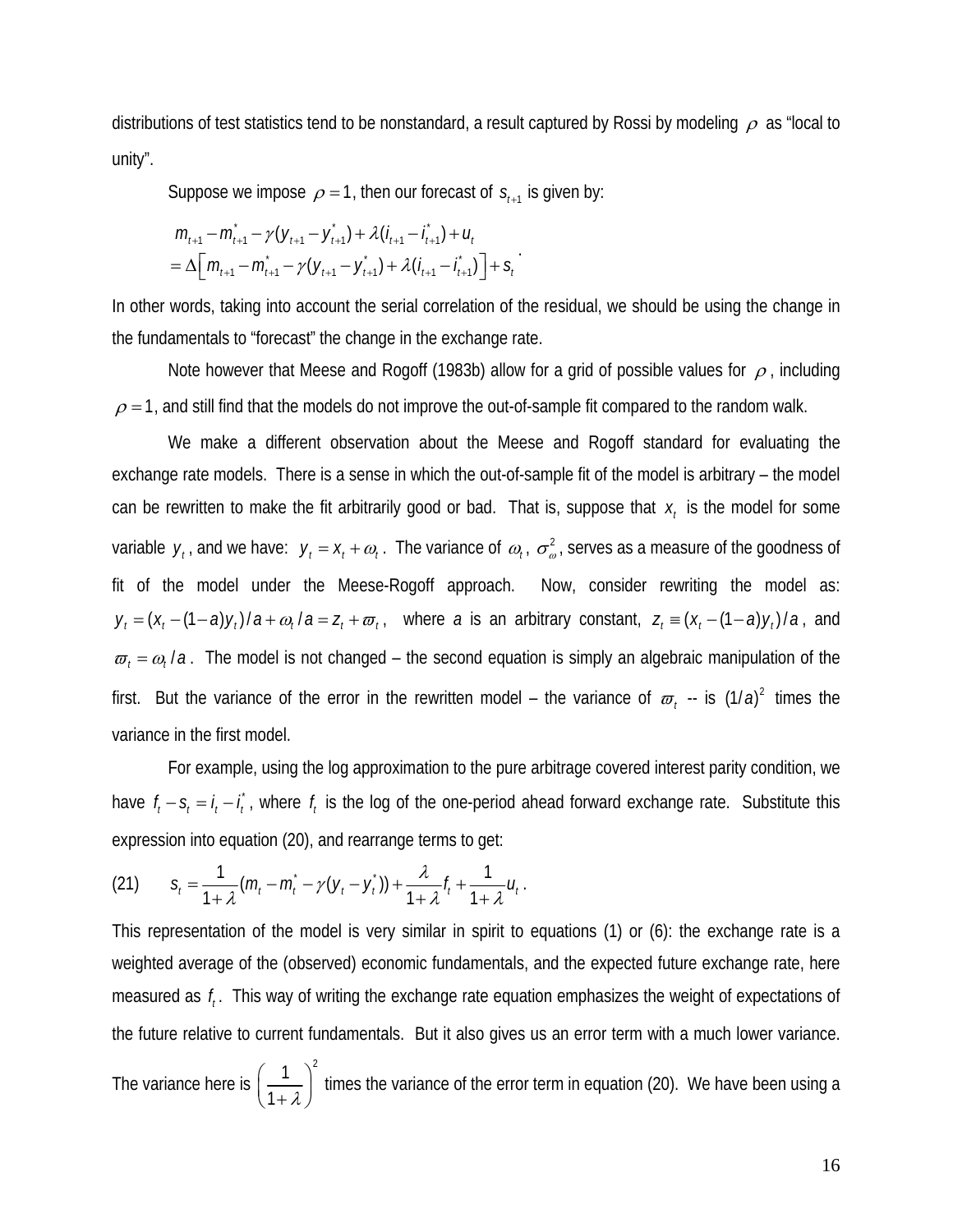value of  $\lambda = 10$  for quarterly data in our examples so far, which would imply that the variance of the error term is lower by a factor of  $\frac{1}{121}$ .

Which is the correct way to write the model? Since they are algebraically equivalent, it is hard to argue for one in favor of the other, and indeed that is exactly the problem with the Meese and Rogoff methodology. Moreover, both ways of writing the model have natural economic interpretations. If the model is true with no error, then the right-hand-sides of equations (20) and (21) are equal:

(22) 
$$
m_t - m_t - \gamma (y_t - y_t) + \lambda (t_t - t_t) = \frac{1}{1 + \lambda} (m_t - m_t - \gamma (y_t - y_t)) + \frac{\lambda}{1 + \lambda} t_t.
$$

When there is an error term, using the formulation in (20) magnifies the error because it includes  $-\lambda s$ , as an "explanatory" variable.

 To be clear, this critique does not apply to genuine out-of-sample forecast comparisons. At some level, it is obvious that we cannot simply rewrite the model and produce out-of-sample forecasts that have arbitrarily lower variance. If we could, we would not be writing or reading this paper, and instead would be out using this technique to get very rich. While we can rewrite the right-hand-side of the model to arbitrarily change the in-sample fit, it follows from equation (22) that our forecast of the right-hand-side is the same no matter which way it is written.

 Finally, we note that it is often asserted that the "forecast" using the actual realized values of the explanatory variables must produce better forecasts of the exchange rate than when the right-hand-side variables must be forecast. However, this is not in general true if the explanatory fundamental variables are correlated with the "unobserved" variables. Unless we take this correlation into account, the fit could potentially be worse using the ex post fundamentals.

 Our general point, then, is that the Meese-Rogoff procedure of using realized values of the explanatory variables is not invariant to the way the model is written. Plausible ways of rewriting the model can give much lower mean-squared-errors for the model.

 Of course, we cannot conclude that if the model is not useful in forecasting exchange rate changes, we have support for the model. Any model can fail to forecast exchange rates. We turn now to alternative means of assessing exchange-rate models.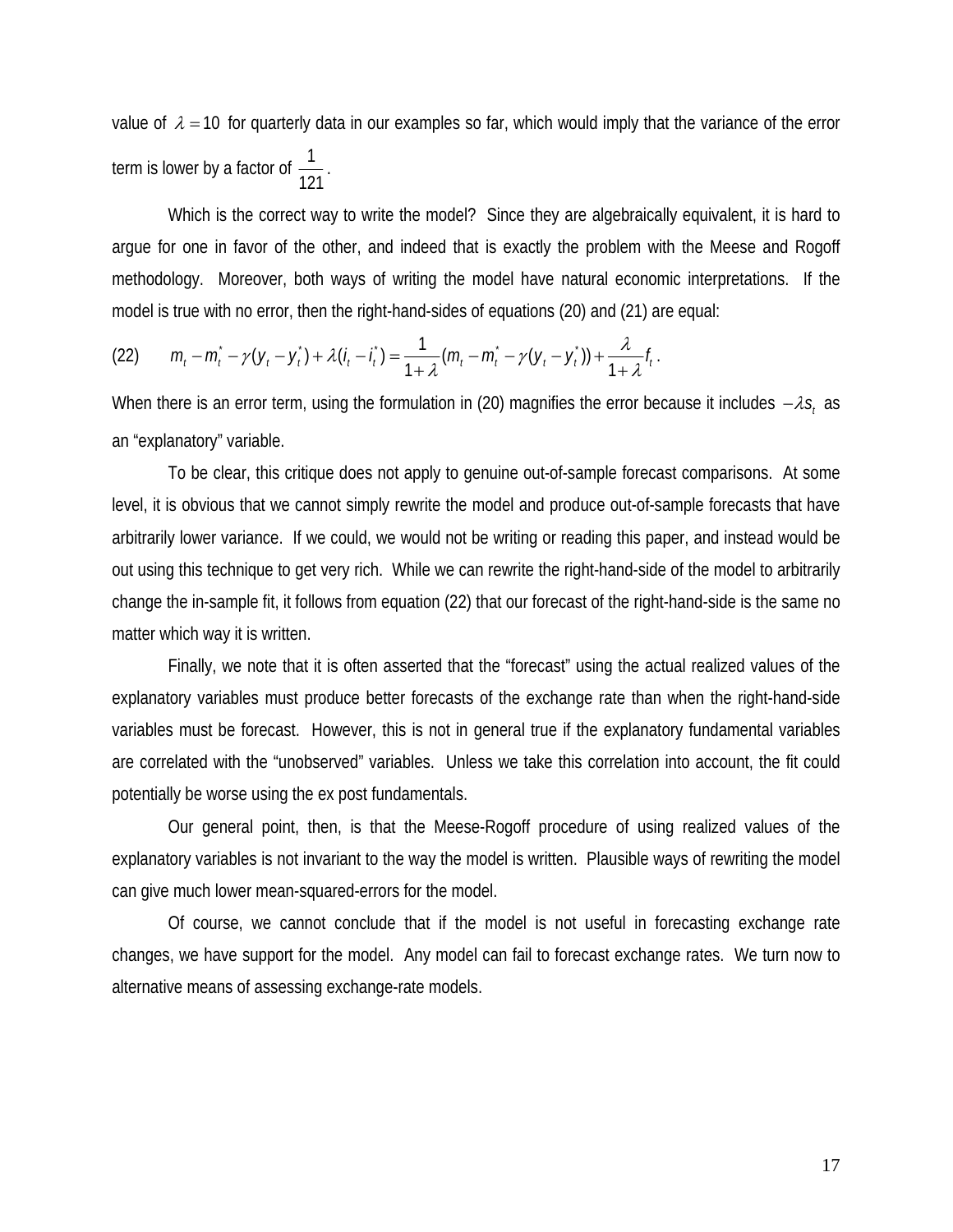# **2. Taylor-rule models**

# **Overview**

 Meese and Rogoff originally suggested the out-of-sample fit criterion as a check on empirical studies that found good in-sample fit. Here, we return to examination of the in-sample fit, but with more attention paid to the market's expectations of future values of the macroeconomic fundamentals.

 The monetary models that we have explored so far have been formulated in such a way that the endogeneity of monetary policy has been essentially completely ignored. We have used money supply to capture the monetary fundamental, and have focused on formulations in which nominal interest rates move to equilibrate money supply and money demand. We have not tried to relate movements of the money supply to the macroeconomic variables that policymakers might target.

 But modern monetary macroeconomic models formulate the determination of interest rates and monetary equilibrium quite differently. First, they emphasize the endogeneity of monetary policy. Advanced countries have managed to stabilize inflation and apparently establish monetary policy credibility over the past twenty or twenty-five years. If our models of exchange rates are to capture expected future fundamentals, we need to recognize that market forecasts of the future incorporate their assumptions about monetary policy reactions to changes in the macro environment. Second, since the mid-1980s, central banks have used short-term interest rates as their policy instrument, rather than the money supply.

 Engel and West (2006) and Mark (2007) (hereinafter, EW06 and M07) specify the monetary policy rules for the home and foreign country as interest-rate reaction functions for the central bank. Specifically, they assume the home country (in their empirical studies, the home country is Germany, prior to the adoption of the euro) sets the nominal interest rate to target the deviation of expected inflation from the central bank's target,  $E_i \pi_{i+1}$ ; the output gap,  $y_i$ ; and, possibly, the deviation of the nominal exchange rate from its purchasing power parity value – that is, the real exchange rate,  $q_i$ . The latter term is included to capture the notion that the monetary authorities in some countries tend to raise interest rates when their currency depreciates. For example, Clarida, Gali and Gertler (1998) find empirical support for this notion in Japan and some other countries. We summarize the monetary policy rule in equation (23):

(23)  $t_i = \gamma_q q_t + \gamma_\pi E_t \pi_{t+1} + \gamma_v y_t + \delta i_{t-1} + u_{mt}$ .

We assume  $\gamma_q > 0$ ,  $\gamma_{\pi} > 1$ ,  $\gamma_y > 0$ , and  $0 \le \delta < 1$ . Here,  $u_{mt}$  represents an error or shift in the monetary policy rule.

The foreign country (taken to be the U.S. in EW06 and M07) follows a similar policy rule: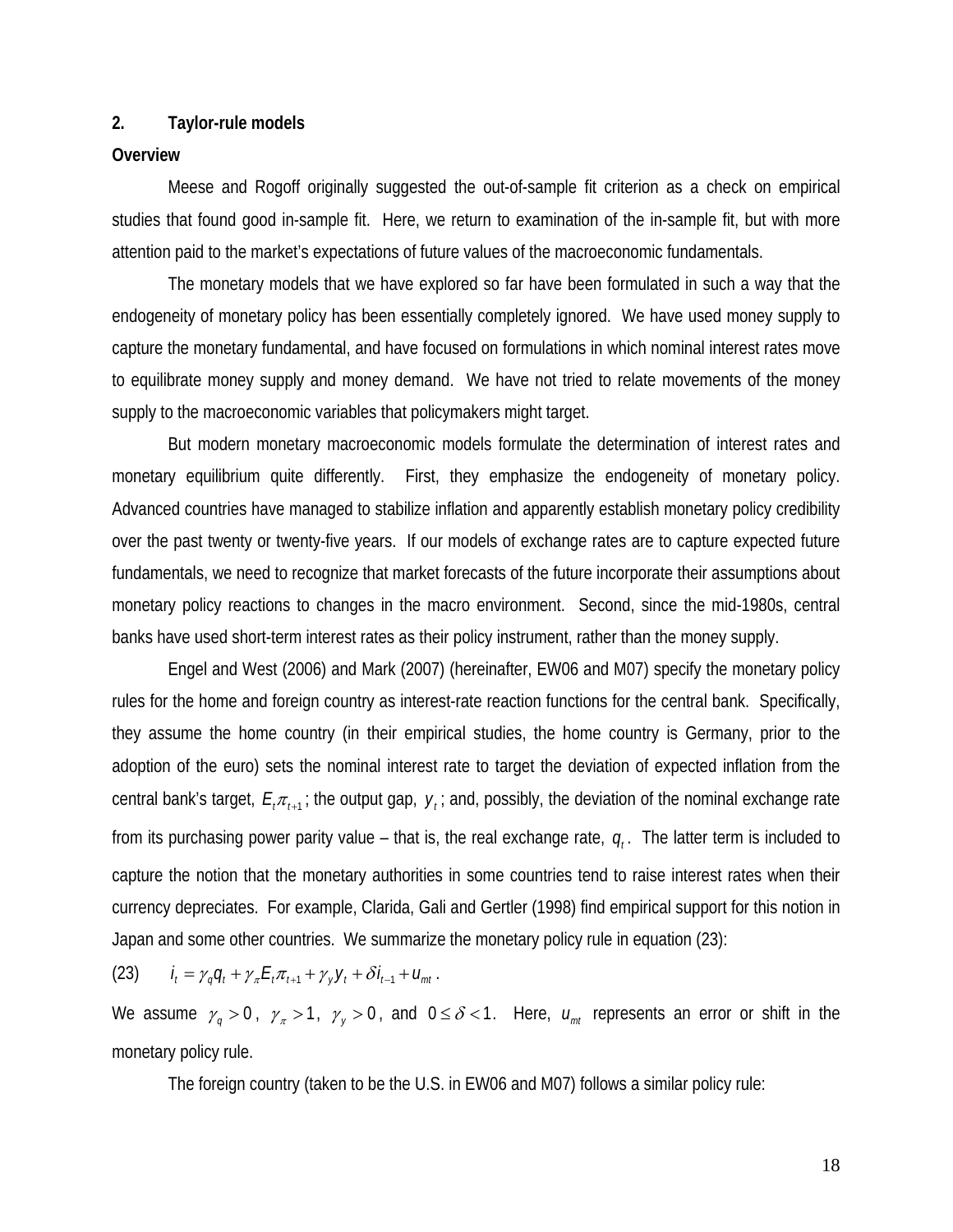(24) 
$$
\hat{I}_t = \gamma_\pi E_t \pi_{t+1}^* + \gamma_y \hat{Y}_t + \delta \hat{I}_{t-1} + \hat{U}_{mt}.
$$

Here, we assume that the parameters on the inflation deviation and the output gap are the same in the home and foreign country, but assume that the foreign central bank is passive with respect to exchange rate fluctuations.

Using the uncovered interest parity relationship (including the u.i.p. deviation,  $\rho_t$ ),  $i_t - i_t = E_t S_{t+1} - S_t + \rho_t$ , we can manipulate these equations to get a forward-looking expression for the real exchange rate:

(25) 
$$
q_t = b \sum_{j=0}^{\infty} b^j E_t Z_{t+j}.
$$

where

$$
b = \frac{1}{1 + \gamma_q},
$$
  
\n
$$
Z_t = -[(\gamma_{\pi} - 1)(E_t \pi_{t+1} - E_t \pi_{t+1}^*) + \gamma_y (y_t - y_t^*) + \delta (i_{t-1} - i_{t-1}) + (u_{mt} - u_{mt}^* - \rho_t)].
$$

M07's formulation actually sets  $\gamma_q = 0$ , because his estimates of the Bundesbank's monetary policy reaction function yielded insignificant estimates for this parameter. With that change, we can still represent the real exchange rate with a present value expression, but the discount factor, *b*, is equal to one. We can do that if  $z_t$  has a zero (unconditional) mean – implying  $q_t$  has a zero mean, or long-run purchasing power parity holds – and satisfies a mild summability condition. Any ARMA process satisfies the condition, though we note that fractionally integrated processes do not. In this but not all contexts, there will be little difference in empirical results that impose  $\gamma_q = 0$  and empirical results that, consistent with the estimates in Clarida et al. (1998), impose small but positive values such as  $\gamma_q = 0.10$ . Through most of the empirical work below, we assume that in quarterly data,  $\gamma_q$  is a small positive number, less than 0.10 but strictly greater than zero.

 The equation for the real exchange rate given by equation (25) does not solve a full general equilibrium model in terms of exogenous variables. The fundamentals – inflation and the output gap – are determined by underlying driving variables, such as productivity disturbances and cost-push shocks. We note, nonetheless, that equation (25) has an interesting implication – ceteris paribus, an increase in home relative to foreign inflation leads to a home real appreciation. This prediction stands in contrast to the usual interpretation of the effect of an increase in expected inflation in the monetary models we investigate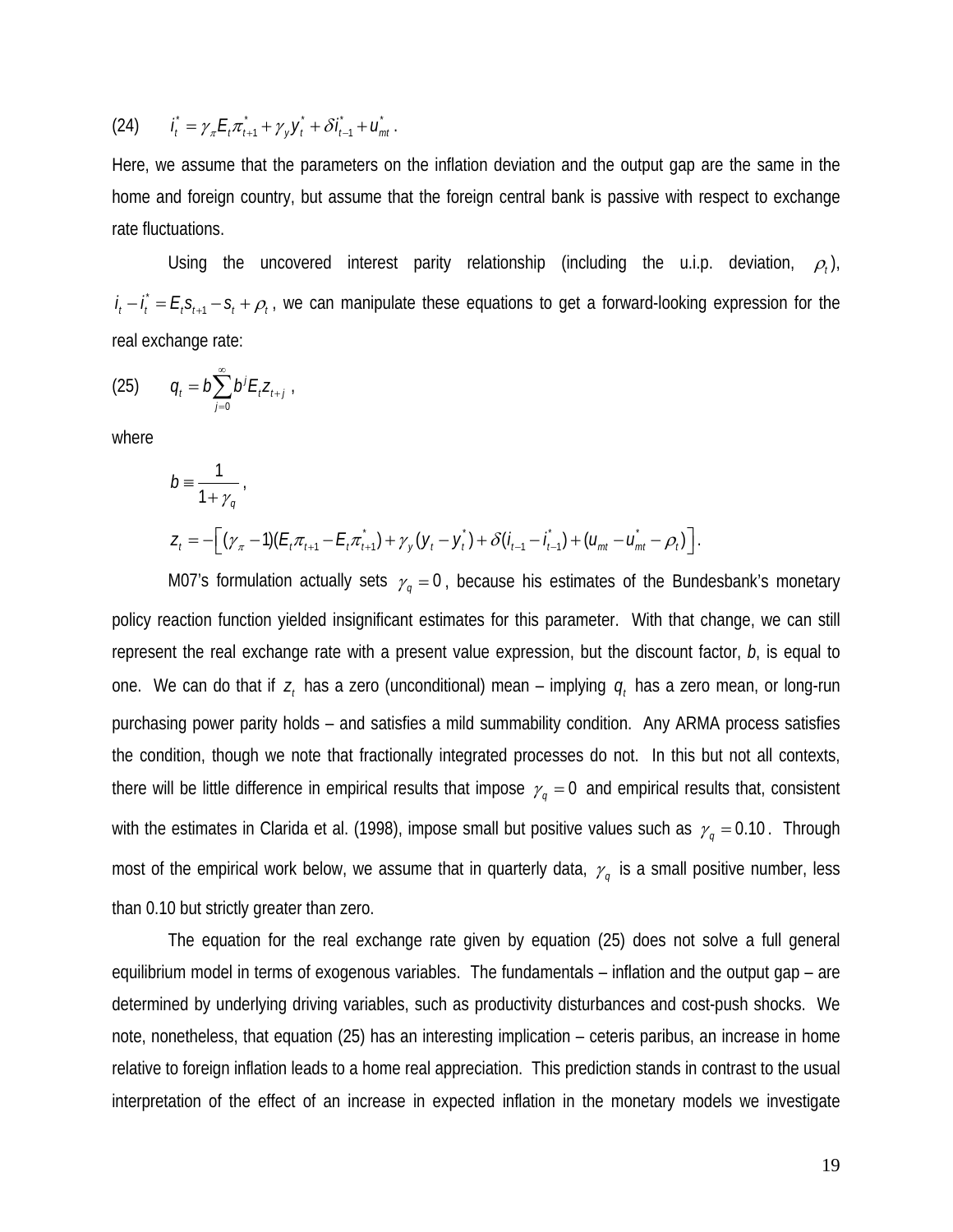above. In those, an increase in expected inflation at home lowers home money demand, leading to a home depreciation. Here, when  $\gamma_{\pi} > 1$ , and increase in expected inflation leads the home central bank to raise the home real interest rate, leading to an appreciation.

 EW06 and M07 estimate the model as summarized by equation (25). The present-value model requires a measure of expected inflation, output gap, and interest rates for all periods in the future. It also requires an estimate of future expected values of  $u_{mt} - u_{mt}$  –  $\rho_t$ . The empirical researcher faces a severe problem in estimating such a model, because the market forms expectations based on many sources of information that are not measurable by the econometrician.

 EW06 and M07 handle estimation of the expected present value sum, (25), in similar ways. First, they ignore  $u_{mt} - u_{mt} - \rho_t$ , treating these as "unobservable" determinants of the real exchange rate. We now describe EW06's methodology, then note the differences between EW06 and M07. First, EW06 do not include the lagged interest rate in the monetary policy rule, so they have set  $\delta = 0$ . EW06 then must measure  $E_t(\lfloor (\gamma_{\pi}-1)(\pi_{t+j+1}-\pi_{t+j+1})+\gamma_{y}(\gamma_{t+j}-\gamma_{t+j}^*)\rfloor$  for all *j*. EW06 do not estimate the parameters  $\gamma_{\pi}$ and  $\gamma_{v}$  -- instead they base them on estimates of the Taylor rule on post-1979 data in Clarida, Gali, and Gertler (1998). EW06 also use Clarida et al.'s estimate of  $\gamma_q$ , from which the discount factor, *b*, is calculated. Then, EW06 estimate a VAR in  $\pi_{t+1} - \pi_{t+1}^*$ ,  $y_t - y_t^*$ , and  $i_t - i_t^*$ . From the VAR, expected values of  $\pi_{t+1} - \pi_{t+1}$ , and  $y_t - y_t$  for all periods can be constructed, and then the present value can be calculated.

 EW06 then compare the "model" real exchange rate – the value of the right-hand-side of equation (25), where expectations are calculated as just described – to the behavior of the actual deutschemark/dollar real exchange rate. EW06 estimate the model on post-1979 data, using monthly data, 1979:10-1998:12. The correlation of the model real exchange rate and actual real exchange rate is 0.32. That is not extremely high, but it is not too bad, and represents a promising start in this literature. We note, however, that the model real exchange rate estimated by EW06 has a standard deviation about one-fifth of that of the actual real exchange rate.

 The approach of M07 differs from EW06 in a number of ways. First, M07 estimates the parameters of the Taylor rule, for two periods 1960:II-1979:II, and 1979:III-2003:IV, using quarterly data. Second, as noted above, Mark does not include the real exchange rate in the interest-rate rule for Germany. Third,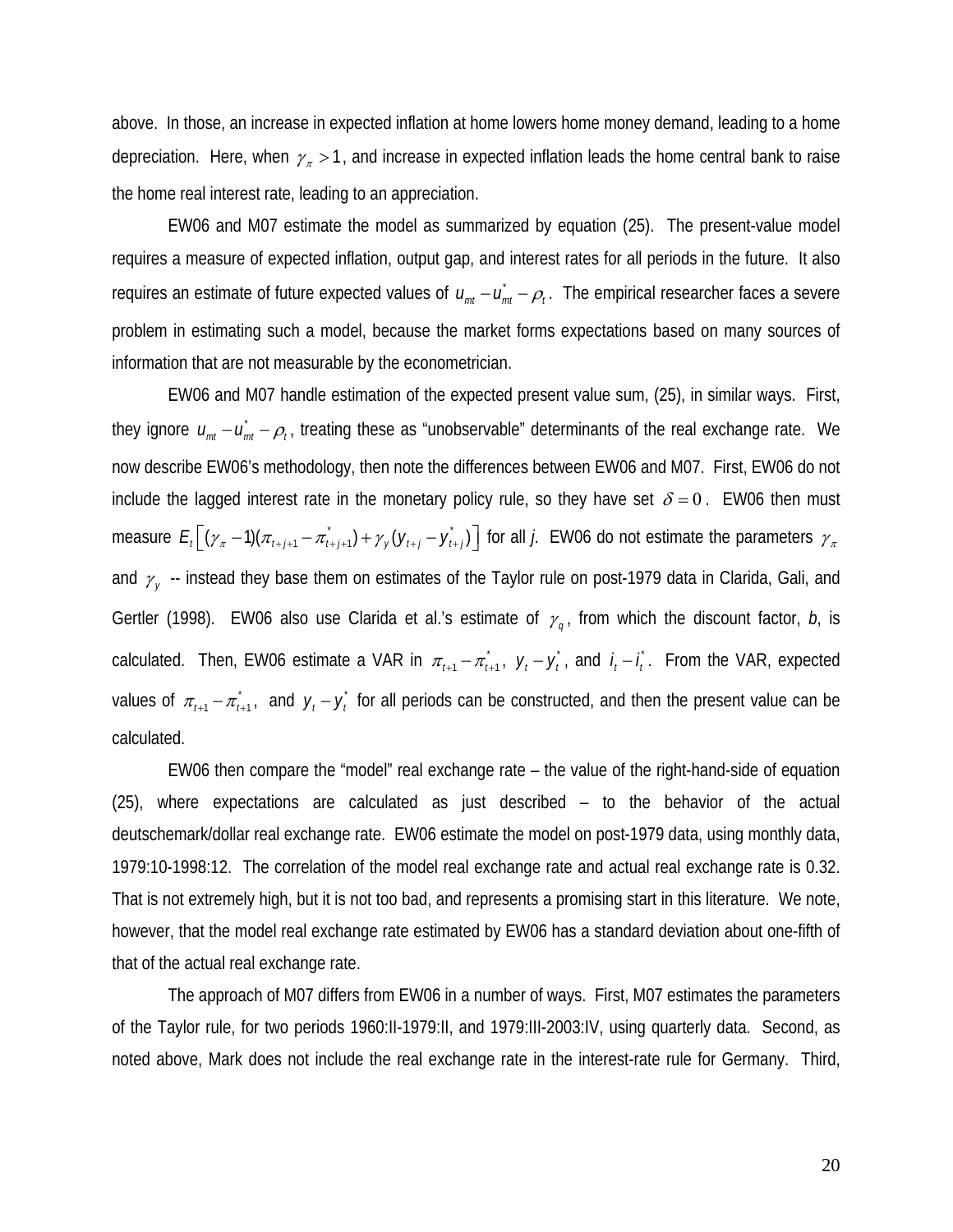M07 does include the lagged interest rate in the policy rule. Fourth, M07 compares the behavior of the model real exchange rate to the actual real exchange rate over a longer period, 1976:II-2003:IV.

 The correlation of the model and actual real exchange rate in M07 is quite similar to that in EW06, equal to 0.304 (when the output gap is measured using deviations the HP-filter). However, the model volatility of the real exchange rate is much larger in M07, and more nearly matches that of the real exchange rate. The variance of 1-quarter changes in the real exchange rate from the model is 36.81 percent from the model, compared to 20.06 percent in the data.

#### **Purchasing power parity puzzle**

 In advanced economies, real and nominal exchange rate changes are highly correlated. A plausible model of real exchange rate behavior must account for this correlation. For an international macroeconomist, a model of nominal exchange rates that cannot be reconciled with real exchange rate behavior is not appealing, and vice-versa. Some existing literature (as exemplified by Rogoff (1996)) argues that both sticky and flexible price models fail to replicate some important exchange rate characteristics. As explained below, such authors argue that flexible price models have a hard time explaining volatility of real exchange rates, while sticky price models have difficulty explaining persistence of real exchange rates. But recent work by Benigno (2004) and others shows that with suitable modeling of price stickiness and monetary policy, real exchange rate persistence can be plausibly explained as coming from persistence in interest rates.

 It is possible to understand the high correlation of real and nominal exchange rates in an environment in which nominal goods prices adjust quickly (no price stickiness), if we assume that monetary authorities stabilize nominal prices. In that case, we should think of nominal exchange rates as being driven by underlying real shocks that drive the real exchange rate. That is, since  $s_t = q_t + p_t - p_t^*$ , if nominal prices are flexible but  $p_t$  and  $p_t^*$  are stabilized by monetary policy, then movements in  $s_t$  will be highly correlated with those in  $q_i$ . However, as Rogoff (1996) emphasized, while flexible-price models can account for the extreme persistence of real exchange rates that we see among advanced countries, they are unable to explain the high volatility.

Alternatively, we might consider models in which  $p_t$  and  $p_t$  have low volatility (that is, low innovation variance) at least in part because of nominal price stickiness. In models with price stickiness, Rogoff notes, we have better explanations of real exchange rate volatility. Specifically, we can appeal to the Dornbusch overshooting model (that we have described in Section 1). Monetary shocks cause volatile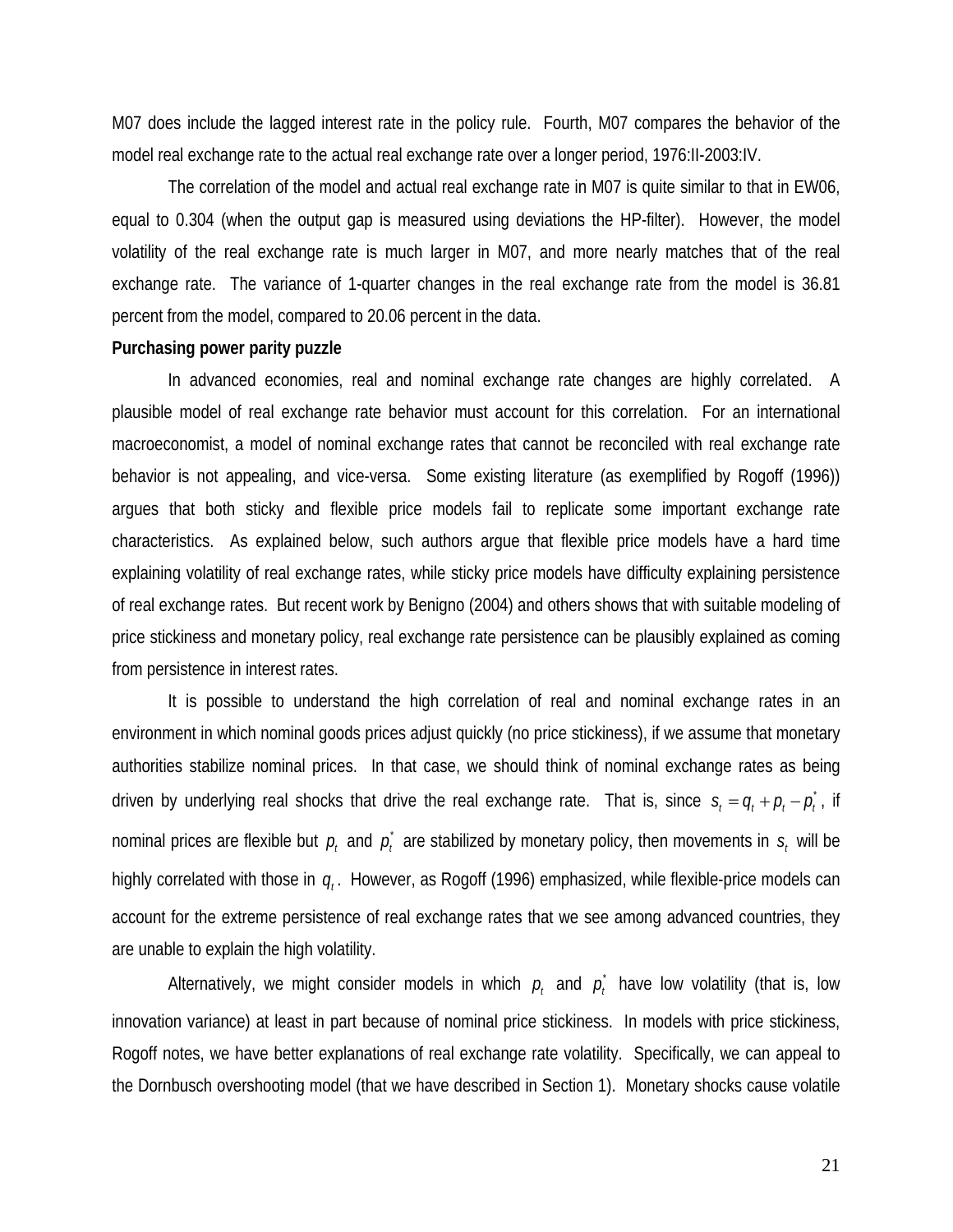nominal exchange rate changes –see equation (17). But empirical studies have found the half-life of real exchange rates to be greater than two years. In sticky-price models of the Dornbusch vintage, the sluggishness of real exchange rates is directly tied to the speed of adjustment of nominal prices. Indeed, that can be seen directly from equation (16) – in this version of the model, if the response of real exchange rates to shocks has a half-life of two-plus years, so does the deviation of nominal prices from their flexibleprice equilibrium level. Accounting for the slow adjustment of real exchange rates requires unrealistic assumptions about the sluggishness of price adjustment. Rogoff concludes that we cannot easily reconcile real exchange rate behavior with the monetary models of price stickiness either.

 Benigno (2004), however, shows that models with two modifications to the Dornbusch-style model de-link real exchange rate persistence and the speed of nominal price adjustment. First, replace the ad hoc price adjustment equation (15) with a Calvo-style price adjustment equation. A fraction of firms each period reset their prices, recognizing that they will not be able to reset prices in every period. They set prices to maximize the value of the firm – the expected present value of current and future dividends. Thus prices are set in a purely forward-looking manner. Second, monetary policy is endogenous. Central banks set nominal interest rates by a Taylor rule, reacting to the inflation level and the output gap.

 We demonstrate the point here in the model from Engel and West (2006), which is derived directly from the working paper version of Galí and Monacelli (2005). The home country is small relative to the foreign country. That is reflected in the behavior of consumer price inflation in each country. Home-country inflation is a weighted average of inflation of domestically-produced goods and home-currency inflation of foreign produced goods:

$$
(26) \qquad \pi_t = (1-\alpha)\pi_{dt} + \alpha\pi_{ft}.
$$

The law of one price holds for imported goods in the home country:

$$
(27) \qquad \pi_{\scriptscriptstyle{f}t} = \Delta s_t + \pi_t^*.
$$

This equation embodies the assumption that the home country is small. The term  $\pi_t$  represents both the foreign-currency rate of inflation of foreign-produced goods, and the foreign consumer price inflation. The notion is that the home country is so small relative to the foreign country that, while the foreign country does import goods from the home country, the weight of home country prices is infinitesimally small in the overall foreign consumer price index.

Firms in each country set prices by a Calvo-price setting rule:

(28) 
$$
\pi_{dt} = \beta E_t \pi_{dt+1} + \kappa y_t + u_{ct}
$$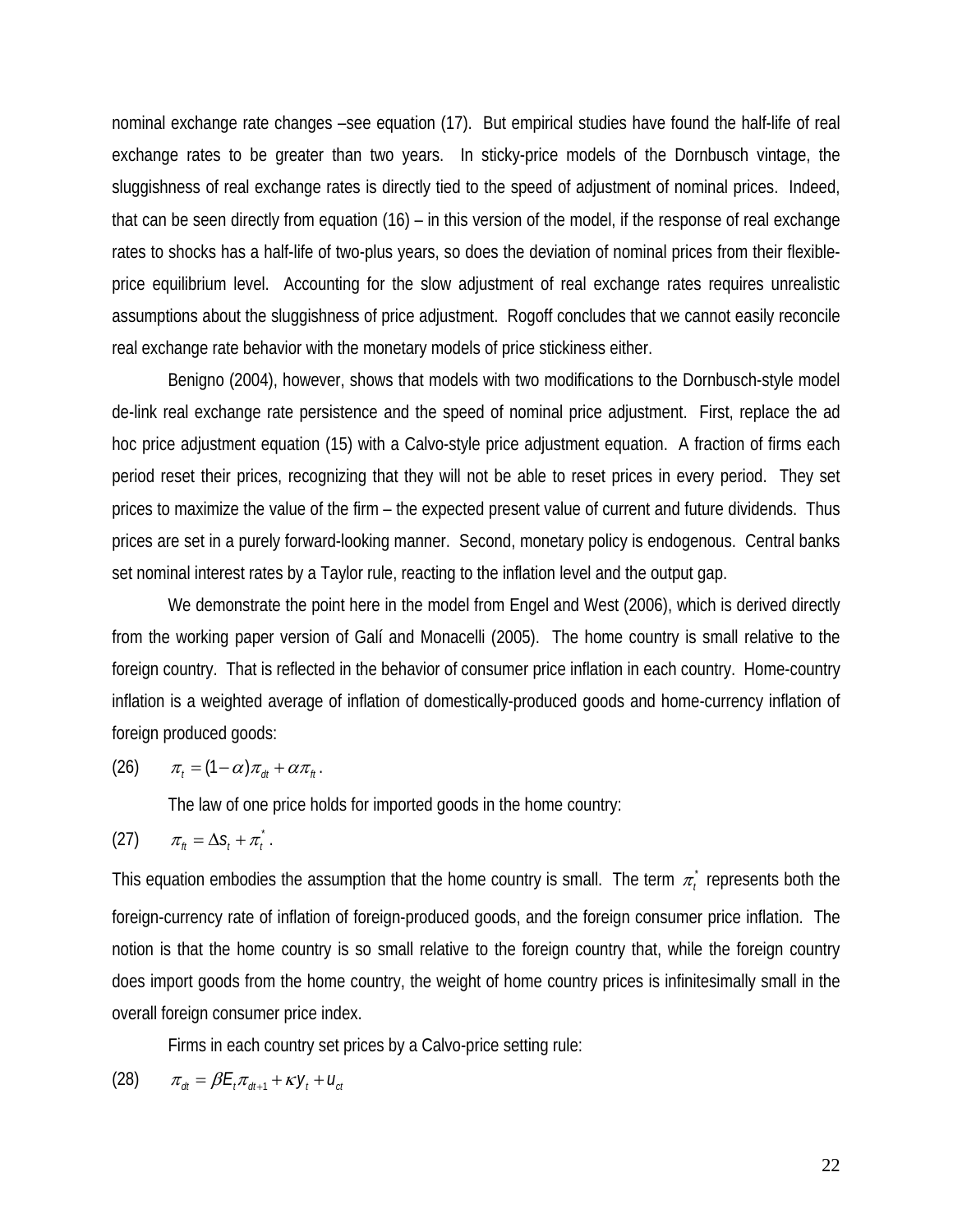$\pi_t^* = \beta E_t \pi_{t+1}^* + \kappa y_t^* + u_{ct}^*$ 

 $y_t$  and  $y_t$  represent the output gaps in the home and foreign countries.  $u_{ct}$  and  $\vec{u_{ct}}$  are cost-push shocks. The parameter  $\kappa$  captures the speed of price adjustment. In each period, the larger the proportion of firms that are able to adjust their prices, the larger is  $\kappa$ .

 In each country, the monetary authority sets the nominal interest rate to react to expected consumer price inflation, and the local output gap. In addition, the home country puts some weight on the real exchange rate in its Taylor rule:

(30) 
$$
i_t = \gamma_q q_t + \gamma_{\pi} E_t \pi_{t+1} + \gamma_y y_t + u_{mt}
$$

(31) 
$$
\vec{I}_t = \gamma_{\pi} E_t \vec{\pi}_{t+1} + \gamma_{\gamma} \vec{y}_t + \vec{u}_{mt}.
$$

We assume parameter values that ensure a stationary solution. Sufficient assumptions are that all parameters are positive, that  $\gamma_{\pi} > 1$ , and that  $\alpha \gamma_{\pi} < 1$ .  $u_{mt}$  and  $\dot{u_{mt}}$  are monetary policy errors.

 Demand for output from each country depends on consumption levels and the terms of trade. But, in turn, the relative consumption levels are proportional to the real exchange rate through the familiar equilibrium condition that arises under complete markets. The terms of trade are proportional to the real exchange rate. Details are in Gali and Monacelli. We can then write:

(32) 
$$
y_t - y_t^* = \theta q_t + u_{yt} - u_{yt}^*
$$

where  $u_{\nu t} - u_{\nu t}$  represents a relative productivity shock.

Here we briefly summarize how various shocks affect the economic variables in the system:

• A positive monetary policy shock (i.e., an exogenous monetary tightening) causes an appreciation. Inflation and output also decline.

• A positive Phillips curve shock that, given output and expected inflation, raises inflation transitorily and leads to a real appreciation.

• Suppose there is a positive real shock to the IS curve that, given the real exchange rate, raises output. Then in equilibrium, output rises, the real exchange rate falls, and the inflation rate of home produced goods rises relative to the foreign produced goods.

 In order to highlight the comparison of real exchange rate behavior in this model to that of the Dornbusch model, we will set cost push shocks and productivity shocks to zero, leaving only monetary errors, which are assumed to follow an AR(1) process. We define the relative policy error as:

(33) 
$$
u_t = u_{mt} - u_{mt}^*
$$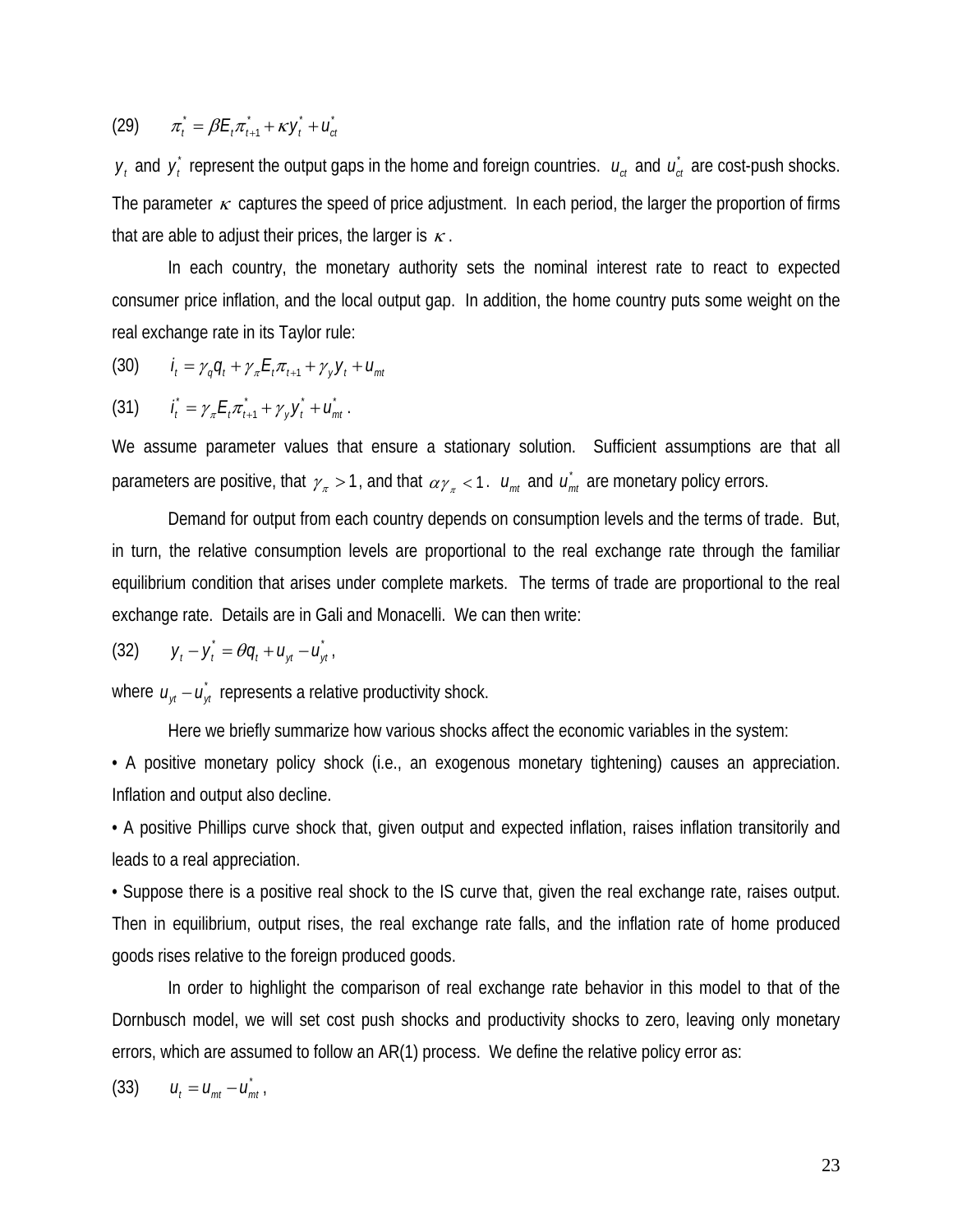with

$$
(34) \qquad u_t = \phi u_{t-1} + \varepsilon_t, \ \ 0 \le \phi \le 1.
$$

Using equations (26) – (34), we get a solution for the real exchange rate:

 $(35)$   $q_i = c_m u_i$ 

where

$$
c_m \equiv -(1 - \beta \phi) / d_m < 0
$$
  
\n
$$
d_m \equiv (1 - \beta \phi) [\gamma + \eta (1 - \phi)] + \kappa \theta (\gamma_{\pi} - 1) \phi
$$
  
\n
$$
\gamma \equiv \gamma_q + \gamma_{y} \theta
$$
  
\n
$$
\eta \equiv (1 - \alpha \gamma_{\pi}) / (1 - \alpha).
$$

The important thing to note about the solution for the real exchange rate is that it is proportional to the monetary policy error. Real exchange rates have no persistence, except to the extent that there is persistence in monetary policy errors. In the lingo of the new Keynesian literature, the real exchange rate exhibits no endogenous persistence. Greater price flexibility is represented by a larger value for  $\kappa$ . We see from the expressions for  $c_m$  and  $d_m$  that as  $\kappa$  grows, the impact effect of shocks falls ( $c_m$  falls). So while some price stickiness ( $\kappa < \infty$ ) is required to make the real exchange rate respond to monetary shocks, the degree of price stickiness does not affect the persistence of real exchange rates, but only affects the impact effect of monetary shocks.

 In this model, the link between real exchange rate persistence and the speed of adjustment of nominal prices is broken. It might be possible in this simple framework to account for the persistence of real exchange rates, because in practice relative short term nominal interest rates among advanced countries are very persistent. It is usually not possible to reject a unit root in  $i_t - \hat{i_t}$  (at least not statistically). We note here that similar effects on the persistence of the real exchange rate would be generated in the model if shocks to the monetary rule were serially uncorrelated, but the lagged interest rate appeared in the rule with a positive coefficient near one.

 Intuitively, even if there are a large proportion of firms that reset their prices each period, the firms that set their prices must take into account the effects of monetary policy. Suppose there is an expansionary monetary shock. The firms that adjust their price cannot raise prices fully to the level they would attain if all prices were set flexibly, because their prices might then be quite high relative to firms that have not adjusted prices this period. As argued for the closed economy model of West (1988), the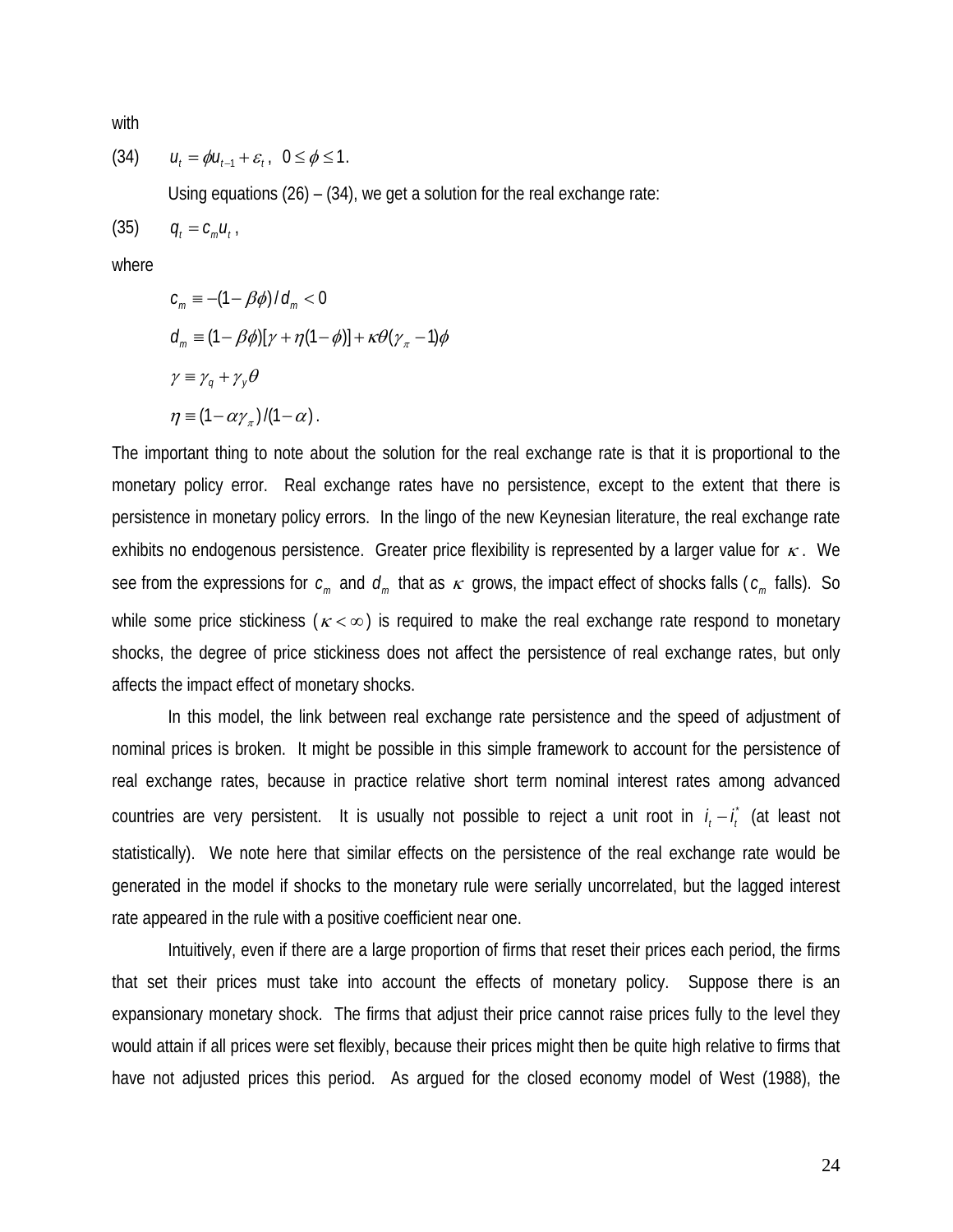combination of persistence in monetary shocks and non-synchronized price setting can stretch out the price adjustment process, even if a large fraction of firms adjust prices at any given time.

 The simple model presented here is not realistic enough to describe the most important moments in the macroeconomic data. For example, the output gap and inflation inherit the same persistence as the real exchange rate. Benigno (2004) shows how various types of asymmetries can contribute to even more sluggish real exchange rate adjustment – asymmetries in the price-setting rules, in monetary policy, etc.

 The other aspect of the PPP puzzle is real exchange rate volatility. Again, we do not attempt to calibrate the simple model above to see if it is able to generate realistic volatility for plausible values of the parameters. However, Benigno (2004) and Benigno and Benigno (2006) do undertake such exercises in somewhat richer models, and find success in matching both the persistence and volatility of real exchange rates.

We do not mean to suggest that the PPP puzzle is solved. For example, estimated open-economy DSGE models frequently do not produce parameter estimates that will fully account for the persistence and volatility of real exchange rates (see Jung (2007), for example.) But we do believe that the Taylor-rule models provide a fruitful direction for future research. In the open-economy empirical literature, much effort has been put into reconciling the speed of adjustment of real exchange rates to the speed of adjustment of prices. Various authors have suggested that the half-life of real exchange rates might be overstated because of estimation bias. (See, for example, Murray and Papell, 2002, who emphasize the imprecision in estimates of the speed of reversion of real exchange rates. But Choi, Mark, and Sul (2006) find an unbiased point estimate of the half life of 3 years, with a 95% confidence interval between 2.3 to 4.2 years.) Others have suggested that aggregation bias can account for sluggish real exchange rate adjustment. That is, individual goods prices might adjust more quickly than the real exchange rate because the CPIbased real exchange rate aggregates individual prices, and aggregates adjust more slowly (Imbs, Mumtaz, Ravn, and Rey, 2005.) Others have attempted to reconcile the behavior of prices and real exchange rates by appealing to non-linearities (e.g., Taylor, Peel, and Sarno, 2001), or to some sort of slow adjustment of nominal exchange rates, perhaps due to transactions costs in foreign exchange markets (Cheung and Lai, 2004). What is intriguing about the open-economy models based on Taylor rules and Calvo price adjustment is that there may be no need to reconcile sluggish real exchange rate adjustment with the frequency of price setting.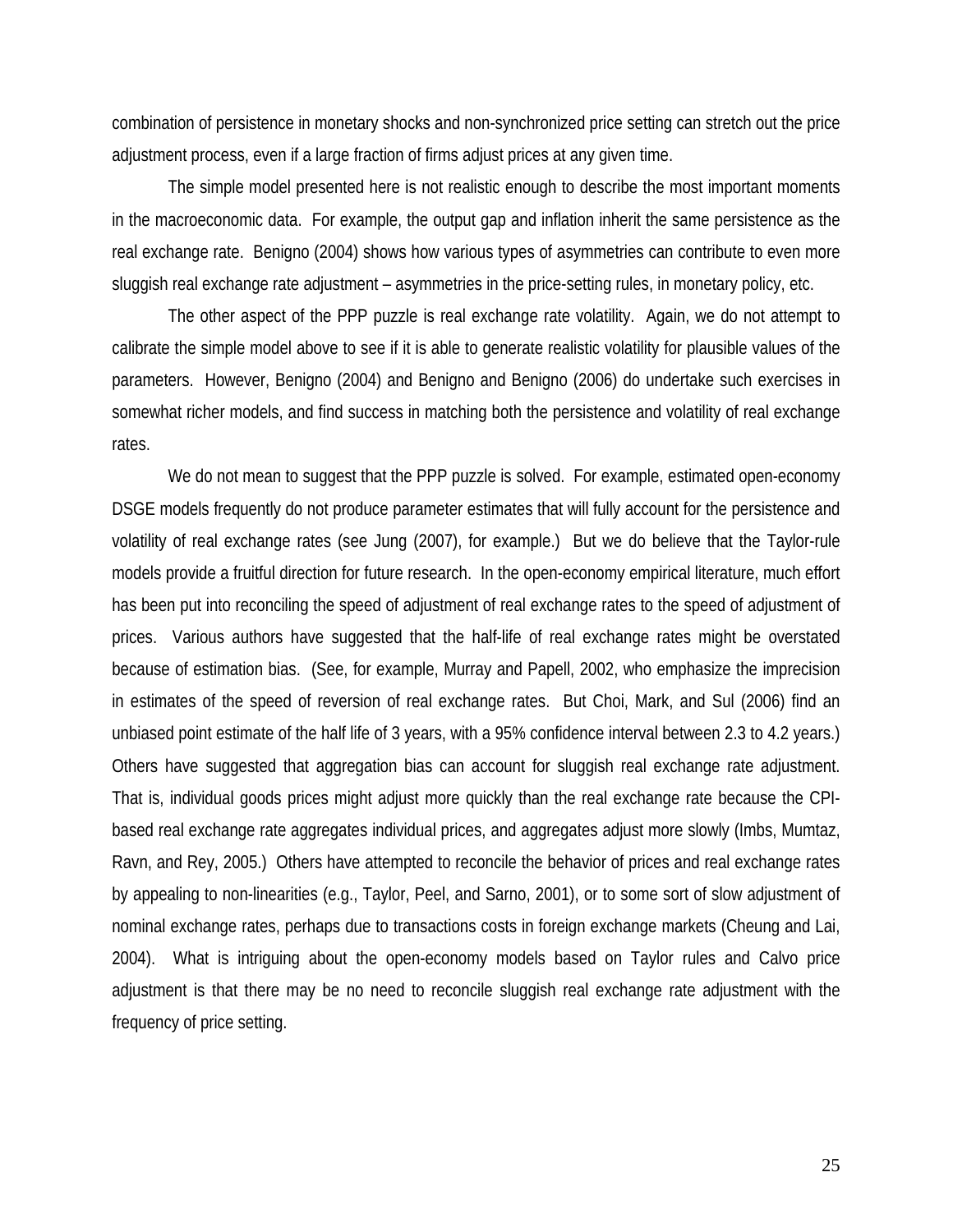# **3. Granger-causality tests and variance bounds**

We have emphasized that in models encapsulated by equations (1) and (2), the market's expectations of future fundamentals are the key to understanding exchange-rate movements. But we then are faced with the dilemma of measuring expectations. We can follow the tack taken by Engel and West (2006) and Mark (2007), and use the forecasts from a statistical model for the fundamentals as measures of the market's expectations. But the market surely uses more information than is contained in a simple VAR forecast, so this method mismeasures expectations.

 In this section, we examine two alternative approaches to evaluating present value models of exchange rates. First, we examine whether exchange rates can help forecast future (observed) fundamentals. Second, we ask whether the present value of observed fundamentals is sufficiently volatile to account for observed exchange-rate volatility. In section 4, we look at alternative methods of measuring expectations.

### **Forecasting fundamentals**

 If the exchange rate reacts to news about future fundamentals, then perhaps the exchange rate is useful in forecasting those fundamentals. Econometric evaluation of this observation was pioneered by Campbell and Shiller (1987). But the Campbell-Shiller analysis is not directly applicable to exchange rate models. This is because future fundamentals typically include some variables that are unobservable, even ex post. As explained in EW05, then, the present value models do not necessarily imply that the exchange rate will Granger cause fundamentals. But if the unobserved fundamentals are not the primary drivers of exchange rates, then perhaps movements in exchange rates are useful to forecast macroeconomic variables such as relative money supplies, outputs, prices or interest rates. That is, while the presence of unobserved fundamentals breaks the tight restriction tested by Campbell and Shiller, it is possible that the exchange rate might Granger cause the standard observed fundamentals. For this reason, we examine whether exchange rates Granger cause the fundamentals from the monetary and Taylor-rule models.

Following the example illustrated by EW05, set  $a_2'x_t$  from equation (1) equal to zero for simplicity, and write  $a_1'x_t = x_{at} + x_{ut}$ , where  $x_{at}$  stands for the fundamentals whose ex post values are observed by the econometrician, and  $x_{ut}$  signifies the unobserved fundamentals. We can rewrite equation (2) as:

(36) 
$$
S_t = (1-b)E_t \left( \sum_{j=0}^{\infty} b^j (x_{ot} + x_{ut}) \right).
$$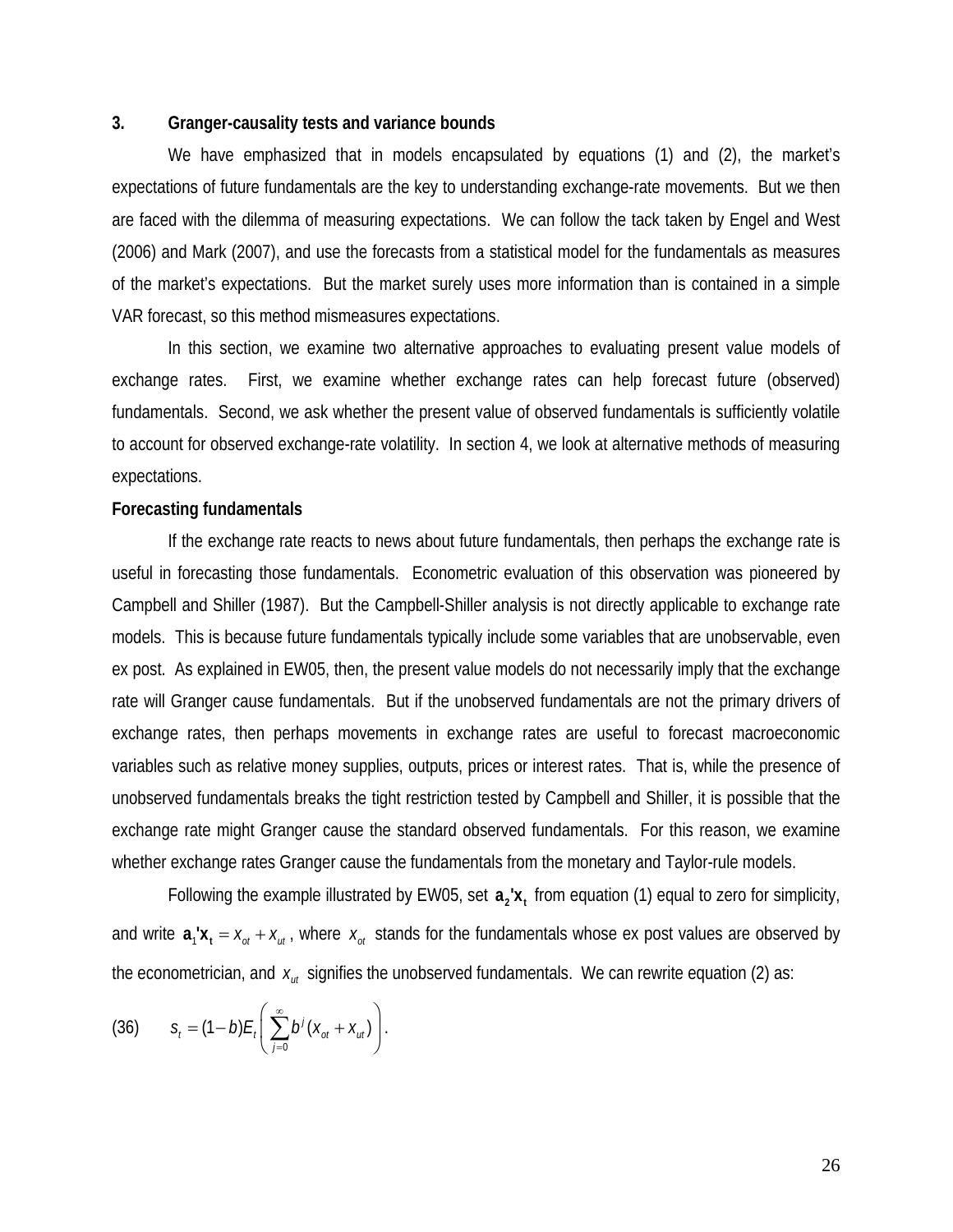In section 5 below, we present evidence from panel cointegration tests that  $s<sub>t</sub>$  is cointegrated with the observed fundamentals from the monetary and Taylor-rule models. In other words, the unobserved fundamentals,  $x_{nt}$ , are found to be stationary. Equation (36) suggests that the exchange rate might contain news about future observed fundamentals,  $x_{at}$ , though it also is affected by news about future unobserved fundamentals. We ask, then, whether the exchange rate can help forecast the observed fundamentals, in the sense that it Granger causes them.

 We write the relationship between the observed fundamentals and the log of the exchange rate in error-correction form:

$$
(37a) \t St - St-1 = \alpha_1 + \beta_1 (x_{ot-1} - s_{ot-1}) + \sum_{i=1}^{I} \gamma_{1i} (s_{t-i} - s_{t-1-i}) + \sum_{j=1}^{J} \delta_{1j} (x_{ot-j} - x_{ot-1-j})
$$

$$
(37b) \t X_{ol} - X_{ol-1} = \alpha_2 + \beta_2 (X_{ol-1} - S_{ol-1}) + \sum_{i=1}^{l} \gamma_{2i} (S_{t-i} - S_{t-1-i}) + \sum_{j=1}^{l} \delta_{2j} (X_{ol-j} - X_{ol-1-j}).
$$

The null that the exchange rate does not Granger cause the fundamentals is represented by the restriction  $\beta_2 = \gamma_{21} = \gamma_{22} = \ldots = \gamma_{2J} = 0$ . If we reject this null, it means we "accept" the hypothesis that the exchange rate is helpful in forecasting future values of  $x_{at}$ . Conversely, in order to accept the hypothesis that the observed fundamentals Granger cause the exchange rate, we must reject the null  $\beta_1 = \delta_{11} = \delta_{12} = \cdots = \delta_{11} = 0$ . We set the lag length *J* to 4.

 In Table 1, we report results of these tests. We try three permutations of the observed fundamentals from the monetary model:  $\Delta(m_t - m_t) - \Delta(y_t - y_t)$ , which follows from the monetary model when the income elasticity of money demand is unity; and  $\Delta ( m_t - m_t)$  and  $\Delta ( y_t - y_t)$  separately.

We also examine whether the exchange rate can help forecast fundamental variables implied by the Taylor rule models. Rewrite the Taylor rule model as:

(38) 
$$
i_t - i_t = \gamma (s_t - (p_t - p_t)) + u_t.
$$

Here, we have simply rolled into the disturbance term all the variables that might be targeted by the central bank other than the real exchange rate. Then using interest parity (and including the deviation from interest parity into the general disturbance term), we can rewrite equation (38) in one of two ways:

(39) 
$$
S_t = \frac{\gamma}{1+\gamma} (p_t - p_t) - \frac{1}{1+\gamma} u_t + \frac{1}{1+\gamma} E_t S_{t+1}
$$

(40) 
$$
S_t = \gamma (p_t - \dot{p_t}) + \gamma (i_t - \dot{i_t}) - u_t + (1 - \gamma) E_t S_{t+1}.
$$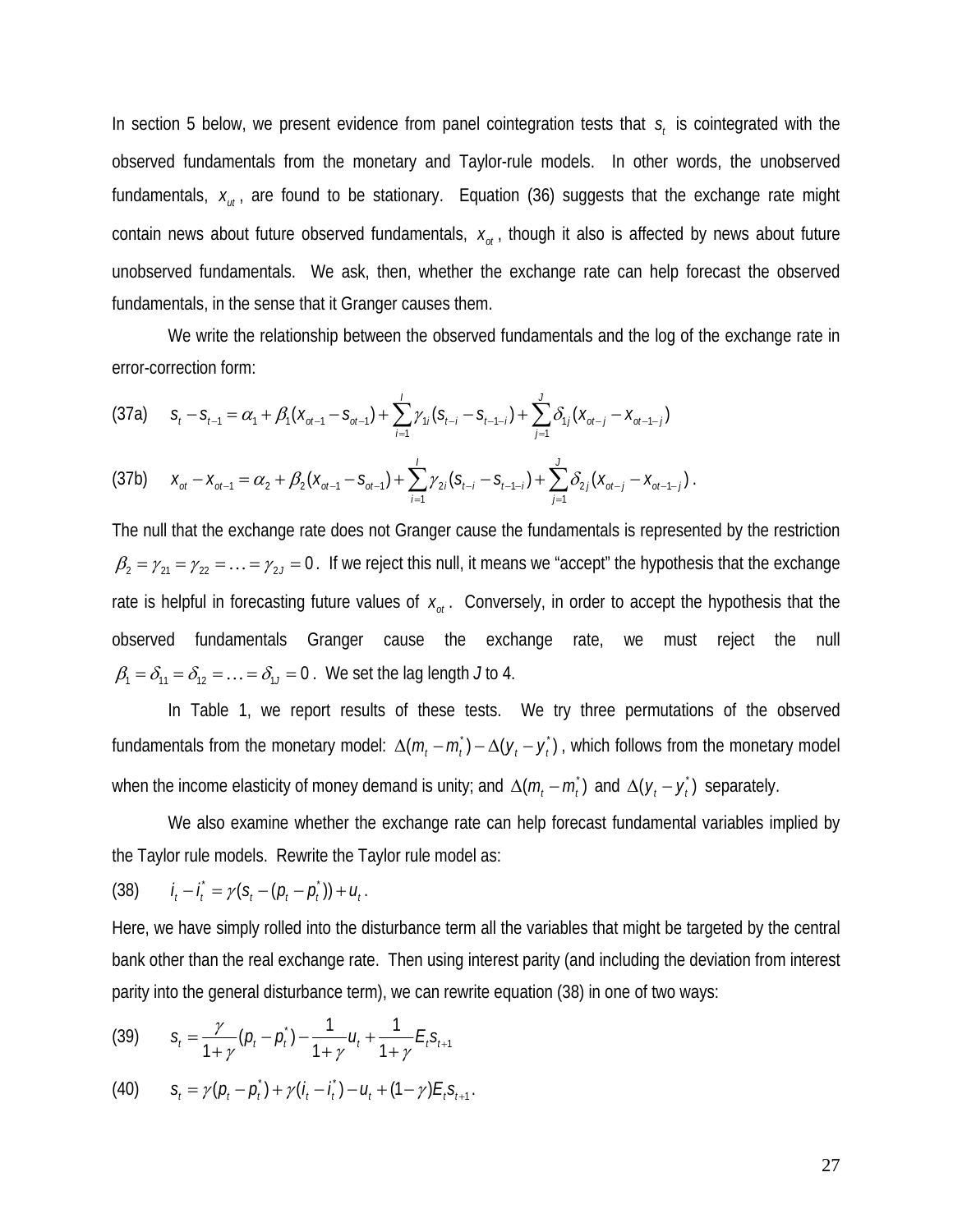These models suggest using  $\Delta(p_i - p_i)$  and  $\Delta(i_i - i)$  as measures of the fundamentals.

We perform the tests on quarterly data for the U.S. plus eighteen other OECD countries.<sup>2</sup> We use an update of the data Mark and Sul (2001), beginning in 1973:I, and have extended through the end of 2005. Nominal exchange rates are from the IFS CD-ROM (line code AE), end-of quarter observations. Exchange rates for the euro countries after 1998 were glued onto the euro-dollar rate with the appropriate normalization. We used quarterly industrial production indices for all countries as a proxy for national income because quarterly GDP is unavailable for several countries in the sample. The IMF's International Financial Statistics (IFS line code 66) provides our measure of industrial production. Our measure of money is from the IFS and is the sum of money (line code 34) plus quasi-money (line code 35) for all countries with the following exceptions for Great Britain, Norway, and Sweden due to availability. Money is M0 from the IFS for Great Britain, M2 from the OECD's Main Economic Indicators for Norway, and M3 also from the OECD for Sweden. The IFS continues to report currency, demand deposits and other deposits for euro-zone countries after the introduction of the euro. Price levels are measured using the CPI from the IFS (line code 64).

 Mark and Sul (2001) did not use data on interest rates. We use line 60c (Treasury bill rate) from IFS as a source for short-term interest rate. However, for some countries, interest rate data was not available for much of our time span from this source. For these countries, we report NA in Table 1 for causality tests involving interest rates. However, for Japan, we were able to get the data on interest rate differential from Todd Clark, who has kindly provided the dataset used in Clark and West (2006).

 Here, following Engel and West (2005), we estimate the tests country-by-country (rather than using panel estimation), using the Akaike criterion to determine lag length.

 The tables show that the exchange rate does have modest power in forecasting future fundamentals. This finding is certainly not uniform across all fundamentals and across all countries. The forecasting power seems more uniformly good across countries for the fundamentals based on Taylor rules: relative prices and relative interest rates.

 The second panel in each table shows results from the reverse causality test: can the fundamentals forecast the change in the exchange rate. Here we find a surprisingly large number of rejections of the null that the fundamentals do not Granger cause changes in exchange rates. This evidence is in conflict with much of the literature, which has found the models have little power to forecast

 $\overline{a}$ 

<sup>&</sup>lt;sup>2</sup> Australia, Austria, Belgium, Canada, Denmark, Finland, France, Germany, Great Britain, Greece, Italy, Japan, Korea, the Netherlands, Norway, Spain, Sweden, and Switzerland.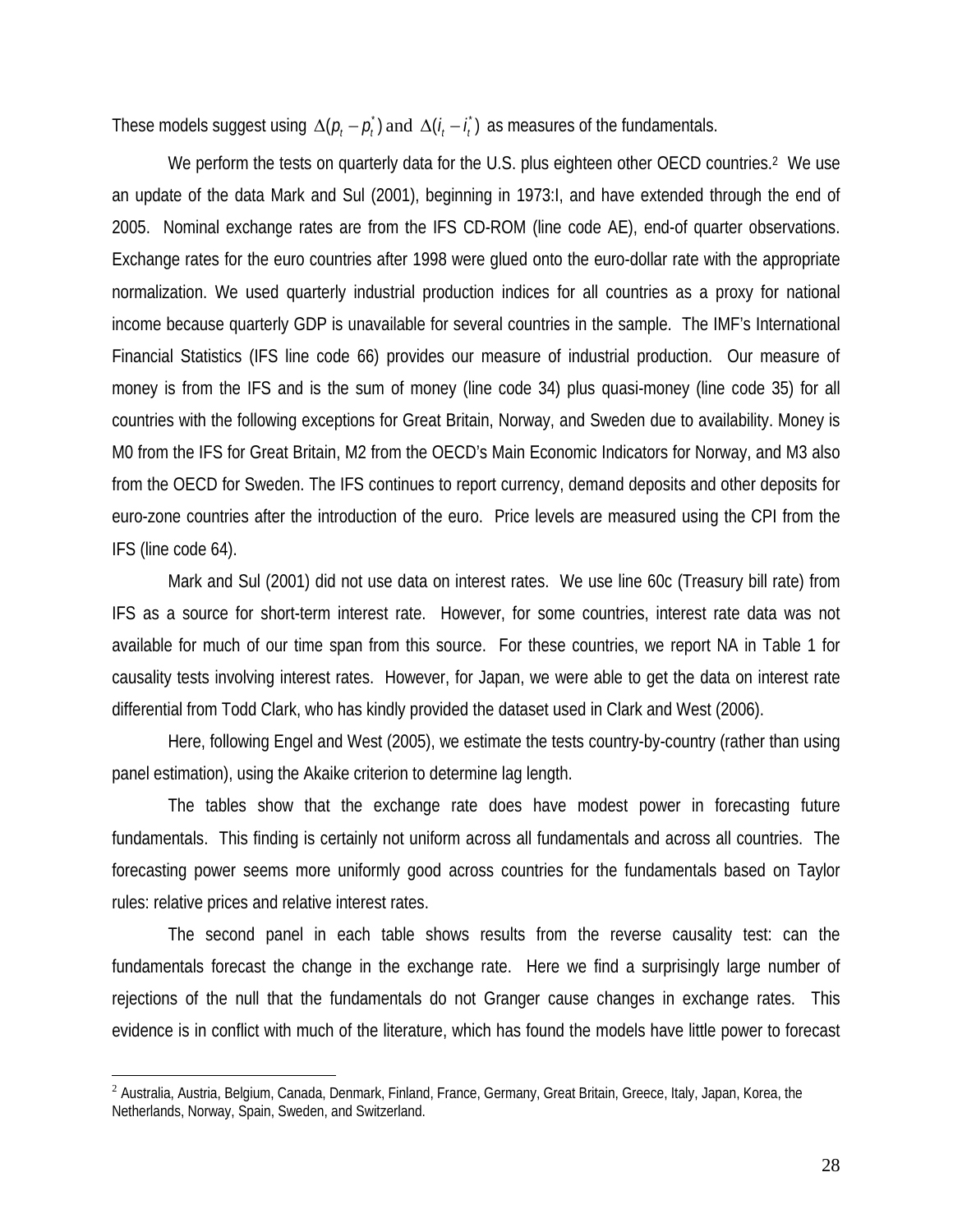exchange-rate changes. In section 5 below, we discuss circumstances under which the models might be useful in forecasting exchange rate changes (that is, we discuss possible cases in which the conditions of the EW05 theorem do not hold.) We explore the models' ability to forecast exchange rates in that section using the more rigorous criterion of out-of-sample forecasting power.

# **Volatility**

Let us define:

$$
h_{tt} = (1-b)\sum_{j=0}^{\infty} b^j E(x_{t+j} | \Omega_{tt}), \quad 0 < b < 1.
$$

 $h_{ij}$  is the expected present discounted value of  $x_{i+j}$ . Expectations are taken with respect to the information set  $\Omega_{n}$ , which is the market's information at time *t*. We think of this present value as being a component of the determinants of the exchange rate. Specifically,  $h_{ij}$  is associated with the present value of the macroeconomic fundamentals that drive exchange rates that can be observed by the econometrician.

 As we have stated informally above, the econometrician may measure this present value with error, because the econometrician's information set at any time  $t_i$ ,  $\Omega_{\mu}$ , is contained in the market's information set. The econometrician can calculate:

$$
h_{j_l} = (1-b)\sum_{j=0}^{\infty} b^j E(x_{l+j} | \Omega_{j_l}).
$$

Engel and West (2004) demonstrate that if  $x_t$  is an I(1) random variable, as the discount factor,  $b_t$ gets close to one,  $var(h_{\mu} - h_{\mu-1}) \approx var(h_{\mu} - h_{\mu-1})$ . This theorem does *not* say that the econometrician's measure,  $h_{tt}$ , gets close to  $h_{tt}$  as  $b \rightarrow 1$ . But the result can be used in the following way: Suppose we observe only some subset of the fundamentals that drive the exchange rate, which we call  $x<sub>t</sub>$ . By calculating  $h_{tt}$  (where we estimate  $E(X_{t+1} | \Omega_{tt})$  from a statistical model, in this case a 4<sup>th</sup>-order autoregression in  $\Delta x_i$ ), we can derive a measure of var( $h_{tt} - h_{tt-1}$ ) ≈ var( $h_{tt} - h_{tt-1}$ ). We can then ask how  $var(h_{n} - h_{n-1})$  compares to var( $s_{t} - s_{t-1}$ ); i.e., how much of the variance of the change in the exchange rate can be accounted for by the variance of the change in  $h_{\mu}$ .

To be sure, this calculation cannot tell us whether the present value  $h_{tt}$  is a good model of the exchange rate. It merely seeks to answer the question of whether the observed fundamentals are volatile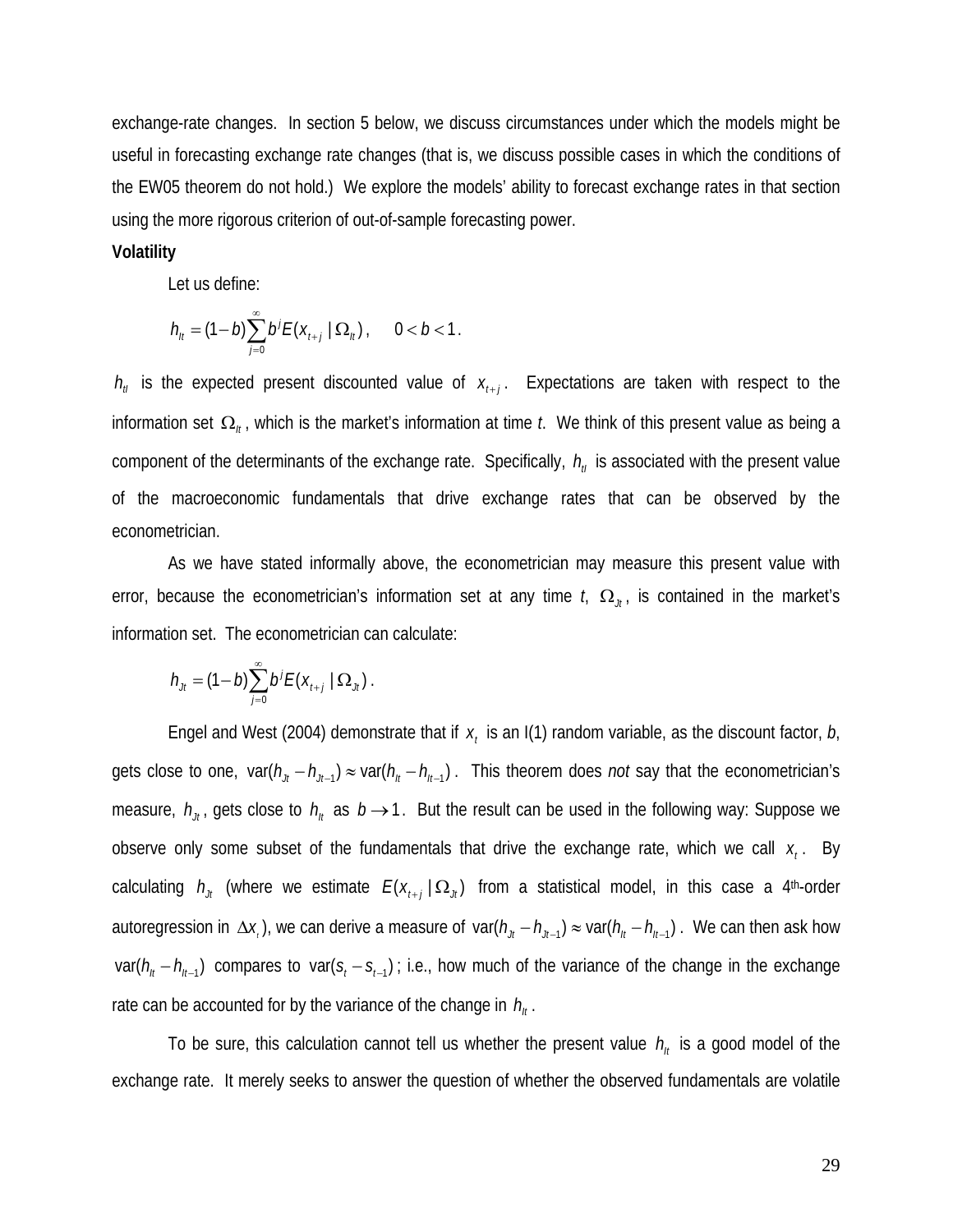enough to account for the volatility in the exchange rate (as measured by the variance of the change in the exchange rate.) This question is of some interest because exchange rates are known to be very volatile, so it is natural to ask whether there is "excess" volatility. Here, we do not mean to ask whether the variance of changes in the log of the exchange rate have a greater variance than can be explained by the present value model, because we cannot observe all of the fundamentals that belong in the present value. Instead, in essence, we ask whether the observed fundamentals can account for enough of exchange-rate volatility that they are plausible candidates for explaining highly volatile nominal exchange rates.

We first consider the monetary fundamentals:  $x_t = m_t - m_t - (y_t - y_t)$ . Table 2 reports  $var(h_{j_1}-h_{j_{i-1}})/var(s_i-s_{i-1})$ . We report results for values of the discount factor *b* equal to 0.90, 0.95, and 0.99.

 The table shows that the monetary fundamental can generally account for a fairly high fraction of exchange rate variance. The case of Canada is unusual because the measure of the variance ratio is greater than one, so that if the model is correct, the unobserved fundamentals would have to be negatively correlated with the monetary fundamentals. Excluding the case of Canada, the variance ratio is on average equal to 0.48 when  $b = 0.95$ .

We can write the Taylor-rule model of equation (25) as a model for nominal exchange rates:

$$
(41) \t St = \Phit + \Gammat.
$$

where

(42) 
$$
\Phi_t = (1-b)\sum_{j=0}^{\infty} b^j E_t (p_{t+j} - p_{t+j}^*)
$$

$$
\Gamma_t = \sum_{j=0}^{\infty} b^j E_t (z_{t+j} - \pi_{t+j+1} + \pi_{t+j+1}),
$$

and  $b$  and  $z<sub>i</sub>$  are defined as in equation (25). (Equation (41) expresses  $s<sub>i</sub>$  in the form of equation (2), with Φ<sub>t</sub> and Γ<sub>t</sub> corresponding to equation (2)'s present values in  $a_1$ '**x**<sub>t</sub> and  $a_2$ '**x**<sub>t</sub> respectively.)

In the second column of Table 2, we treat Γ<sub>t</sub> as an unobserved fundamental, and assume that *z*<sub>t</sub> contains a unit root. We are then relying only on Φ*t* to account for the volatility of the exchange rate, and not Γ*<sup>t</sup>* . Φ*t* accounts for less of the variance than we found with the monetary model. Again, take for example the case of  $b = 0.95$ . The present value of the fundamentals can account for only the fraction 0.19 (averaged across all countries) of the exchange rate variance.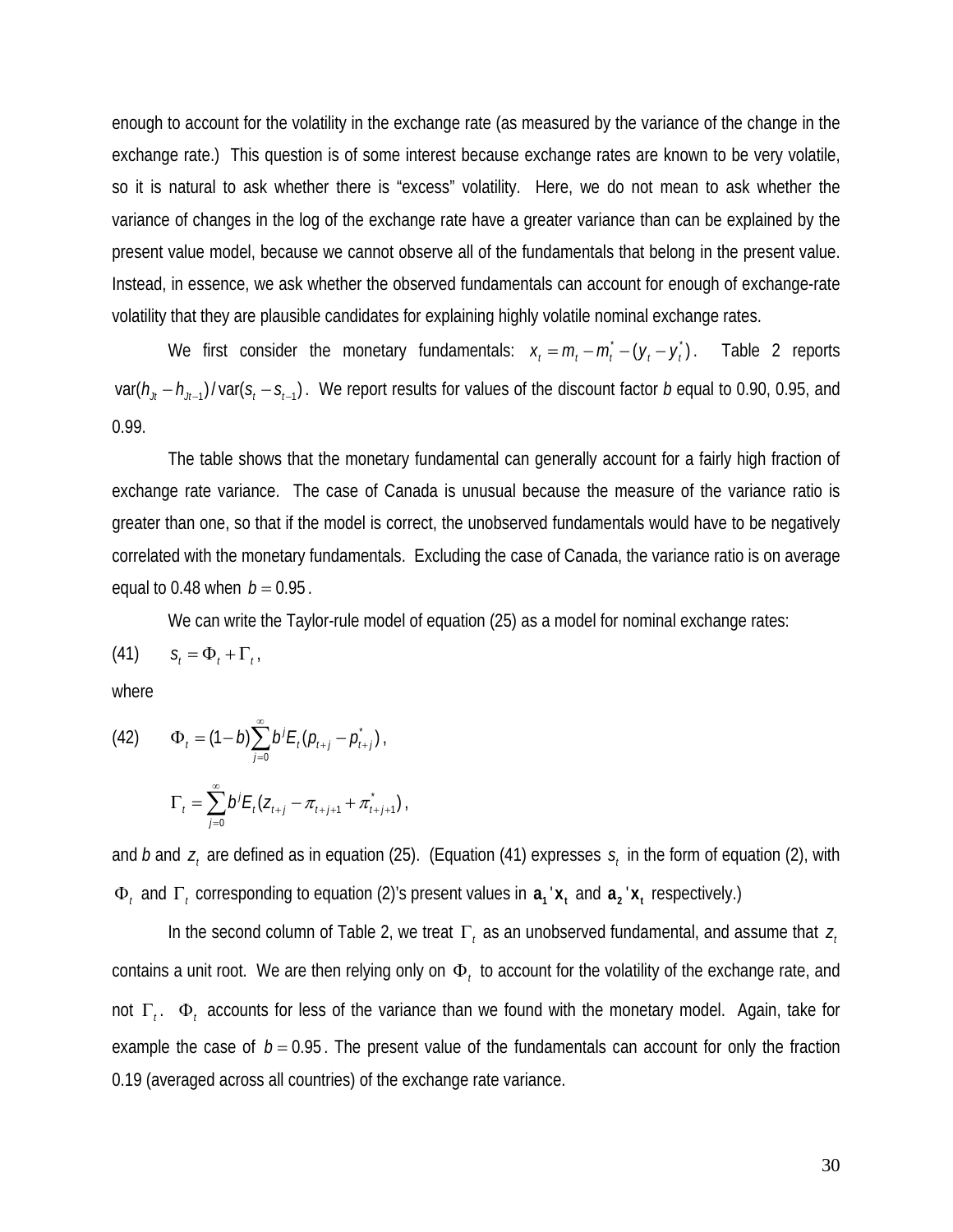We leave to future work the examination of the model when  $\Gamma_t$  is included. We note that it is unlikely that the condition that  $z_t$ , have a unit root is satisfied in our data for OECD countries, but if  $z_t$  is highly persistent – so that its largest root is near unity – our method of calculating the implied volatility should work in practice.

#### **4. Using Surveys to Measure Expectations**

#### **Announcement studies**

 Present-value models as characterized by equation (2) have the implication that news about current and future fundamentals influence exchange rates. We could examine the plausibility of models by testing whether exchange rates react to news about future fundamentals in the way predicted by the models.

When government agencies announce data measurements – GDP growth, unemployment rates, inflation, etc. – economic agents learn about the current value of fundamentals, and also revise their expectations of future fundamentals. "News" is the information contained in the announcement – the difference between the announced level of the economic variable and the market's expectation. The problem confronting researchers, as we have noted, is measuring expectations. We can proceed (as in, for example, the studies of the Taylor-rule model by Engel and West (2006) and Mark (2007) discussed above) by inferring expectations from the estimates of a VAR or other statistical model. However, it is likely that the market uses many other sources of information to form expectations that are contained in typical statistical analyses, so the researcher may mismeasure expectations.

 An alternative means of measuring expectations is from survey data. In particular, several recent studies have examined the response of exchange rates to announcements of economic news, and use a measure of the market's expectation of that announcement culled from surveys of market participants. In particular these studies have typically used the surveys conducted by Money Market Services. Since 1977, MMS has conducted a survey each Friday of some 40 money managers at commercial and investment banks, recording forecasts of all indicators to be released (in the U.S.) in the subsequent week. The news contained in the release is measured as the difference between the announced value and the median forecast of that value by the MMS survey.

 At least four recent papers have made use of high frequency data (Faust et al. 2003, 2007; Andersen, et al. 2003, and Clarida and Waldman 2007). These studies examine the response of the exchange rate from shortly before to shortly after the announcement (for example, in a 10-minute window.)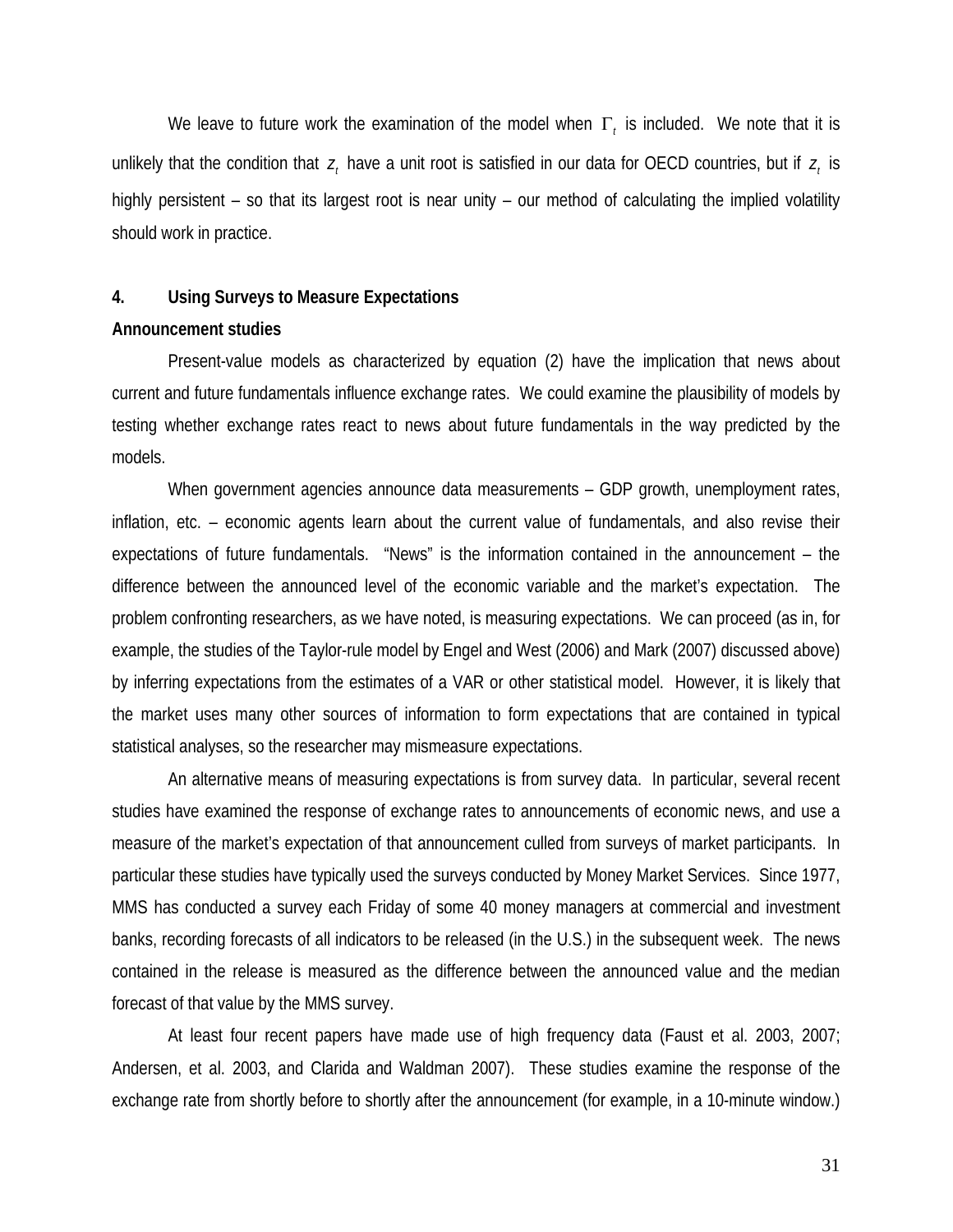Many earlier studies performed similar studies (such as Engel and Frankel, 1984, and Hardouvelis, 1988), but using exchange rate changes measured at less high frequencies (for example, from open of the New York market to close of the New York market on the day of the announcement.)

 The recent studies uniformly find responses of dollar exchange rates in line with the predictions of the Taylor rule model. Specifically, news of activity variables that suggest an expanding economy in the U.S., or announcements of higher inflation (greater than expected), lead to an appreciation of the dollar at the time of the announcement. To see this, write out equation (25), omitting the lagged interest rates and "unobserved" variables for convenience:

(44) 
$$
q_{t} = -\sum_{j=0}^{\infty} \left( \frac{1}{1+\gamma_{q}} \right)^{j+1} E_{t} \left[ (\gamma_{\pi}-1)(\pi_{t+j+1} - \pi_{t+j+1}) + \gamma_{y} (y_{t+j} - y_{t+j}) \right].
$$

Recall the restrictions on the coefficients:  $\gamma_q > 0$ ,  $\gamma_{\pi} > 1$ ,  $\gamma_{\gamma} > 0$ .

Denote the exchange rate immediately before the announcement as  $q_{t-1}$ , and immediately after,  $q_{i+1}$  and use a similar notation to capture the change in expectations. Then we have:

(45) 
$$
q_{t+} - q_{t-} = -\sum_{j=0}^{\infty} \left( \frac{1}{1+\gamma_q} \right)^{j+1} (E_{t+} - E_{t-}) \left[ (\gamma_{\pi} - 1) (\pi_{t+j+1} - \pi_{t+j+1}) + \gamma_{y} (y_{t+j} - y_{t+j}) \right].
$$

From this expression, we see that the dollar should appreciate ( $q_t$  falls) if U.S. inflation is announced to be greater than expected, or if news revises upward expectations about the future U.S. output gap.

 Andersen et. al. (2003) examine the response of the value of the dollar in terms of Swiss francs, (synthetic) euros, British pounds, Japanese yen, and German marks from January 3, 1992 through December 30, 1998. They look at the reaction to a wide range of macroeconomic announcements. The findings strongly go in the direction predicted by the Taylor-rule model. For example, for all five exchange rates, the dollar appreciates (on average) to positive news about U.S. GDP, non-farm payrolls, retail sales, industrial production, durable goods orders, construction spending, factory orders, and several other indicators of economic activity. If we interpret this news as meaning that agents revise their opinion about the current and future output gaps in the U.S. upward, the Taylor rule model indeed posits an appreciation of the dollar. The mechanism is that the Fed is expected to increase interest rates, which makes U.S. assets more attractive, inducing a dollar appreciation to equilibrate the asset market. Strikingly, it is also the case that the dollar appreciates against all five currencies with news about PPI or CPI inflation: when inflation in the U.S. is greater than expected, the dollar appreciates.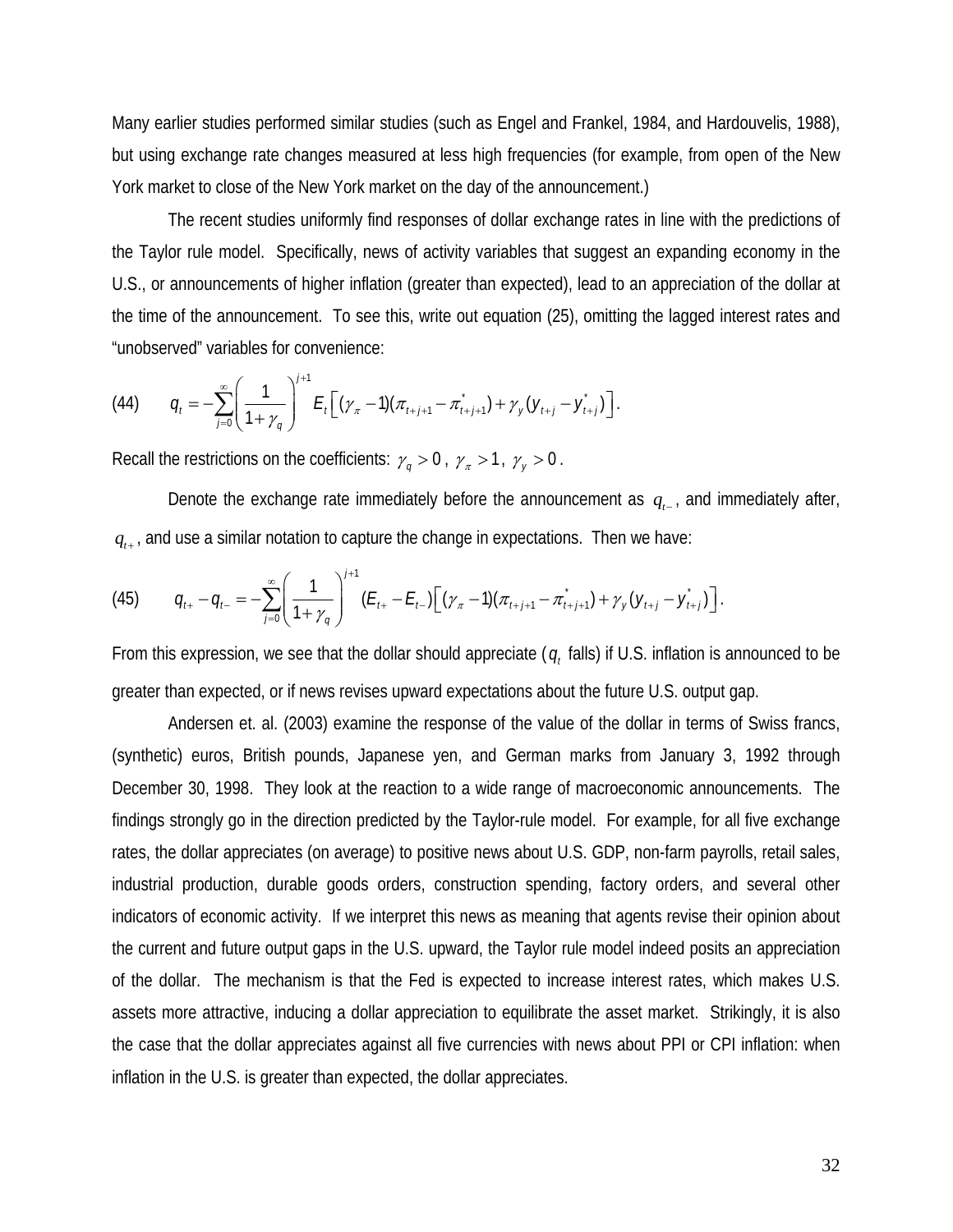Faust et. al. (2007) look at the response of the German mark/euro and the British pound to macroeconomic announcements between January 9, 1987 and December 18, 2002, again for several macro variables. Their findings are very similar to those of Andersen et. al.: For both currencies, the dollar appreciates in response to positive news about U.S. economic activity. When there is a positive surprise to GDP, housing starts, nonfarm payrolls, retail sales, or a negative surprise to initial unemployment claims or unemployment, the dollar appreciates. Moreover, the dollar appreciates to positive inflation surprises to the PPI for both currencies, and to the CPI for the dollar/pound rate.

 Clarida and Waldman (2007) examine the reaction of the dollar value of the Japanese yen, Canadian dollar, Norwegian krone, Swedish krona, Swiss franc, euro, British pound, Australian dollar, and New Zealand dollar from July 2001 to December 2005. This study differs from the previous two in that it uses data on macroeconomic announcements from non-U.S. countries. In particular, it looks at the reaction to news about inflation from each of these countries, as measured by the surprise component of the announcement of consumer price inflation. Expectations are measured from surveys conducted by Blomberg News Service.

 The specification examines how the local currency responds to news about local inflation. In a regression that pools across all currencies, Clarida and Waldman find that an announcement of higher inflation (greater than expected) leads to a stronger currency. The findings carry over to country-by-country regressions, though they are a bit weaker in the two countries (the U.S. and Japan) that do not explicitly target inflation. Indeed, in England and Norway, there is evidence that the effect changed as the countries changed monetary policy to inflation targeting.

 Faust et al. (2003) examine a slightly different situation: They look at the effects of surprise changes in the Fed's target for its policy instrument, the Fed funds rate, using high frequency data. They look at the response of the dollar value of the mark/euro and the pound to 62 announcements from March 1994 to October 2001. The expected Fed funds rate is measured from Fed funds futures data. As the models would predict, there is a strong and significant effect on the currencies, where a surprise increase in the Fed funds rate appreciates the dollar.

 Engel and Frankel (1984) looked at the effects of announcements of the money supply in the US in the early 1980s on the value of the dollar. That study related the change in the exchange rate to the difference between the announced value of the money supply, and the expected value of the announced money supply as calculated from the MMS survey of forecasters. The flavor of the finding is similar to the recent studies –an unexpectedly high U.S. money supply led to an appreciation of the dollar. Why? The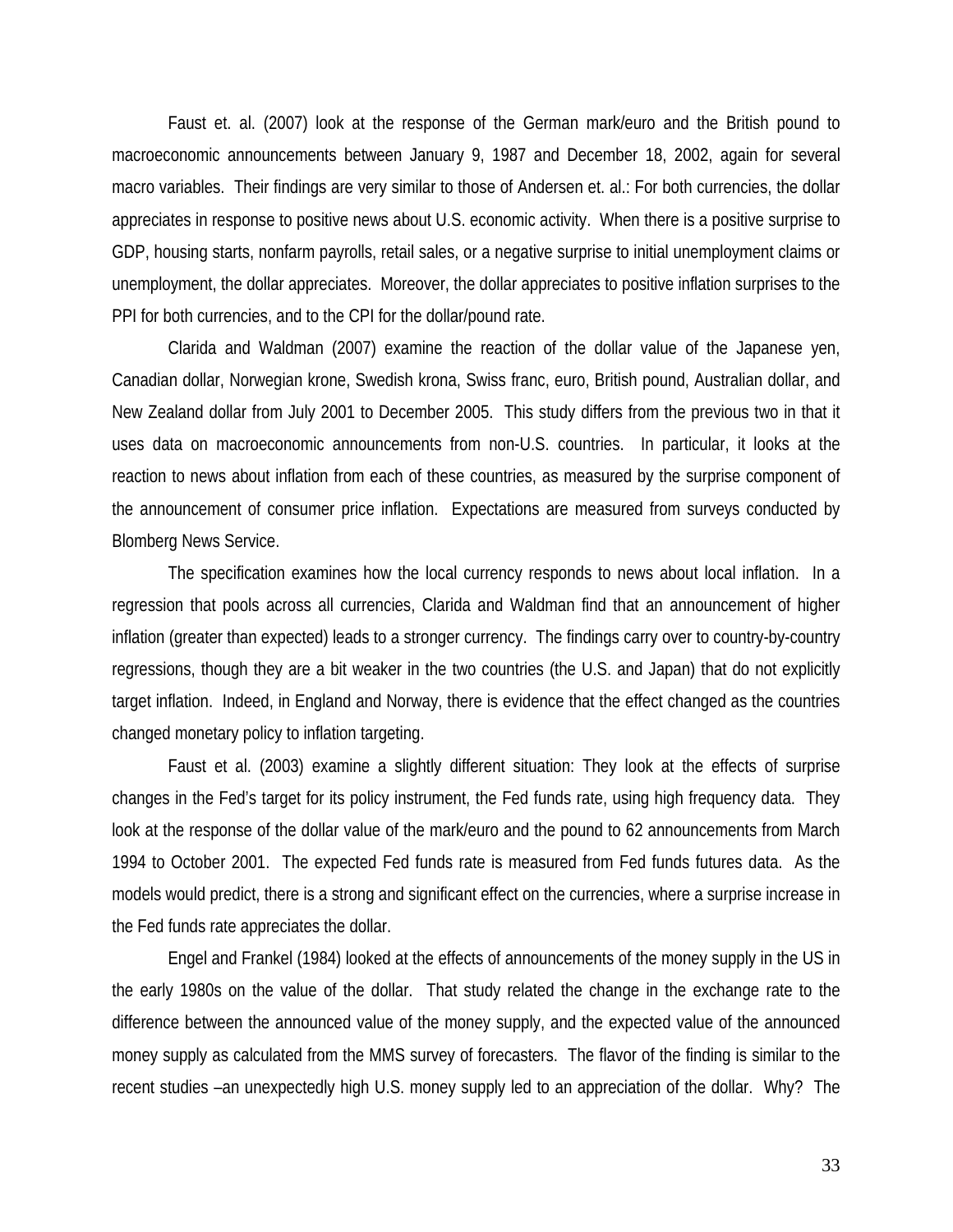markets apparently believed that the central bank was likely to react to this announcement by contracting the money supply. Indeed, Engel and Frankel also found that short term interest rates reacted positively to the money surprise. In the early 1980s, the Fed (supposedly) had a money supply target, so the reaction of the real exchange rate reflected the credibility of Fed policy. Likewise the exchange rate reaction to news about inflation in the Clarida and Waldman paper reflects credibility of inflation targeting central banks.

 Hardouvelis (1988) looks at the reaction of interest rates and exchange rates to announcements of a number of economic variables in the October 1979 – August 1984 period. His findings are consistent both with Engel-Frankel and Clarida-Waldman. That is, he finds that the dollar consistently and significantly appreciates in response to positive surprises in the money supply, as in Engel-Frankel, and as we would expect if the Fed were credibly targeting the money stock. But the reaction of the dollar to announcements of CPI and PPI inflation is mixed. Across seven exchange rates, the sign of the response varies and is never statistically significant. This finding contrasts with the more recent literature which finds that positive home inflation surprises almost uniformly lead to a stronger home currency. But we note that the period of Hardouvelis's study is one in which the Fed probably had not yet established the credibility it had in the 1990s and later for fighting inflation.

#### **Long-run expectations based on surveys**

 In order to evaluate directly the model of the real exchange rate given by equation (44), we need a measure of expected inflation and output gap for all periods into the future. Rather than measuring expectations of macroeconomic fundamentals far into the future by using VARs, we consider survey measures of expectations. Consensus Forecasts publishes a monthly volume that surveys economic forecasters, and constructs an average forecast for a large number of economic and financial variables. Twice a year, in April and October, for some of these variables, they canvass forecasters for their forecast of that the variable will take in the current year, in each of the next five years, and then for an average for years 6 through 10 from the current year.

 We use these surveys to construct the present value relationship in equation (44). We use the surveys from April 1997 to October 2006, for the U.S., Japan, Germany, France, the U.K., Canada, Italy, the Netherlands, Norway, Spain, Sweden, and Switzerland.3 We use forecasts of inflation and output.

There are three important limitations to this data:

 $\overline{a}$ 

<sup>&</sup>lt;sup>3</sup> We note that there are missing values for Japan and Norway for October 2001, and for Norway and Switzerland for April 1997 to October 1998.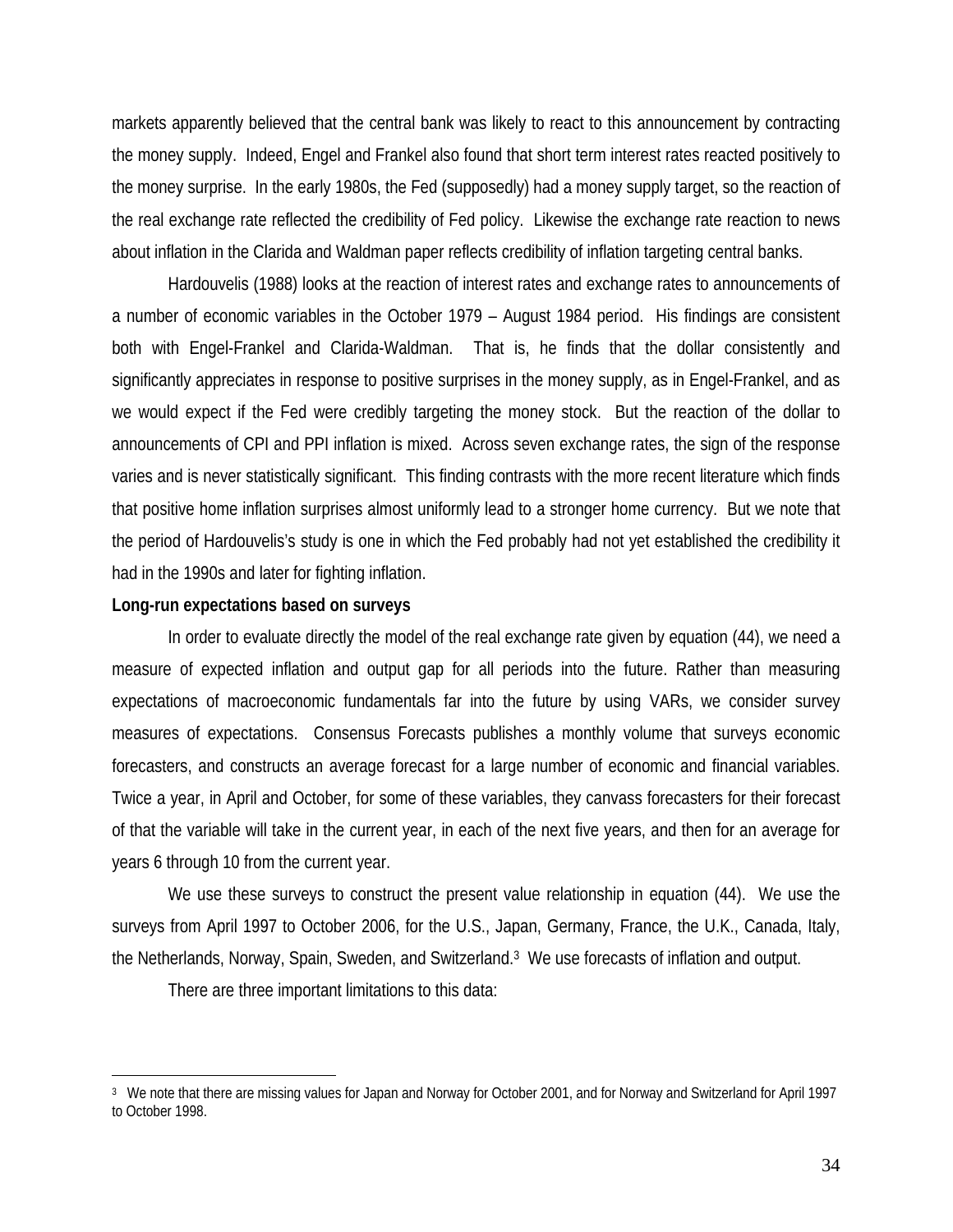1) The survey asks for expectations of output, but the model requires expectations of the output gap. The expected relative output gap,  $E_t ( y_{t+i} - y_{t+i} )$  corresponds to expected relative output for all *j* when the full employment level of output in the home and foreign country remain in constant proportion.

2) The surveys record expectations only 10 years into the future, while the sum in equation (44) requires expectations infinitely far into the future. To handle the truncation, for inflation we assume that the expectations recorded for years 6-10 for each country will hold into the indefinite future. However, it is unrealistic to assume that expected output growth differentials will continue forever. The survey provides output growth expectations for years 6-10 for each country. We assume (at each survey date) that the market expects the output growth for years 11 onward for each country to equal the average output growth expected for all countries.

3) There is not much data. We have observations only twice a year, for 10 years. We estimate the model in first-differences, which removes country fixed effects. So, we have at most 19 observations for each country. For a few countries, there are some missing data points and we have fewer observations.

 For each date, we construct a present value of forecasts of current and future inflation, and current and future output, using a semi-annual discount factor of 0.9. We choose this value based on estimates of  $\gamma_q$  in the monetary policy rule in Germany by Clarida, Gali, and Gertler (1998). We construct the present values for output and inflation for the U.S. relative to each of the other countries.

We estimate the regression for real exchange rates in first differences:

(46) 
$$
q_t - q_{t-1} = a + b_1 (PDV_{yt} - PDV_{yt-1}) + b_2 (PDV_{xt} - PDV_{xt-1}) + b_3 (q_{t-1} - q_{t-2}) + u_t.
$$

 $\overline{a}$ 

Here,  $PDV_{\nu}$  refers to the present discounted values of relative output expectations, and  $PDV_{\pi t}$  to the present discounted value of relative inflation expectations. We began with a specification implied by the model, with  $b_3 = 0$ , but found serial correlation in the residuals. We re-estimated including the lagged dependent variable, and we report results from both regressions below.4

We estimate the above equation by OLS, but acknowledge two potential problems: First, it is likely that there still is serial correlation in  $u_t$ . Suppose  $u_t$  is the first difference in the expected discounted sum

of the errors in the monetary policy rule above, \* 1  $_{mt}$   $\mu$ <sub>mt</sub>  $\mu$ <sub>i</sub> *q*  $u_{mt} - u_{mt} - \rho$ γ  $-\tilde{U_{mt}}-$ + . With the real exchange rate sampled every

six months, expected changes in the monetary rule for one year or more in the future will result in serially

<sup>&</sup>lt;sup>4</sup> The source for consumer price data used to construct the real exchange rates is the same as in the rest of the paper (IFS, line 64.) We use the annual average exchange rate (IFS, line rf) for the nominal exchange rate.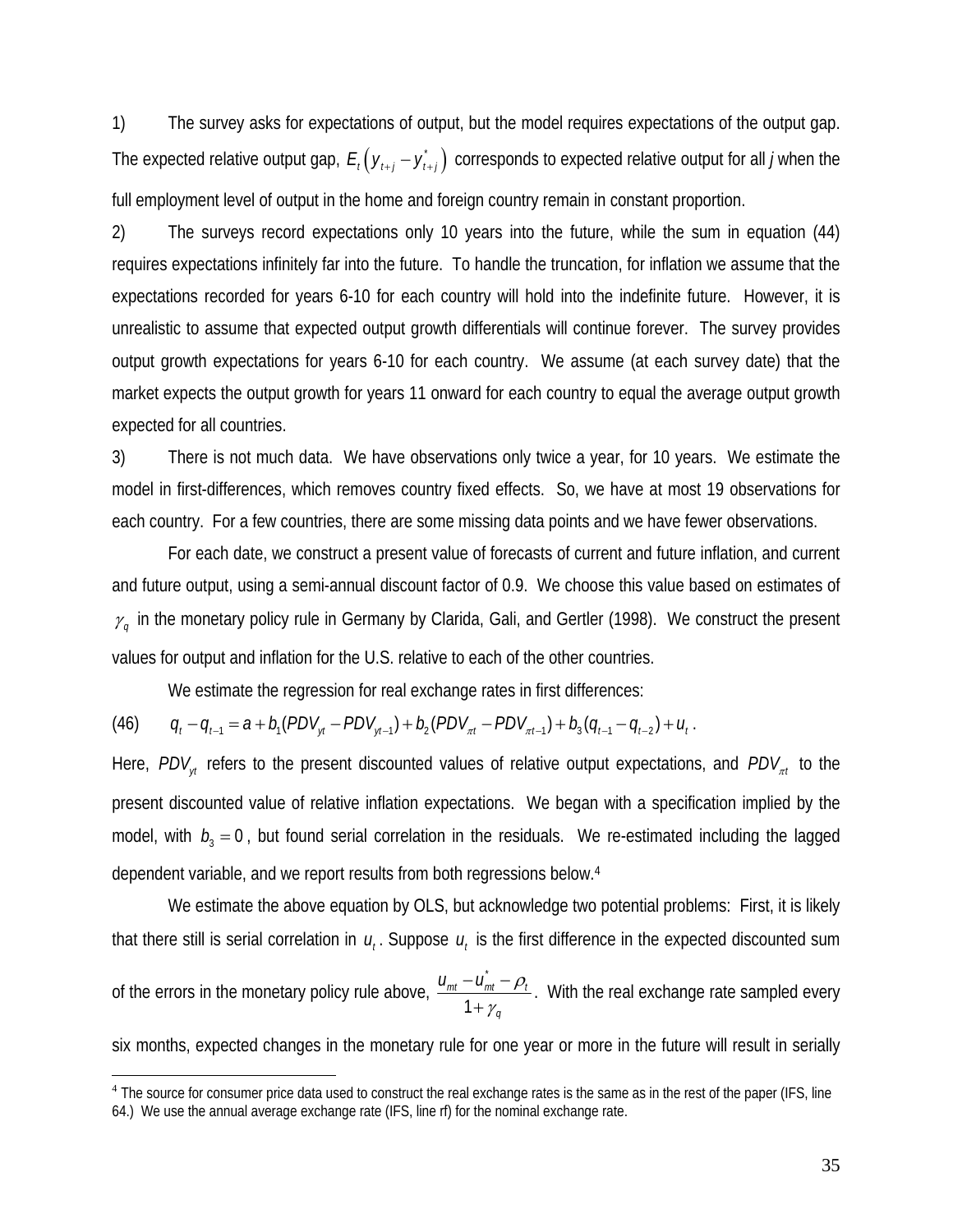correlated values for  $u_i$ . This problem is party attenuated by the inclusion of the lagged change in the real exchange rate in the regression. We also have ignored the possibility of correlation between the error term and the explanatory variables in the regression, leading to coefficient estimates that might be inconsistent.

 We estimate equation (44) for each of the 11 U.S. real exchange rates. The coefficients in the regressions are only occasionally significant and so we do not report them. However, this is not surprising given the paucity of data. We note that in the country-by-country regressions, the coefficient on the relative output present values have the correct sign in 10 of 11 cases, and the coefficient on the relative inflation present value is correctly signed in 9 of 11 cases.

 To increase efficiency, we estimated the model as a panel. We note that estimating in differences eliminates country-specific fixed effects to levels of the real exchange rate. We estimated the panel model in three versions: with no intercept, with a common intercept, and with country-specific intercepts. In the two specifications with intercept terms, the estimated intercepts were small and statistically insignificant in all cases. The estimated coefficients on the discounted sums were essentially unaffected by the inclusion of these intercept terms, and the standard errors of the estimates increased a very small amount when intercepts were included. The results are presented below for the no-intercept case:

Regression results,  $b_3 = 0$ 

|                  | Coefficients | <b>Standard Error</b> |
|------------------|--------------|-----------------------|
| Y discounted     | $-0.6106$    | 0.2052                |
| $\pi$ discounted | -3.8850      | 2.3606                |

|                  | $\log$ $\sqrt{2}$ $\sqrt{2}$ $\log$ $\sqrt{2}$ $\sqrt{2}$ $\sqrt{2}$ $\sqrt{2}$ $\sqrt{2}$ $\sqrt{2}$ $\sqrt{2}$ $\sqrt{2}$ $\sqrt{2}$ $\sqrt{2}$ $\sqrt{2}$ $\sqrt{2}$ $\sqrt{2}$ $\sqrt{2}$ $\sqrt{2}$ $\sqrt{2}$ $\sqrt{2}$ $\sqrt{2}$ $\sqrt{2}$ $\sqrt{2}$ $\sqrt{2}$ $\sqrt{2}$ $\sqrt{2}$ $\sqrt{2}$ $\sqrt$ |                       |
|------------------|---------------------------------------------------------------------------------------------------------------------------------------------------------------------------------------------------------------------------------------------------------------------------------------------------------------------|-----------------------|
|                  | Coefficients                                                                                                                                                                                                                                                                                                        | <b>Standard Error</b> |
| Y discounted     | $-0.8802$                                                                                                                                                                                                                                                                                                           | 0.2115                |
| $\pi$ discounted | $-4.3405$                                                                                                                                                                                                                                                                                                           | 2.2901                |
| q lagged         | 0.2522                                                                                                                                                                                                                                                                                                              | 0.0678                |

Regression results,  $b \neq 0$ 

Note especially the coefficient on the discounted sum of current and future expected inflation – it is negative. As we have emphasized, when central bank policy to target inflation is credible, an increase in home relative to foreign inflation leads to a home real appreciation.

 There are obvious limitations to this empirical exercise. Aside from the data limitations described above, researchers must use survey data on expectations with a modicum of caution. We really do not have any idea whether the forecasts from the surveys do correspond to the forecasts of market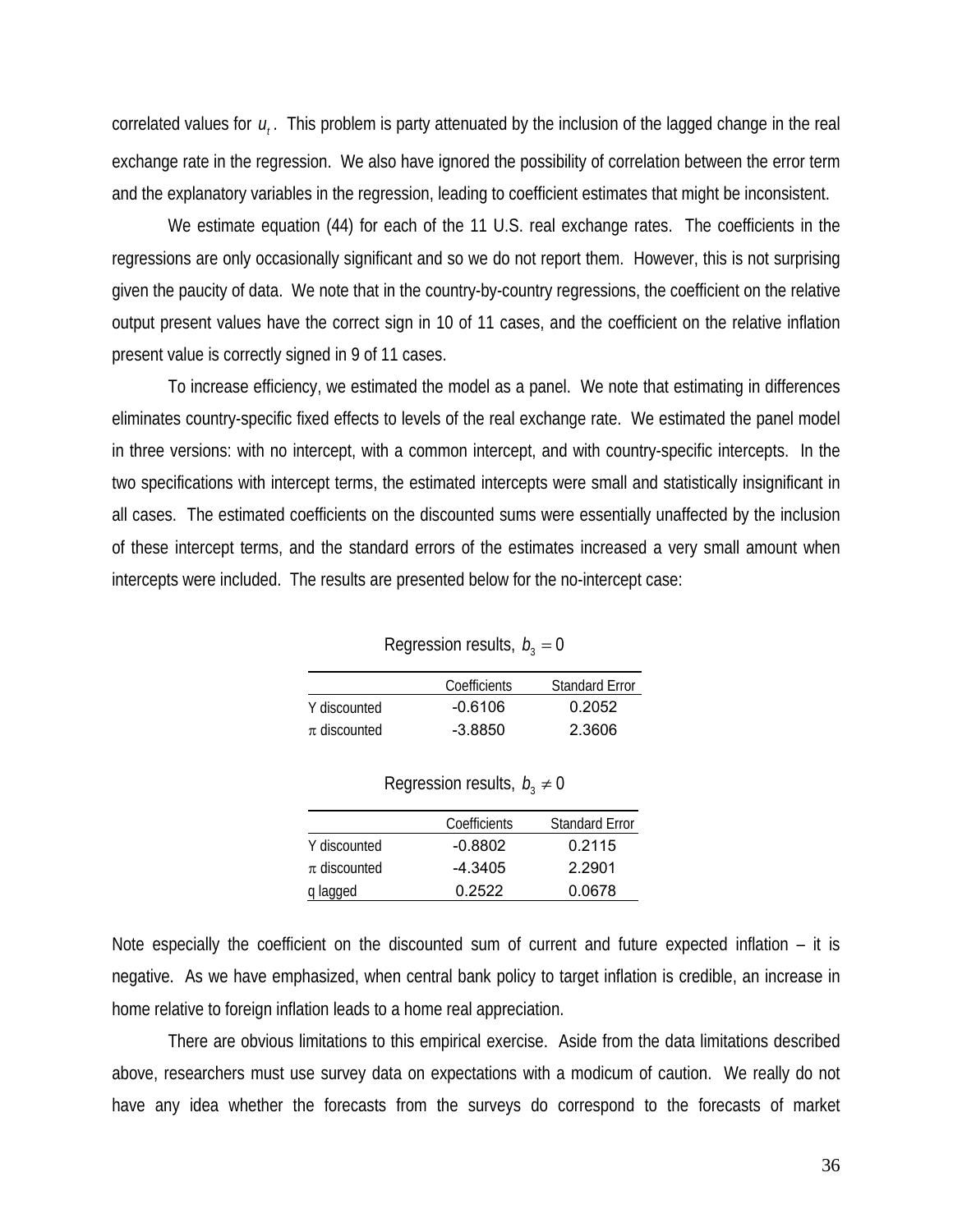participants, and there is also the possibility that the professional forecasters are not reporting their true expectations accurately. (For example, they may "talk their book".) But, on the other hand, the limitations of using forecasts from VARs are also well-recognized: the markets use more information than is contained in the VAR, there may be shifts in the data-generating process not captured by the VAR, etc. It is interesting and reassuring that the model fits well using this data on long-run expectations.

# **5. Out-of-Sample Forecasts based on Panel Estimates**

### **Motivation**

 $\overline{a}$ 

 Mark and Sul (2001), Rapach and Wohar (2002) and Groen (2005) have in fact found that panel error-correction models (ECM) based on the simple monetary model using the "fundamental"  $m_t - m_t - (y_t - y_t)$ , or the closely related purchasing power parity model, in which the fundamental is given by  $p_t - p_t^*$  do have power to forecast exchange rates out of sample. The forecasting power is particularly strong at long horizons.

 In this section, we replicate Mark and Sul (2001) with a longer sample, confirming the finding that the random walk can be beaten in a panel study. We do not have a precise economic or econometric story as to why panel estimates do so much better than country-by-country estimates. We conjecture that the efficiency of panel estimation is key.

 In any event, we know from the argument in section 1 that beating the random walk requires a stationary unobserved component to the fundamentals. Consistent with the monetary model in equation (7), we label this component  $\rho_t$ , and our discussion interprets this as a risk premium. On the one hand, the EW05 result shows that acceptable formulations of the monetary model imply that the exchange rate should look very much like a random walk. The calculations in EW05 find that the exchange rate would be nearly unforecastable if it is entirely determined by the observable fundamentals, given the observed datagenerating processes for these fundamentals. But it is also possible that, in an ECM framework, the monetary model could be used to forecast changes in exchange rates, especially at longer horizons, when the unobserved  $\rho_t$  is present.

 Consider this example, which is very similar to the type of model that Campbell (2001) uses to account for long-horizon predictability in stock prices:5

Suppose the exchange rate is determined by:

<sup>5</sup> See also Mark and Sul (2002) for a related discussion of the asymptotic power of long-horizon regression tests in errorcorrection models.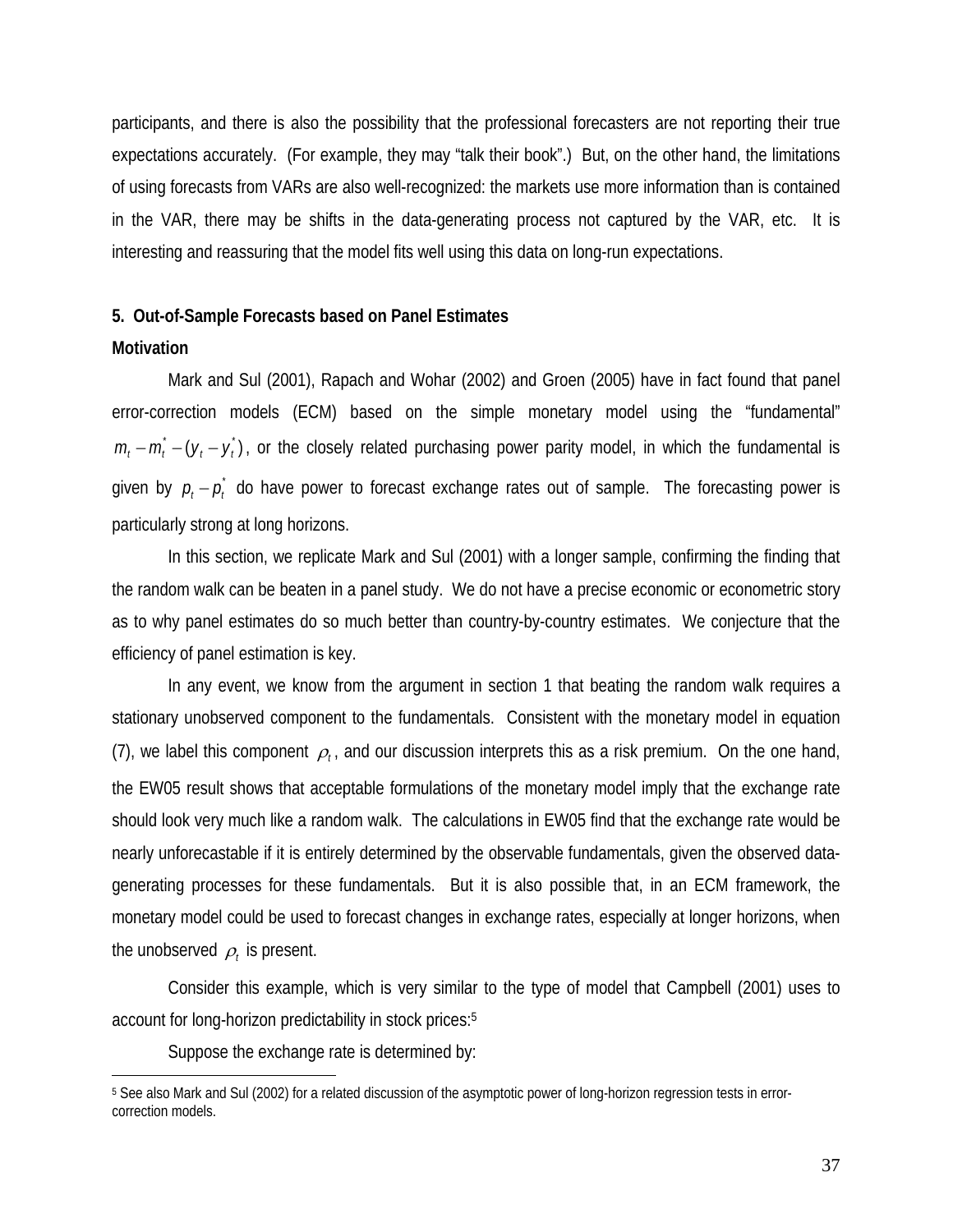$$
S_t = (1 - b)x_t + b\rho_t + bE_tS_{t+1}.
$$

Assume the fundamental  $x_i$ , is observed, and for simplicity assume it follows a random walk process:

$$
X_t - X_{t-1} = \varepsilon_t, \quad \varepsilon_t \sim \text{i.i.d.}, \quad \sigma_{\varepsilon}^2 \equiv \text{var}(\varepsilon_t).
$$

We could assume that the first difference is serially correlated, as in Example 1 in section 1 above. When b is close to one, the observed fundamental imparts near-random-walk behavior to the exchange rate. Our point here is made more transparent by simply assuming the observed fundamental is a random walk.

Now assume the deviation from uncovered interest parity,  $\rho_t$ , which is the unobserved fundamental, follows a stationary first-order autoregressive process:

$$
\rho_t = \alpha \rho_{t-1} + u_t, u_t \sim \text{i.i.d.}, \sigma_u^2 \equiv \text{var}(u_t).
$$

The forward-looking no-bubbles solution for the exchange rate is:

$$
(47) \qquad s_t = x_t + \frac{b}{1-b\alpha}\rho_t.
$$

 Assume that the econometrician does not have an independent observation of the risk premium. However, if the model is correct, then the econometrician can observe the "error",  $z_t = x_t - s_t$ , which is an indirect observation on  $\rho_t$ , since

(48) 
$$
Z_t = X_t - S_t = \frac{-b}{1 - b\alpha} \rho_t.
$$

 Now, suppose we are interested in forecasting the *k*-period change in the log of the exchange rate, using an error-correction model. We have:

(49)  
\n
$$
S_{l+k} - S_l = X_{l+k} - X_l + \frac{b}{1 - b\alpha} (\rho_{l+k} - \rho_l)
$$
\n
$$
= \sum_{j=1}^k \varepsilon_{l+k} + \frac{b}{1 - b\alpha} (\alpha^k - 1) \rho_l + \frac{b}{1 - b\alpha} \sum_{j=1}^k \alpha^{k-j} u_{l+k}
$$
\n
$$
= \sum_{j=1}^k \varepsilon_{l+k} + (1 - \alpha^k) Z_l + \frac{b}{1 - b\alpha} \sum_{j=1}^k \alpha^{k-j} u_{l+k}
$$

 How good are forecasts of the change in the exchange rate at the *k*-horizon? We can use the theoretical R-squared from the above error-correction model, assuming the parameters are known, to gauge this. We calculate this R-squared for the *k*-period ECM as:

(50) 
$$
R_k^2 = \frac{(\alpha^k - 1)^2 \text{var}(x_t)}{\text{var}(s_{t+k} - s_t)} = \frac{(1 - \alpha^k)^2 \sigma_u^2}{(1 - \alpha^k)^2 \sigma_u^2 + (1 - \alpha^2)^k \sigma_u^2 + (k(1 - \alpha^2)(1 - b\alpha)^2 \sigma_s^2 / b^2)}.
$$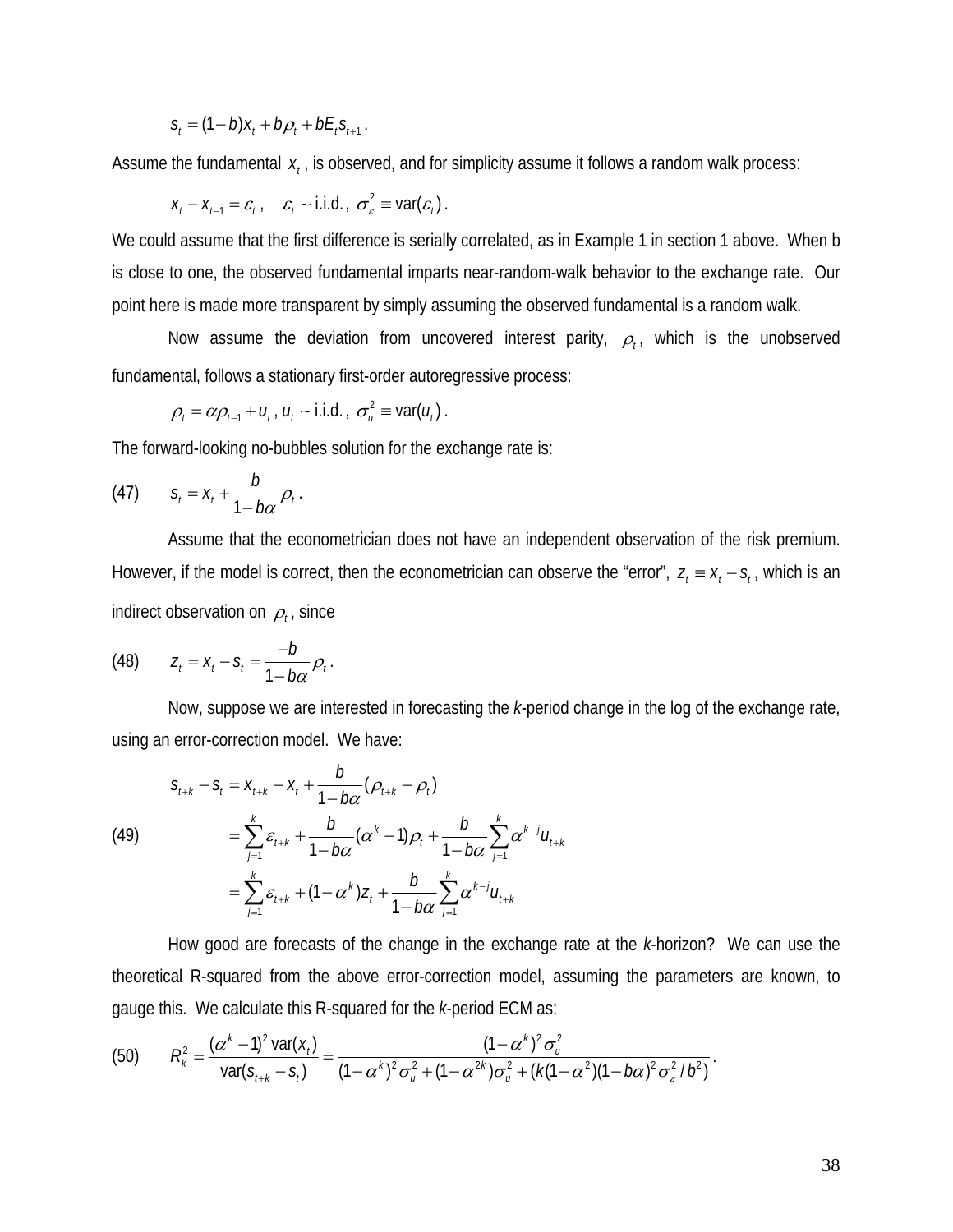This R-squared may take on a humped-shape pattern in *k*. For the shortest horizons, it may be small, but may initially increase as *k* increases. However, as *k* goes to infinity, the R-squared goes to zero.

 Calibrating this model is difficult because we do not have a good measure of the variance of innovations to  $\rho_t$ , or a measure of its serial correlation. Suppose that the ratio of standard deviations of the innovations of the observed fundamental to  $\rho_t$  is 3: that is,  $\sigma_{\varepsilon}/\sigma_u = 3$ . Suppose further that the serial correlation of  $\rho_t$  in quarterly data is 0.95., and set the discount factor as  $b = 0.90$ . Then we find that  $R_1^2$  = .02, meaning little short-run predictability. But initially, as the horizon increases, the predictability from the ECM rises. At 16 quarters, we have  $R_{16}^2 = 0.21$ , and the maximum R-squared occurs at 44 quarters, with a value of  $R_{44}^2 = 0.28$ . It seems possible that we would not detect any short-run forecasting power for the model in this case, but that at longer horizons the forecasting power would become more apparent. As we shall see, this intuition is not well borne out when we estimate forecasting equations country by country; by and large, there is not much more predictability at long (*k* = 16 quarters) than at short (*k* = 1 quarter) horizons. But when we estimate a panel, and forecasts rely in part on mean reversion in panel estimates of time effects, we find distinctly more predictability at 16 than at 1 quarter horizons. Perhaps this occurs because all of the exchange rates are dollar exchange rates, and there is a common element to the risk premium. That is,  $\rho_{i} = \overline{\rho}_i + \varsigma_{i}$  for exchange rate *i*, so that the panel estimation is picking up the common component of the risk premium,  $\overline{\rho}_t$ .

# **Forecasting methodology**

Here we update the previous studies. It has been claimed that the forecasting power of models is sensitive to the sample (for example, see Faust, Rogers, and Wright (2003)), so it is useful to re-examine previous studies using more current data.

Our econometric analysis centers on panel estimation of the short-horizon predictive regression,

 $(51)$   $S_{ij+k} - S_{ij} = \beta_k Z_{ij} + \varepsilon_{ij+k}$ 

where

 $Z_{ii} \equiv X_{ii} - S_{ii}$ , and  $\varepsilon_{ii} \equiv \zeta_i + \theta_i + U_{ii}$ .

Here, *i* indexes the country and *t* is the time period. We give the regression error ε an unobserved components interpretation where  $\zeta_i$  is an individual-specific effect,  $\theta_i$  is a time-specific effect that allow us to account for a limited amount of  $t$  cross-sectional dependence, and  $u_{i}$  is the residual idiosyncratic error.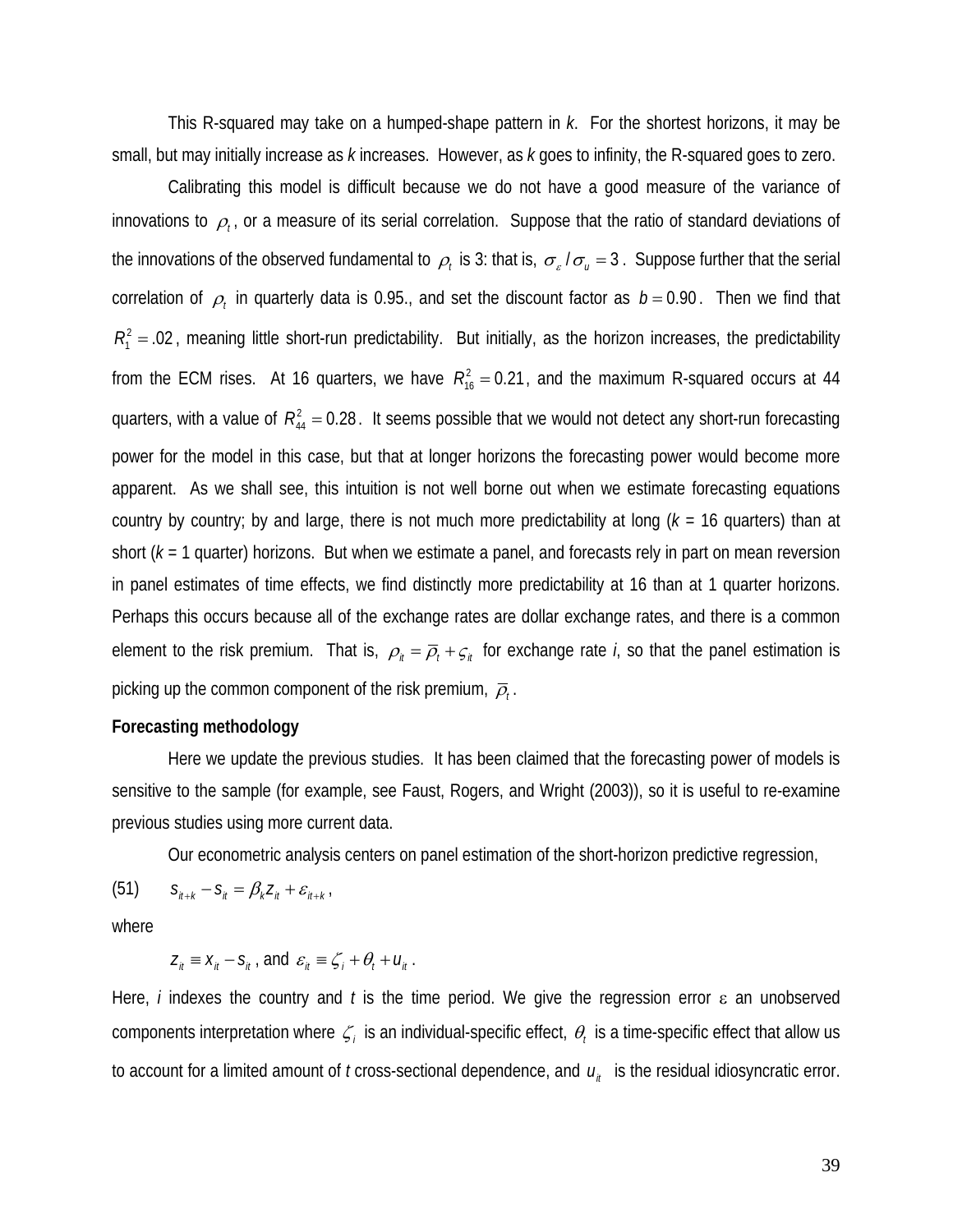$z_{n} = x_{n} - s_{n}$  is the error-correction term representing the deviation of the exchange rate from the fundamentals for country *i*. Monetary fundamentals are defined as in Example 1,

(53) 
$$
X_{it} \equiv m_{0t} - m_{it} - \gamma (y_{0t} - y_{it})
$$

with  $\gamma = 1$  and where the U.S. serves as the base country (denoted by `0'). Alternatively, PPP fundamentals are defined as:

(54) 
$$
X_{it} = p_{0t} - p_{it}.
$$

 We also consider fundamentals based on the Taylor rule. As in Molodtsova and Papell (2007), we develop an error correction formulation for the Taylor rule model by noting that under uncovered interest parity,  $E_i S_{i+1} = i_{0t} - i_{it} + s_{it}$ . We then replace  $i_{0t} - i_{it}$  with the components of the (relative) Taylor rules. So here we use  $i_{0t} - i_{tt} = 1.5(\pi_{0t} - \pi_{tt}) + 0.1(y_{0t}^g - y_{tt}^g) + 0.1(s_{tt} + \rho_{tt} - \rho_{0t})$ , a Taylor rule that we posit (rather than estimating the coefficients.) Here,  $y<sup>g</sup>$  is the output gap, computed with an HP filter. The parameter on the inflation gap is fairly standard (and coincides with the estimated Taylor rules in M07). We have used a slightly smaller coefficient on output gap than is typically used, on the grounds that many of the countries in our sample have announced pure inflation targeting regimes. We have used a parameter of 0.10 on the real exchange rate as in our Taylor-rule models discussed above. Thus we have:

(55) 
$$
x_{ii} = 1.5(\pi_{0t} - \pi_{ii}) + 0.1(y_{0t}^g - y_{ii}^g) + 0.1(s_{ii} + \rho_{ii} - \rho_{0t}) + s_{ii}.
$$

The Taylor rule model then gives us  $E_i s_{i+1} - s_i = x_{i} - s_{i}$ . Following Molodtsova and Papell (2007), we use the forecasting model  $E_i s_{i+k} - s_i = \beta_k (x_i - s_i)$ . Molodtsova and Papell find that the Taylor rule model is able to forecast well at short-horizons using univariate methods, while finding little support for the monetary or PPP models at any horizon.

The predictive regression is most appealing when *z* is I(0), or equivalently when *x* and *s* are cointegrated. Since we are not estimating the cointegration vector, we can test for cointegration with standard unit-root tests. We use Sul's (2006) RMA test, in which the null hypothesis being tested is that  $Z_{i}$ is I(1) for all *i*. Details are in the notes to Table 3. The results reported in that Table indicate that we reject the null of no cointegration for PPP and Taylor rule fundamentals but not monetary fundamentals. In the interest of simplicity, however, and in light of the possible low power of unit root tests, we forecast using *z* as defined above for monetary as well as PPP and Taylor rule fundamentals.

We generate out-of-sample forecasts both at a short-horizon (*k=*1) and at a long-horizon (*k=*16). We begin by estimating the predictive regression by LSDV on observations available through 1982.4. The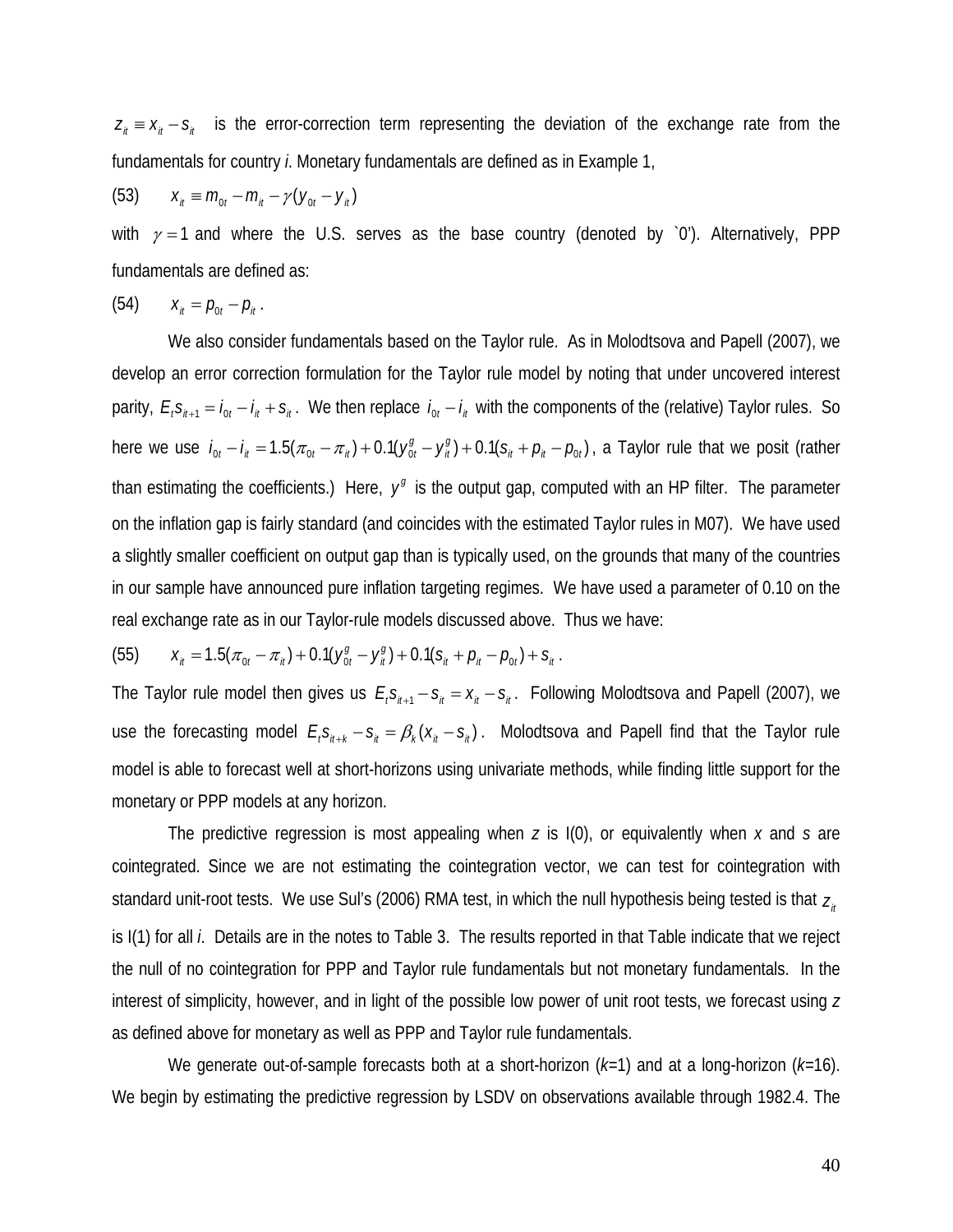*k=*1 regression is then used to forecast the 1-quarter ahead exchange rate return in 1983.1 and the *k=*16 regression to forecast the 16 quarter ahead exchange rate return through 1986.4. We then update the estimation sample by one period by adding the observation for 1983.1 and repeat the procedure. This recursive updating scheme gives us 92 *k=*1 forecasts and 77 overlapping *k=*16 forecasts. We compare the panel regression forecasts against those implied by the random walk model. We do this for both for the monetary, PPP and Taylor rule fundamentals. In the Taylor rule forecasts, we compute the output gap with an HP filter, using only the data in the estimation sample.

Because the time effect enters contemporaneously in the predictive regression, the *k*-period ahead forecast requires a forecast of the time effect. We use the recursive mean of the time effect as this forecast and form the exchange rate prediction according to

(56) 
$$
S_{i\!\!\!j+\!\!\!k}-S_{i\!\!\!j}=\hat{\zeta}_i+\left(\frac{1}{t}\sum_{j=1}^t\hat{\theta}_i\right)+\hat{\beta}Z_{i\!\!\!j}.
$$

We measure relative forecast accuracy with Theil's U-statistic – the ratio of the root-mean-square prediction error (RMSPE) from two competing models. U<1 if forecasts from the predictive regression are more accurate than the random walk. We report t-statistics from the Clark and West (2006, 2007) procedure for testing for equal predictive ability of two nested models.

 The data are the same as used in section 3, except that we control for seasonality by filtering the money and output series by applying a one-sided moving average of the current observation and 3-lagged values.

### **Results**

The prediction results for the US are displayed in Table 4. We compare the predictive power of the models against two versions of the random walk: with drift and without drift. Engel and Hamilton (1990) and Diebold et. al. (1994) make the case for using the random-walk-with-drift null. Engel and Hamilton present evidence that one can reject the null that the drift in the exchange rate of the dollar (against the yen, mark, and pound) is constant in their sample. They then note "The driftless random walk is just a special case of this hypothesis. Imposing a particular value for the drift (in this case, zero) may of course improve the fit over selected subsamples…" (p. 701). That is, using a zero drift random walk as the null imposes a restriction that does not come from theory, but instead from peeking at the data. However, a and Meese and Rogoff (1983a) did use the driftless random walk as the null, and indeed in our sample the driftless random walk outperforms the random walk with drift in forecasting exercises. So we report the performance of the model against both null hypotheses.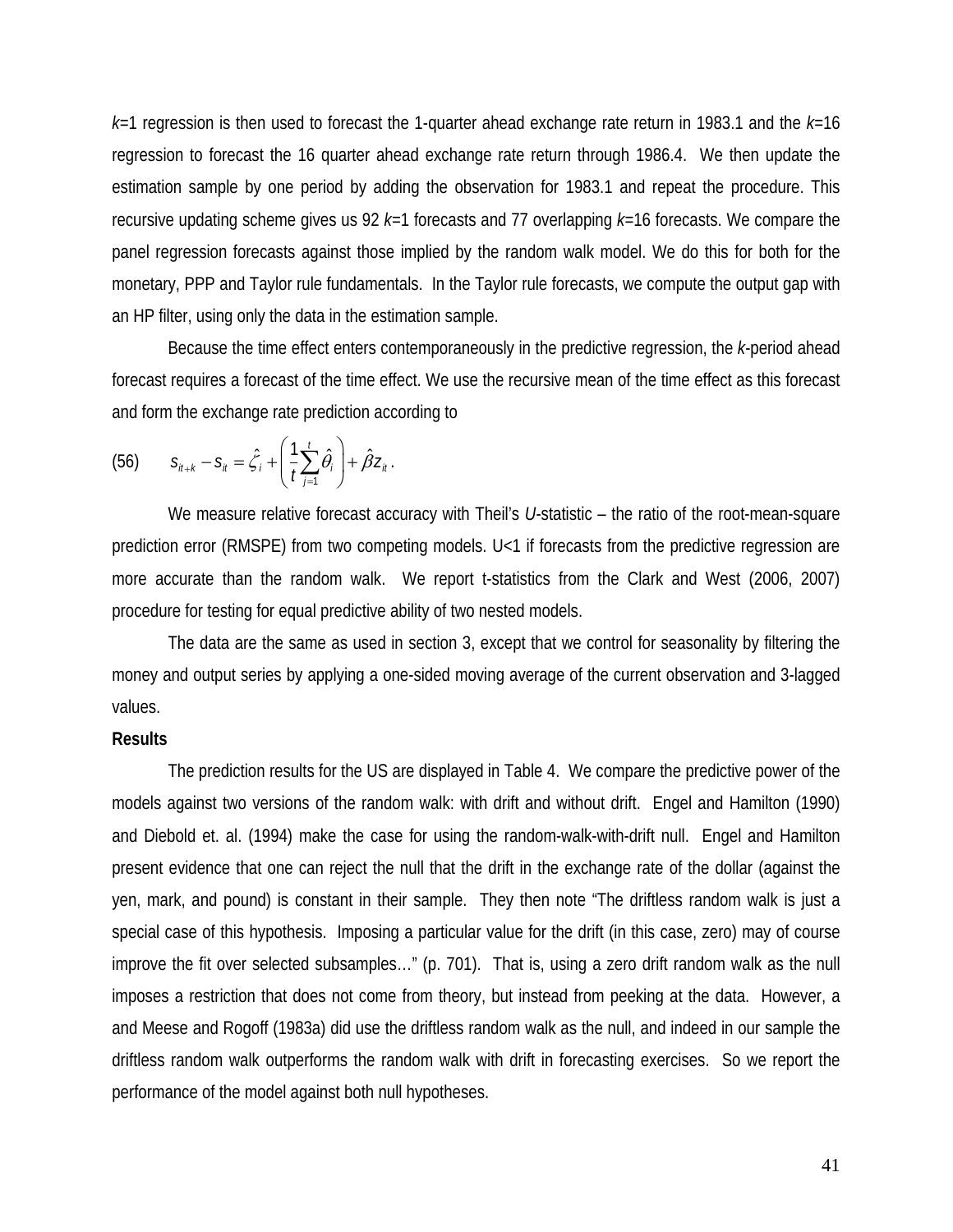At the 1-quarter horizon, the monetary fundamentals (Table 4a) produce a lower RMPSE than the random walk with drift for 13 of the 18 currencies, but they outforecast the random walk with no drift for 6 of the 18 exchange rates. In only 4 cases does the monetary model significantly (at the 10% level, using the 1-sided t-test based on the Clark-West statistic) outforecast the random walk with no drift at the short horizon, but the model performs significantly better than the random walk with drift for 9 exchange rates.

The PPP fundamentals (Table 4b) also generally produce lower RMPSEs than the random walk with drift (in 15 out of 18 cases), but not so for the driftless random walk (a lower RMPSE in only 7 of 18 cases), at the 1-quarter horizon. In general, the performance of the PPP model and the random walk are very similar at the 1-quarter horizon, with U statistics very near unity. The PPP model produces significantly lower RMPSEs than the random walk with drift for six exchange rates, but it outperforms the driftless random walk significantly in only three cases at the 1-quarter horizon.

The Taylor rule model's performance (Table 4c) at the 1-quarter horizon is similar to that of the PPP model. The RMPSE of forecasts from the Taylor rule model are very close to those from the random walk, both with and without drift. The Taylor rule model actually produces a lower RMPSE than the random walk with drift for 14 of the 18 currencies, but does so for only 2 currencies for the driftless random walk. Of the 14 cases in which the Taylor-rule model yields lower RMPSEs than the random walk with drift, only three are significantly lower.

The forecasting performance of the models relative to the random walk at the 1-quarter horizon is not very good, which is exactly what the EW05 theorem predicts. However, the picture changes when we look at the 16-quarter ahead forecasts.

The monetary model (Table 4a) produces lower RMPSEs than the random walk with drift for all but two currencies (Greece and Australia) at the 16-quarter horizon, though for only 11 of the 18 currencies when the null is the random walk without drift. The average U-statistic across all of the 18 currencies is quite low, 0.769. The monetary model does very well in forecasting some currencies. The monetary models' forecast is significantly better than the random walk with drift for 15 currencies, and significantly better than the random walk without drift for eleven currencies. In the latter case, the average U statistic is 0.951.

It is interesting to examine the models in which the random walk with no drift performs better than the random walk with drift. The British pound is a case in point – the ratio of the RMPSE for the random walk with no drift to the random walk with drift is 1.541 (=.9405/.6102.) The monetary model outforecasts the random walk with drift, but not the driftless random walk. It would have taken a courageous forecaster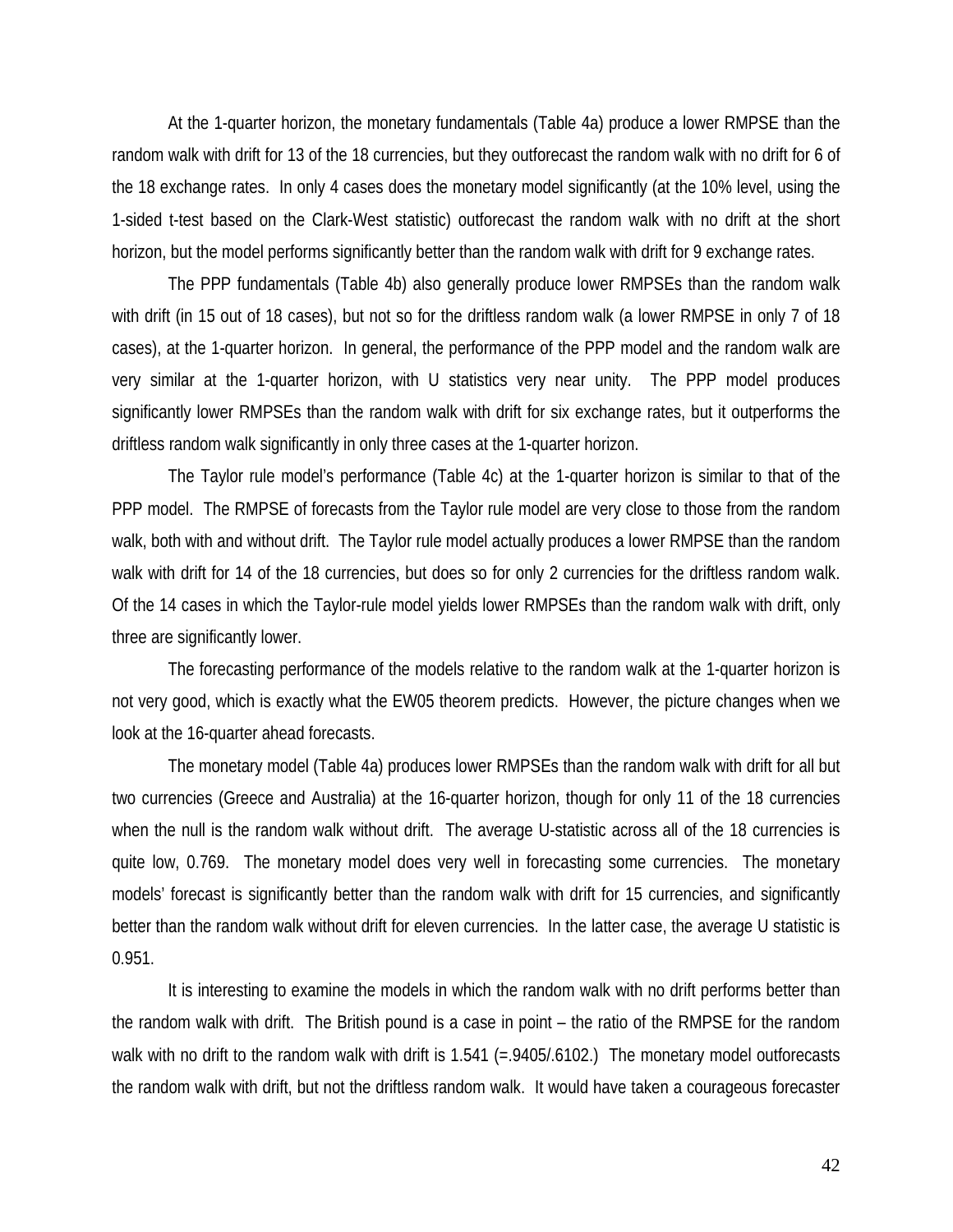to choose the random walk with no drift as the forecasting model in 1983. The pound depreciated from a price of \$2.58 in June 1973 (and \$2.42 in October 1980) to \$1.09 in February 1985. It surely must have seemed like there was downward drift in the dollar/pound rate at that point, but indeed the pound eventually appreciated to \$1.87 in May 1988 then fluctuated and reached a value of \$1.96 in December of 2006. It is clear why the random walk model with no drift does better than the random walk with drift if the drift were estimated over the 1973-1985 period, but that clarity comes perhaps only with hindsight. We have performed recursive t-tests currency-by-currency for the null of no drift in the random walk using 16 quarter changes.6 Roughly speaking, at any given date between 1982 and 2005, we would reject the null of no drift for about half the exchange rates.

The PPP model (Table 4b) produces a lower RMPSE than the random walk with drift for all currencies except the Greek drachma. In this case, the improvement is significant in 15 of the cases, and the average U statistic is 0.702. Compared to the random walk with no drift, the PPP model produces a lower RMPSE in 14 of the 18 cases, and it is significantly better for 13 of the currencies*.* The average U statistic is 0.876, and 0.770 across the 14 currencies for which the RMPSE was lower than the random walk. The PPP model is able to deliver large improvements in forecast accuracy relative to the random walk at longer horizons.

The results are mixed at the 16-quarter horizon for the Taylor rule model (Table 4c). The model produces RMPSEs that are lower than the random walk with drift for 14 currencies, but only 2 are significantly lower. The random walk with no drift outperforms the Taylor rule model in terms of RMPSE for 11 of the 18 currencies.

Table 5 produces the analogous statistics to Table 4, but when the models are estimated country by country, rather than by panel. It is clear from the table that the panel estimates improve the forecasts relative to the single-equation estimation for the monetary and PPP models, in terms of RMPSE. However, the Taylor rule model performs about as well with single-equation estimation as with the panel. Perhaps this occurs because the restrictions imposed by the panel – that the model is identical across all countries – are far too strong in this case, because monetary rules differ too much across the set of 18 countries.

 There is one interesting aspect of Table 5 that requires comment. There are several cases (for example, see the 16-quarter ahead forecast for Sweden for the PPP model, reported in Table 5b) in which the Clark-West t-statistic indicates that the model significantly outperforms the random walk (both with drift and without drift), even though the Theil U statistic is greater than one, indicating that the RMPSE for the

 $\overline{a}$ 

<sup>&</sup>lt;sup>6</sup> The results are not reported, but are available upon request.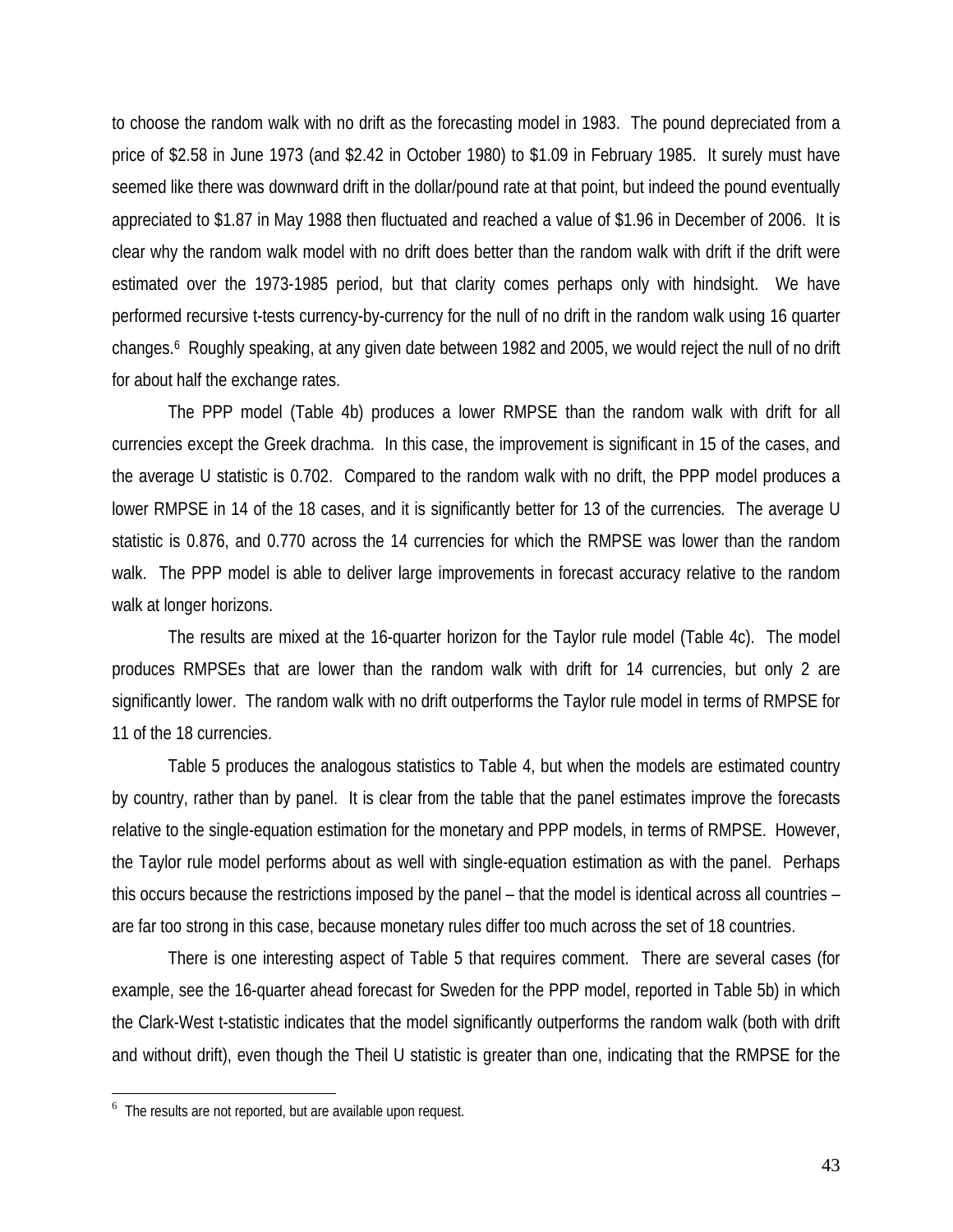model was greater than for the random walk. We can understand this, taking the particular example of the PPP model for Sweden: In this case, there is a very high positive correlation between the 16-quarter change in the exchange rate and the 16 quarter ahead forecast from the structural model (around 0.67). The structural forecast, however, overshoots by a long margin - that is, the forecast points in the right direction (tends to be positive when subsequent 16 quarter change is positive, negative when 16 quarter change is negative), but is much too large in absolute value. Because the forecasted change is too large, the model has a large MSPE and the U statistic is greater than one. But because it is highly correlated with the actual change in the exchange rate, there is strong evidence against the random walk.

Table 6 summarizes the results presented in detail in Tables 4 and 5. Overall, our conclusion is that the models estimated using panel techniques and producing forecasts at long horizons have some power to beat the random walk. The results are not uniformly strong across the models, in keeping with the EW05 theorem, but it does appear that this approach increases the forecasting power of the models.

#### **6. Conclusions**

For many years, the standard for evaluating exchange rate models has been out of sample fit. In particular, exchange rate models have been deemed successful or unsuccessful based on their ability to produce better forecasts than the random walk model.

 However, many of the models actually imply that the exchange rate should nearly follow a random walk. We should not expect the models to have much power to forecast changes in exchange rates. This might be disappointing news for forecasters working on Wall Street, but may be good news for openeconomy macroeconomists. The usual finding that the models cannot beat a random walk – especially at short horizons – does not mean that open-economy models have been using the "wrong" exchange rate model, or models that have been refuted by the data.

 In fact, and in contrast to many previous studies, we have found evidence that the monetary models do help to forecast changes in exchange rates. That is, with panel techniques, our findings are that the model generally produces better forecast than the random walk – lower mean-squared prediction errors. We find these results encouraging, because they confirm the positive findings of previous studies that have used monetary exchange-rate models estimated by panel techniques to forecast exchange rates. But we do not intend to rely on these positive results as our sole piece of evidence in favor of the models. As we have explained, out-of-sample forecasting power relative to the random walk is an unreliable gauge for measuring the models.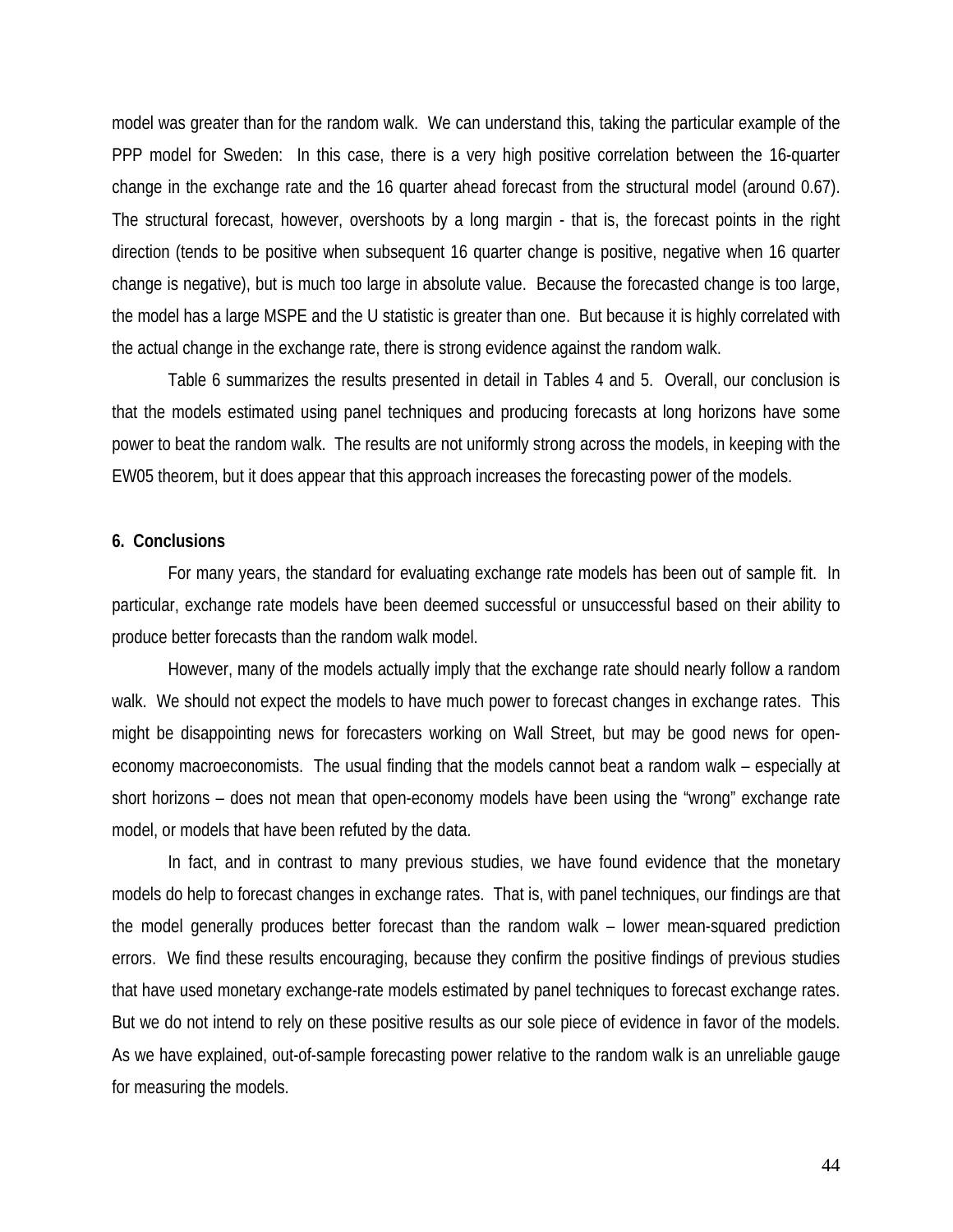At the same time, failure to predict changes in the exchange rate is not a badge of honor for a model. We must develop other means for evaluating and comparing models. This task is made especially difficult because of the fact that plausible models capture the fact that exchange rates are asset prices, and are therefore primarily driven by expectations. Because we do not have a direct measure of the market's expectation, we cannot test the models directly.

 The array of evidence presented in this paper – including out-of-sample forecasting comparisons – lends weight to monetary models of exchange rates. That is, to a large extent, the evidence is consistent with the view that nominal exchange rate movements are monetary phenomena. It is, however, especially important to pay attention to how monetary policy is formulated, because expectations of future monetary conditions play an important role in determining current exchange rates.

We do not intend to claim that the evidence in this paper is conclusive in favor of macroeconomic models of the exchange rate. There may well be room for models with private information (such as Bacchetta and van Wincoop (2006)), or models based on the microstructure of foreign exchange markets (e.g., Evans and Lyons (2003)) to improve our understanding of currencies. Moreover, our empirical verification of the models here is by no means the final word. We hope, instead, that this paper sparks a renewed interest in the empirical examination and comparison of exchange rate models, but using tests that can fairly support or reject one model in favor of another.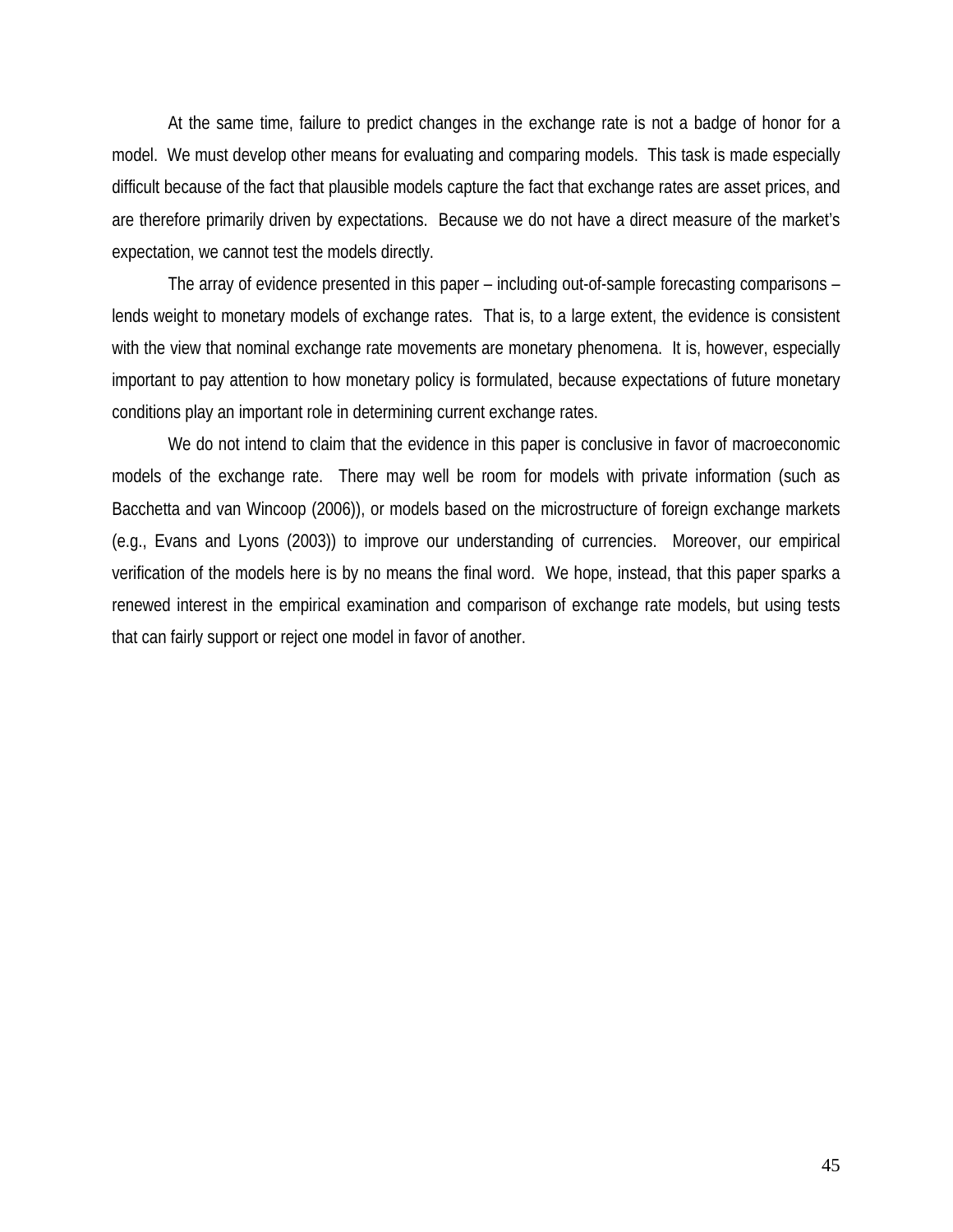# **References**

- Andersen, Torben G.; Tim Bollerslev; Francis X. Diebold; and, Clara Vega, 2003, Micro Effects of Macro Announcements: Real-Time Price Discovery in Foreign Exchange, *American Economic Review* 93, 38-62.
- Bacchetta, Philippe and Eric van Wincoop, 2006, Can Information Heterogeneity Explain the Exchange Rate Determination Puzzle?, *American Economic Review* 96, 552-576.
- Benigno, Gianluca, 2004, Real Exchange Rate Persistence and Monetary Policy Rules, *Journal of Monetary Economics* 51, 473-502.
- Benigno, Gianluca, and Pierpaolo Benigno, 2006, Exchange Rate Determination under Interest Rate Rules, LSE.
- Campbell, John Y., 2001, Why Long Horizons? A Study of Power Against Persistent Alternatives, *Journal of Empirical Finance* 5, 459-491.
- Campbell, John Y., and Robert Shiller, 1987, Cointegration and Tests of Present-Value Models, *Journal of Political Economy* 95, 1062-1088.
- Cheung, Yin-Wong, and Kon S. Lai, 2004, Dissecting the PPP Puzzle: The Unconventional Roles of Nominal Exchange Rates and Price Adjustment, *Journal of International Economics* 64, 135-150.
- Choi, Chi-Young; Nelson Mark; and, Donggyu Sul, 2006, Unbiased Estimation of the Half-Life to PPP Convergence in Panel Data, *Journal of Money, Credit and Banking* 38, 921-938.
- Clarida, Richard, and Daniel Waldman, 2007, Is Bad News About Inflation Good News for the Exchange Rate?, *Asset Prices and Monetary Policy* (NBER)
- Clarida, Richard; Jordi Galí; and Mark Gertler, 1998, Monetary Rules in Practice: Some International Evidence, *European Economic Review* 6, 1033-1067.
- Clark, Todd E., and Kenneth D. West, 2006, Using Out-of-Sample Mean Squared Prediction Errors to Test the Martingale Difference Hypothesis, *Journal of Econometrics* 135, 155-186.
- Clark, Todd E., and Kenneth D. West, 2007, Approximately Normal Tests for Equal Predictive Accuracy in Nested Models, *Journal of Econometrics* 138, 291-311.
- Diebold, Francis X.; Javier Gardeazabal; and, Kamil Yilmaz, 1994, Cointegration and Exchange Rate Dynamics, *Journal of Finance* 49, 727-735.
- Dornbusch, Rudiger, 1976, Expectations and Exchange Rate Dynamics, *Journal of Political Economy* 84, 1161-1176.
- Engel, Charles, and Jeffrey A. Frankel, 1984, Why Interest Rates React to Money Announcements: An Answer from the Foreign Exchange Market, *Journal of Monetary Economics* 13, 31-39.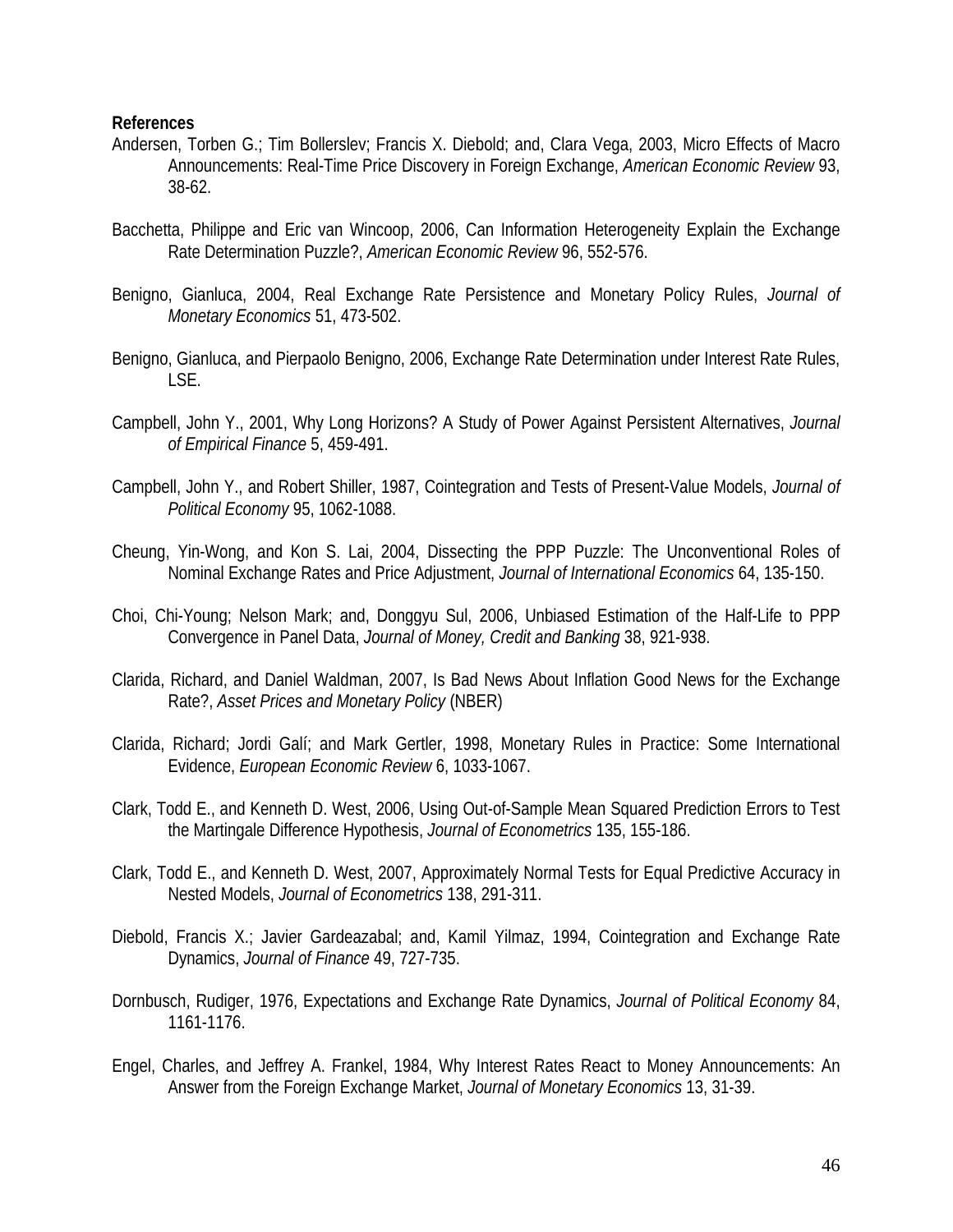- Engel, Charles, and James D. Hamilton, 1990, Long Swings in the Dollar: Are They in the Data and Do Markets Know it?, *American Economic Review* 80, 689-713.
- Engel, Charles, and Kenneth D. West, 2004, Accounting for Exchange Rate Variability in Present Value Models when the Discount Factor is Near One, *American Economic Review Papers & Proceedings* 94, 119-125.
- \_\_\_\_\_, 2005, Exchange Rates and Fundamentals, *Journal of Political Economy* 113, 485-517.
- \_\_\_\_\_, 2006, Taylor Rules and the Deutschemark-Dollar Real Exchange Rate, *Journal of Money, Credit and Banking* 38, 1175-1194.
- Evans, Martin D.D., and Richard K. Lyons, 2002, Order Flow and Exchange Rate Dynamics, *Journal of Political Economy* 110, 170-180.
- Faust, Jon; John H. Rogers; and Jonathan Wright, Exchange Rate Forecasting: The Errors We've Really Made, *Journal of International Economics* 60, 35-59.
- Faust, Jon; John H. Rogers; Eric Swanson; and, Jonathan Wright, 2003, Identifying the Effects of Monetary Policy Shocks on Exchange Rates using High-Frequency Data, *Journal of the European Economics Association* 1, 1031-1057.
- Faust, Jon; John H. Rogers; Shing-Yi B. Wang; and, Jonathan Wright, 2007, The High-Frequency Response of Exchange Rates and Interest Rates to Macroeconomic Announcements, *Journal of Monetary Economics*, forthcoming.
- Frankel, Jeffrey A., and Andrew K. Rose, 1995, Empirical Research on Nominal Exchange Rates, *Handbook of International Economics, vol. 3* (Elsevier).
- Galí, Jordi, and Tommasso Monacelli, 2005, Monetary Policy and Exchange Rate Volatility in a Small Open Economy, *Review of Economic Studies* 72, 707-734.
- Groen, Jan J.J., 2005, Exchange Rate Predictability and Monetary Fundamentals in a Small Multi-Country Panel, *Journal of Money, Credit and Banking* 37, 495-516.
- Hardovelis, Gikas, 1988, Exchange Rates, Economic News, Exchange Rates and Interest Rates, *Journal of International Money and Finance* 7, 23-35.
- Imbs, Jean; Haroon Mumtaz; Morten O. Ravn; and, Hélène Rey, 2005, PPP Strikes Back: Aggregation and the Real Exchange Rate, *Quarterly Journal of Economics* 120, 1-44.
- Jung, Yongseung, 2007, Can the New Open Economy Macroeconomic Model Explain Exchange Rate Fluctuations, *Journal of International Economics,* forthcoming.
- Mark, Nelson A., 2007, Changing Monetary Policy Rules, Learning, and Real Exchange Rate Dynamics, University of Notre Dame.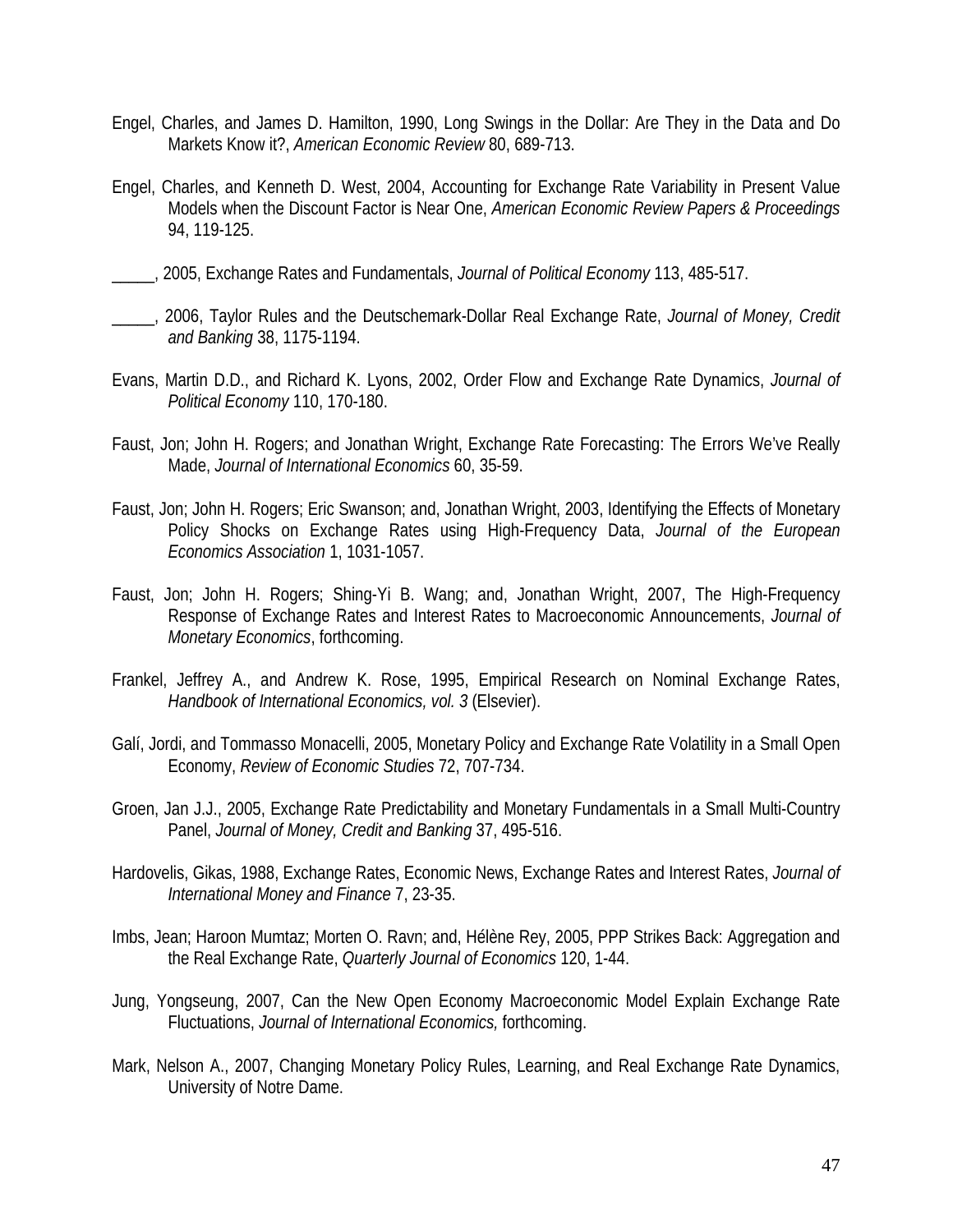- \_\_\_\_\_, and Donggyu Sul, 2001, Nominal Exchange Rates and Monetary Fundamentals: Evidence from a Small Post-Bretton Woods Sample, *Journal of International Economics* 53, 29-52.
- 2002, Asymptotic Power Advantages of Long-Horizon Regression Tests, University of Notre Dame.
- Meese, Richard A., 1990, Currency Fluctuations in the post-Bretton Woods Era, *Journal of Economic Perspectives* 4, 117-134.
- Meese, Richard A., and Kenneth Rogoff, 1983a, Empirical Exchange Rate Models of the Seventies: Do They Fit Out of Sample?, *Journal of International Economics* 14, 3-24.
- Meese, Richard A., and Kenneth Rogoff, 1983b, The Out-of-Sample Failure of Empirical Exchange Rate Models: Sampling Error or Misspecification, in Jacob A. Frenkel, ed., *Exchange Rates and International Macroeconomics* (NBER).
- Molodtsova, Tanya, and David Papell, 2007, Out-of-Sample Exchange Rate Predictability with Taylor Rule Fundamentals, University of Houston.
- Murray, Christian, and David Papell, 2002, The Purchasing Power Parity Persistence Paradigm, *Journal of International Economics* 56, 1-19.
- Obstfeld, Maurice, and Kenneth Rogoff, 1984, Exchange Rate Dynamics with Sluggish Price Adjustment under Alternative Price-Adjustment Rules, *International Economic Review* 25, 159-174.
- \_\_\_\_\_, 2003, Risk and Exchange Rates, *Economic Policy in the International Economy: Essays in Honor of Assaf Razin* (Cambridge).
- Rapach, David E., and Mark E. Wohar, 2002, Testing the Monetary Model of Exchange Rate Determination: New Evidence from a Century of Data, *Journal of International Economics* 58, 359- 385.
- Rogoff, Kenneth, 1996, The Purchasing Power Parity Puzzle, *Journal of Economic Literature* 34, 647-668.
- Rossi, Barbara, 2005, Testing Long-Horizon Predictive Ability with High Persistence, and the Meese-Rogoff Puzzle, *International Economic Review* 46, 61-92.
- Sarno, Lucio, and Mark P. Taylor, 2002, *The Economics of Exchange Rates* (Cambridge).
- Sul, Donggyu, 2006, Panel Unit Root Tests under Cross Section Dependence with Recursive Mean Adjustment, University of Auckland.
- Taylor, Mark P.; David A. Peel; and, Lucio Sarno, 2001, Nonlinear Mean-Reversion in Real Exchange Rates: Toward a Solution To the Purchasing Power Parity Puzzles, *International Economic Review* 42, 1015-1042.
- West, Kenneth D., 1988, On the Interpretation of Near Random Walk Behavior in GNP, *American Economic Review* 78, 202-209.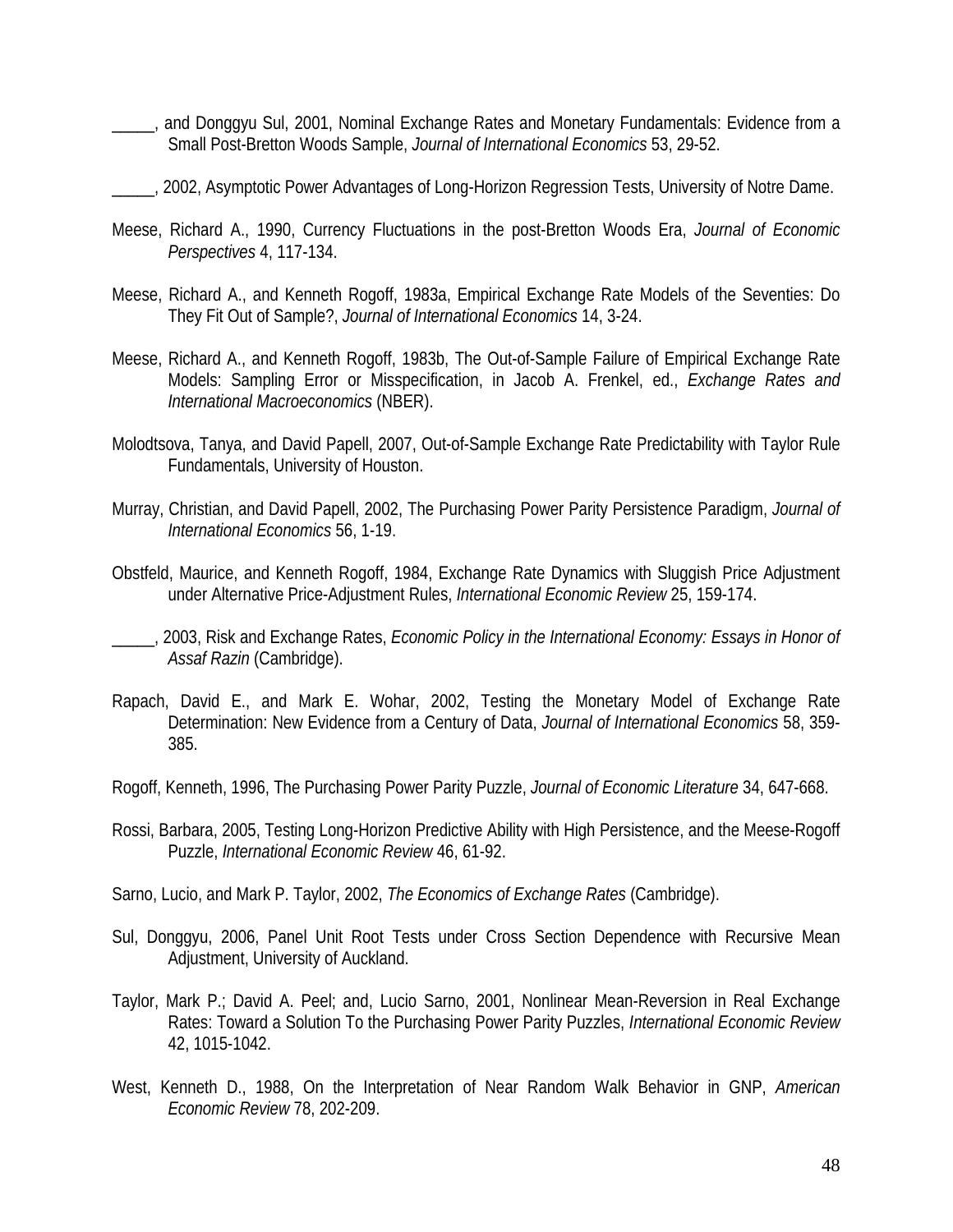| Table 1                        |
|--------------------------------|
| <b>Granger-Causality Tests</b> |

|                  | Austria   | Australia | Belgium |        | Canada Denmark Finland                     |         | France  | Germany | Greece  |
|------------------|-----------|-----------|---------|--------|--------------------------------------------|---------|---------|---------|---------|
|                  |           |           |         |        | H0: $\Delta$ s fails to cause $\Delta x_o$ |         |         |         |         |
| $i-i^*$          | <b>NA</b> |           | $***$   |        | <b>NA</b>                                  | N/A     | $***$   | $***$   |         |
| $m-m^*$          |           | $\star$   | $***$   |        |                                            |         |         |         |         |
| $m-m^*$ - (y-y*) |           | $***$     | $***$   |        |                                            | $\star$ |         |         |         |
|                  |           | $\star$   | $***$   |        | $***$                                      |         |         | $\star$ | $\ast$  |
| р-р*<br>(у-у)    |           | $***$     | $\star$ |        | $***$                                      |         |         |         |         |
|                  |           |           |         |        |                                            |         |         |         |         |
|                  | Austria   | Australia | Belgium | Canada | Denmark Finland                            |         | France  | Germany | Greece  |
|                  |           |           |         |        | H0: $\Delta x_0$ fails to cause $\Delta s$ |         |         |         |         |
| $i-i^*$          | N/A       |           | $***$   | $***$  | N/A                                        | N/A     |         | $***$   | $***$   |
| $m-m^*$          | $\ast$    |           | $***$   |        |                                            |         | $***$   | $***$   | $***$   |
| $m-m^*$ - (y-y*) |           |           |         |        |                                            |         |         |         |         |
| $p-p^*$          | $\star$   |           | $***$   |        |                                            | $\star$ | $\star$ | $***$   | $\star$ |
| $(y-y)$          |           | $***$     |         |        |                                            | $\star$ |         |         |         |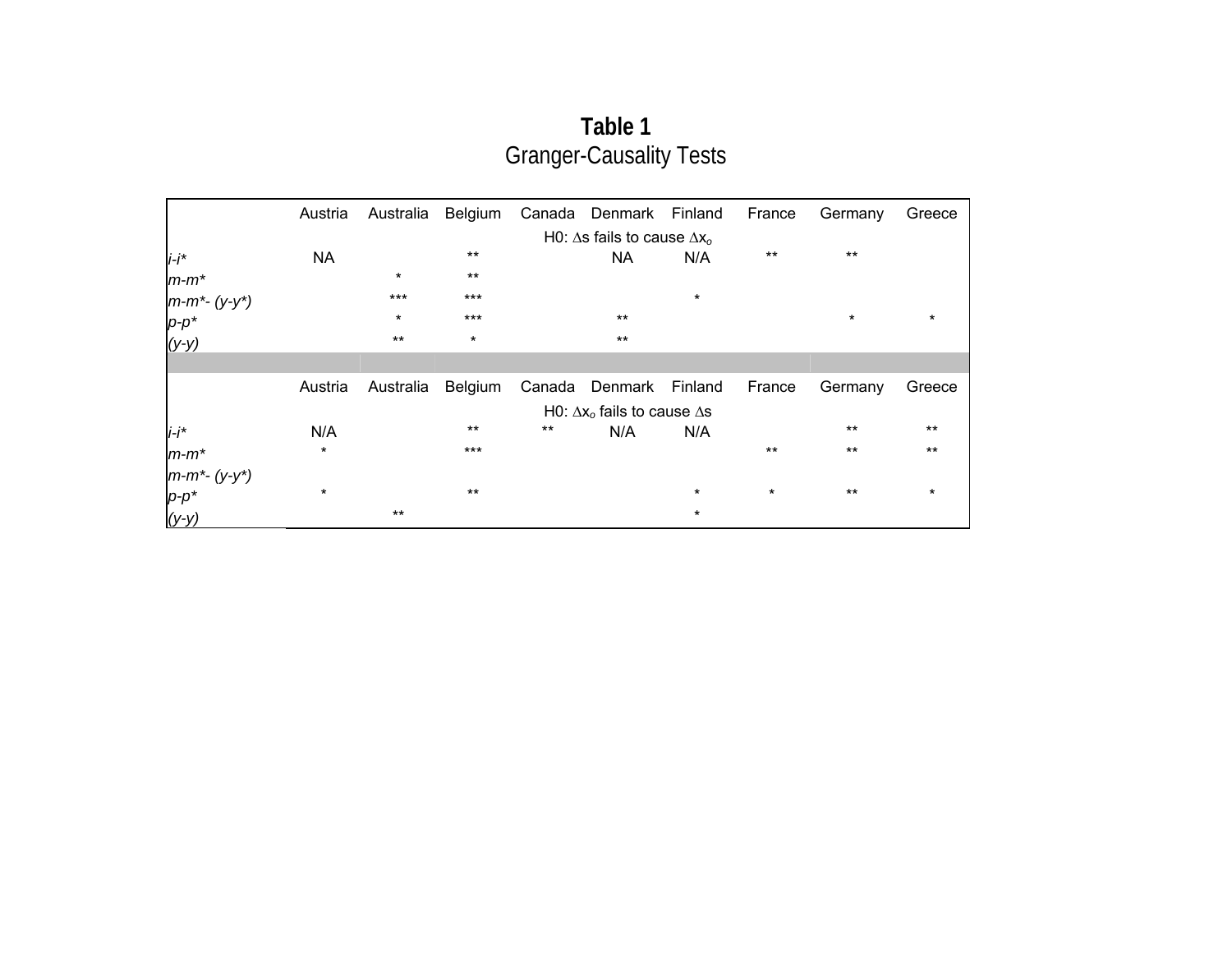# **Table 1 (continued)** Granger-Causality Tests

| $\sim$           | Gt.Britain | Italy   | Japan   |       | Korea Netherlands Norway                   |       | Spain | Sweden  | Switzerland |
|------------------|------------|---------|---------|-------|--------------------------------------------|-------|-------|---------|-------------|
|                  |            |         |         |       | H0: $\Delta s$ fails to cause $\Delta x_o$ |       |       |         |             |
| $i-i$ *          | $***$      |         | $***$   | N/A   | NA                                         | N/A   |       |         | $***$       |
| $m-m^*$          |            |         |         |       |                                            |       |       |         |             |
| $m-m^*$ - (y-y*) |            |         |         | $***$ |                                            |       |       |         |             |
|                  |            | $***$   | $\star$ | $***$ |                                            |       |       |         |             |
| р-р*<br>(у-у)    |            |         |         | $***$ | $\star$                                    |       |       | $***$   |             |
|                  |            |         |         |       |                                            |       |       |         |             |
|                  | Gt.Britain | Italy   | Japan   | Korea | Netherlands Norway                         |       | Spain | Sweden  | Switzerland |
|                  |            |         |         |       | H0: $\Delta x_0$ fails to cause $\Delta s$ |       |       |         |             |
| $i-i^*$          | $***$      | $\star$ | $\star$ | N/A   | N/A                                        | N/A   | $***$ | $***$   | $\star$     |
| $m-m^*$          | $***$      |         |         |       | $***$                                      |       | $***$ | $***$   | $***$       |
| $m-m^*$ - (y-y*) | $***$      | $***$   |         | $***$ | $***$                                      |       |       | $***$   | $***$       |
| $p-p^*$          | $\star$    | $***$   |         | $***$ |                                            |       |       | $\star$ | $***$       |
| $(y-y)$          | $***$      | $***$   |         |       | $***$                                      | $***$ |       |         | $***$       |

#### Notes:

1. The data are quarterly, 1973:1-2005:4. In variables *i\**, *m\**, *y\**, and *p\**, the "\*" denotes data from one of the eighteen countries listed in the headers to the columns, while variables with no star refer to the U.S. Variable definitions: *i* and *i\** are Treasury bill rates; *m* and *m\** are the sum of money plus quasi-money, with exceptions noted in the text; *y* and *y*<sup>\*</sup> are industrial production; *p* and *p*<sup>\*</sup> are the CPI; *s* is the end of quarter nominal exchange rate versus the U.S. dollar. All variables except *i* and *i\** are measured in logarithms. In Euro area countries, post-1998 data on exchange rates were glued to the earlier data, with suitable normalization. For further details see section 3.

2. We estimated bivariate error-correction models in ( $\Delta s_f$ ,  $\Delta x_{of}$ )', where  $\Delta s_f$  is the change in the (log) of the nominal exchange rate and  $x_{of}$  is one of the five variables listed in the rows of each of the two panels. Each equation in the bivariate model included a constant, a lag of *x<sub>ot</sub> - s<sub>t</sub>* and four lags of ∆*s<sub>t</sub>* and ∆*x<sub>ot</sub>* .

3. The table reports the results of F-tests of the null of no Granger causality. The top panel reports tests of the null that the coefficients on all four lags of ∆*s<sub>t</sub>* are zero in the equation for ∆x<sub>ot</sub>; the bottom panel reports parallel tests for lags of ∆x<sub>ot</sub> in the ∆s<sub>t</sub> equation. Rejections are indicated at the 10% (\*), 5% (\*\*) and 1% (\*\*\*) levels.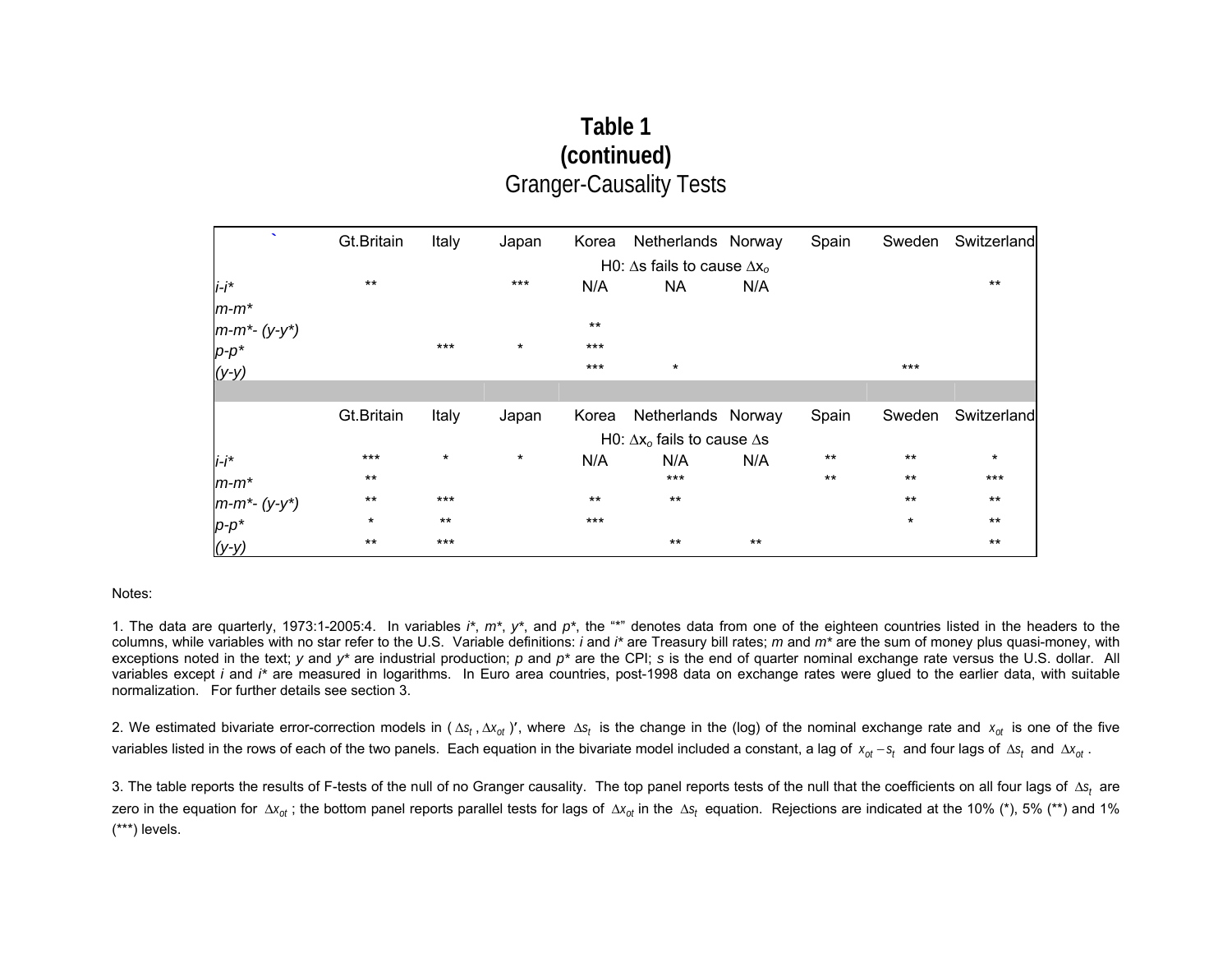# Table 2 Variance Ratios

|           | b    | fundamental         |         |            | b    | fundamental         |         |             | b    | fundamental         |         |
|-----------|------|---------------------|---------|------------|------|---------------------|---------|-------------|------|---------------------|---------|
|           |      | $m-y-(m^{*}-y^{*})$ | $p-p^*$ |            |      | $m-y-(m^{*}-y^{*})$ | $p-p^*$ |             |      | $m-y-(m^{*}-y^{*})$ | $p-p^*$ |
| Australia | 0.9  | 0.349               | 0.152   | France     | 0.9  | 0.326               | 0.063   | Korea       | 0.9  | 0.549               | 0.151   |
|           | 0.95 | 0.364               | 0.228   |            | 0.95 | 0.353               | 0.111   |             | 0.95 | 0.611               | 0.205   |
|           | 0.99 | 0.378               | 0.356   |            | 0.99 | 0.381               | 0.219   |             | 0.99 | 0.678               | 0.28    |
| Austria   | 0.9  | 0.327               | 0.079   | Germany    | 0.9  | 0.412               | 0.053   | Netherlands | 0.9  | 0.252               | 0.154   |
|           | 0.95 | 0.347               | 0.079   |            | 0.95 | 0.481               | 0.087   |             | 0.95 | 0.272               | 0.156   |
|           | 0.99 | 0.363               | 0.157   |            | 0.99 | 0.561               | 0.156   |             | 0.99 | 0.293               | 0.158   |
| Belgium   | 0.9  | 0.449               | 0.065   | Greece     | 0.9  | 0.605               | 0.306   | Norway      | 0.9  | 0.302               | 0.112   |
|           | 0.95 | 0.515               | 0.108   |            | 0.95 | 0.62                | 0.543   |             | 0.95 | 0.283               | 0.165   |
|           | 0.99 | 0.589               | 0.194   |            | 0.99 | 0.637               | 1.12    |             | 0.99 | 0.268               | 0.251   |
| Canada    | 0.9  | 6.981               | 0.147   | Gt.Britain | 0.9  | 0.458               | 0.185   | Spain       | 0.9  | 0.559               | 0.206   |
|           | 0.95 | 6.832               | 0.169   |            | 0.95 | 0.54                | 0.283   |             | 0.95 | 0.627               | 0.366   |
|           | 0.99 | 6.705               | 0.191   |            | 0.99 | 0.642               | 0.456   |             | 0.99 | 0.701               | 0.737   |
| Denmark   | 0.9  | 0.528               | 0.045   | Italy      | 0.9  | 0.527               | 0.196   | Sweden      | 0.9  | 0.433               | 0.098   |
|           | 0.95 | 0.554               | 0.053   |            | 0.95 | 0.597               | 0.343   |             | 0.95 | 0.44                | 0.134   |
|           | 0.99 | 0.58                | 0.063   |            | 0.99 | 0.682               | 0.667   |             | 0.99 | 0.45                | 0.186   |
| Finland   | 0.9  | 0.538               | 0.139   | Japan      | 0.9  | 0.481               | 0.034   | Switzerland | 0.9  | 0.431               | 0.047   |
|           | 0.95 | 0.594               | 0.24    |            | 0.95 | 0.551               | 0.044   |             | 0.95 | 0.442               | 0.078   |
|           | 0.99 | 0.651               | 0.458   |            | 0.99 | 0.627               | 0.059   |             | 0.99 | 0.453               | 0.14    |

Notes:

1. Data are described in notes to Table 1.

2. Let  $x_t = m_t - m_t - (y_t$  $x_t = m_t - m_t^* - (y_t - y_t^*)$  or  $x_t = p_t - p_t^*$ , let b be one of the three discount factors listed in the Table, and let  $h_{ft} = (1-b)\sum_{j=0}^{\infty} b^j E(x_{t+j}|\Omega_{Jf})$  , where the expectation is computed using a fourth order autoregression in  $\Delta x_f$ . The table reports estimates of var( $h_{jt}$  –  $h_{jt-1}$ )/var( $s_t$  –  $s_t$ ). See the "Volatility" subsection in section 3 of the paper for more details.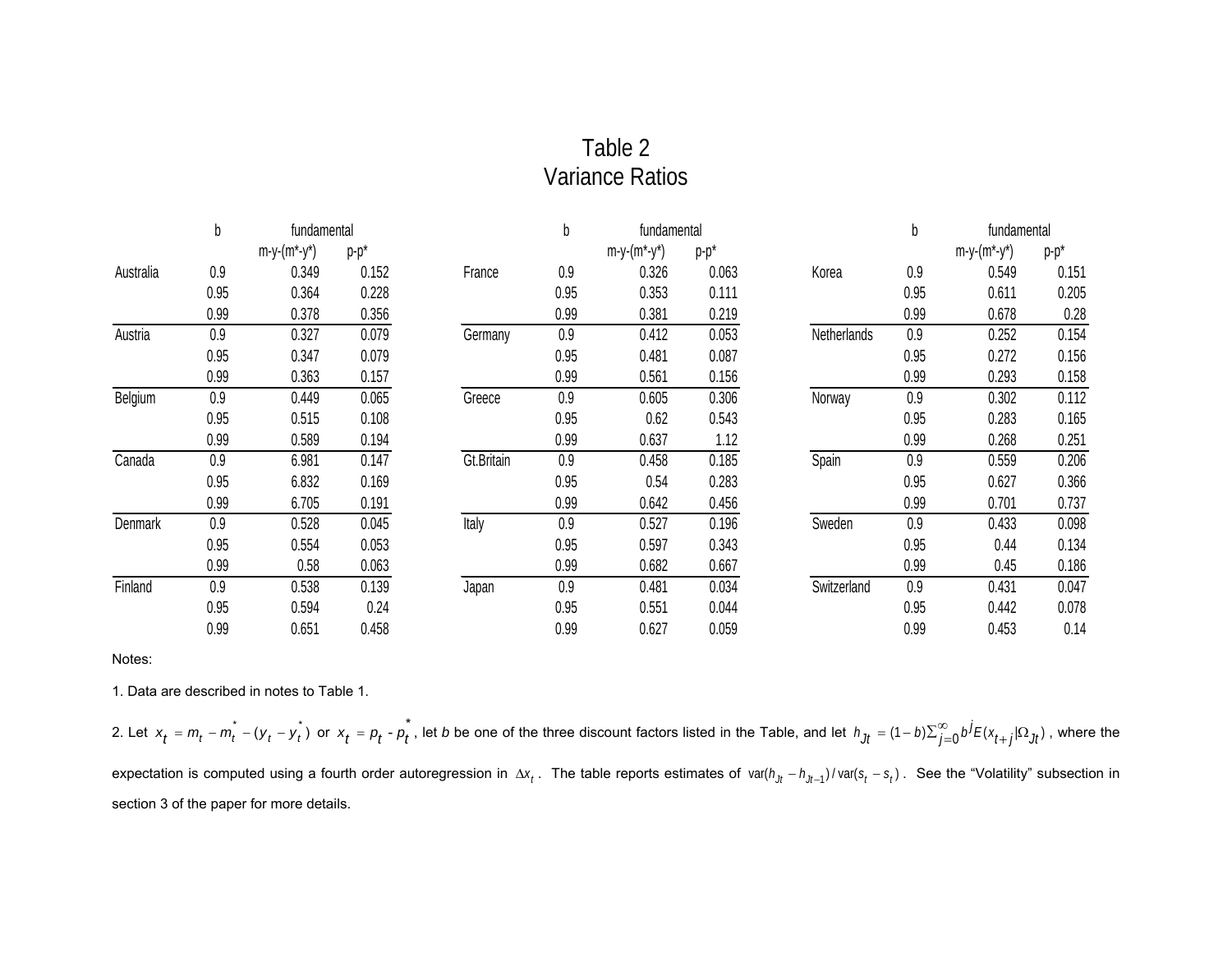# Table 3 Panel Unit Root Tests

|                                                 | Monetary        |                | <b>PPP</b>        | Taylor rule       |         |
|-------------------------------------------------|-----------------|----------------|-------------------|-------------------|---------|
|                                                 |                 | t-stat p-value | t-stat p-value    | t-stat            | p-value |
| H <sub>0</sub> : unit root in common factor     | $-1.155 > 0.10$ |                | $-1.897 \le 0.5$  | $-2.141$          | < 0.05  |
| H <sub>0</sub> : unit roots in error correction | n.a             |                | $-4.713 \le 0.01$ | $-6.356 \le 0.01$ |         |
| terms in all 18 countries                       |                 |                |                   |                   |         |

Notes:

1. Data are described in notes to Table 1.

2. Let an "*i*" subscript denoting country, with the U.S. defined to be country 0 ( $i = 0$ ). In country  $i(i \neq 0)$  let  $x_{it}$  be one of three measures of fundamentals:  $x_{it} = m_{0t} - m_{it} - (y_{0t} - y_{it})$  (monetary fundamentals);  $x_{it} = p_{0t} - p_{it}$  (PPP fundamentals);

 $x_{it} = 1.5(\pi_{0t} - \pi_{it}) + 0.1(y_{0t}^g - y_{it}^g) + 0.1(s_{it} + p_{it} - p_{0t}) + s_{it}$  (Taylor rule fundamentals, where  $y^g$  is the HP filtered output gap).

3. For any one of the measures of fundamentals defined in the previous note, let  $z_{it} = x_{it} - s_{it}$  denote the corresponding error correction term.

4. The table report's Sul's (2006) panel unit root test. The procedure first tests whether one can reject a unit root in a common factor. If that null is rejected, one performs a panel unit root test of the null that  $z_{it}$  is I(1) for all eighteen countries. The regressions include a time trend and individual country fixed effects.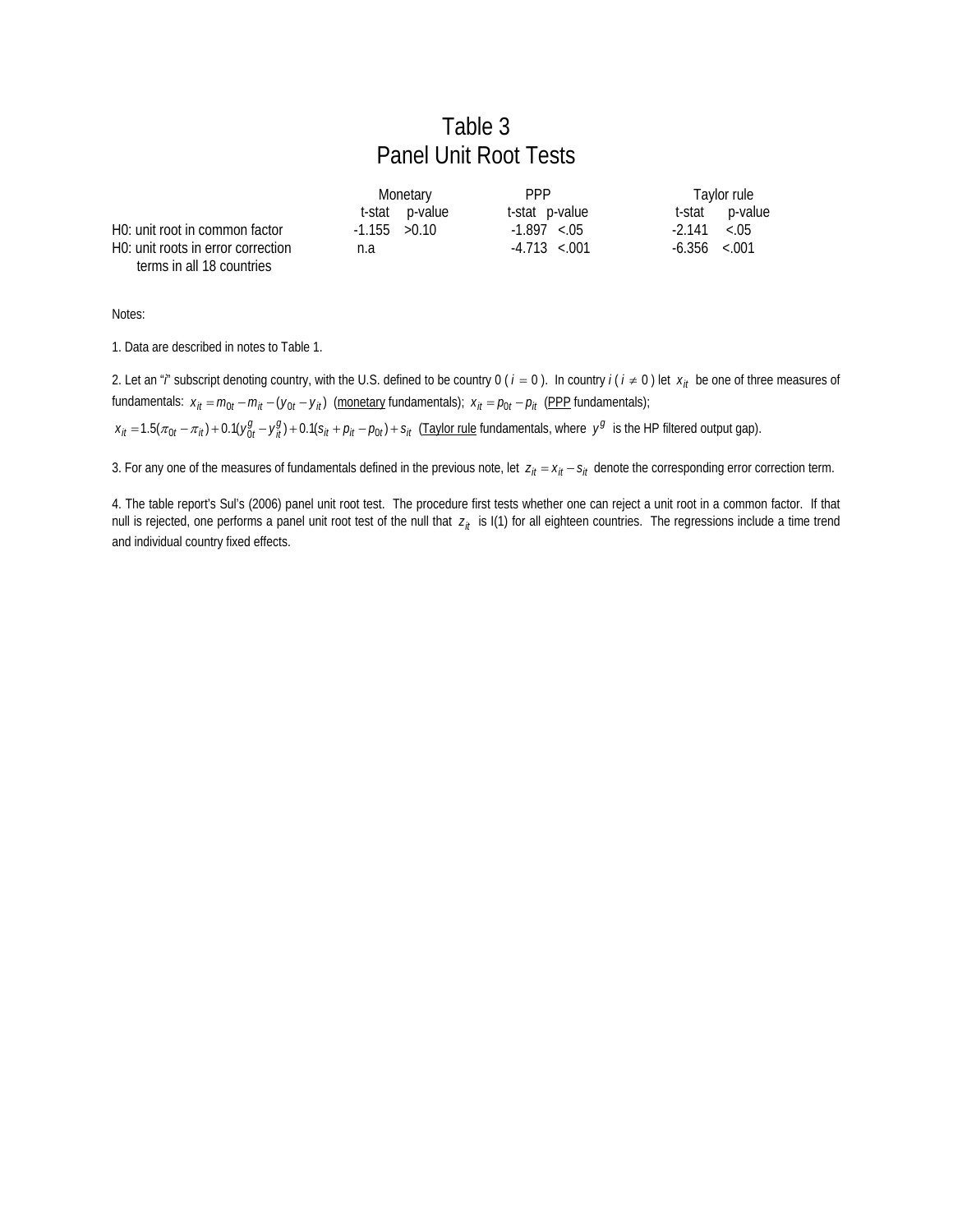|                    |       | <b>No Drift</b> |       |           |       |           |       |           |
|--------------------|-------|-----------------|-------|-----------|-------|-----------|-------|-----------|
|                    | u(1)  | <b>CW</b>       | u(16) | <b>CW</b> | U(1)  | <b>CW</b> | u(16) | <b>CW</b> |
| Australia          | 1.027 | 0.695           | 1.306 | 0.675     | 1.018 | 0.226     | 1.028 | 0.906     |
| Austria            | 1.000 | 0.618           | 0.860 | 1.437     | 0.994 | 1.170     | 0.802 | 3.118     |
| Belgium            | 1.007 | 0.675           | 0.786 | 1.912     | 1.000 | 1.271     | 0.669 | 3.168     |
| Canada             | 1.174 | $-0.952$        | 1.092 | 1.604     | 1.156 | $-1.355$  | 0.900 | 1.665     |
| Denmark            | 1.011 | 0.093           | 1.043 | 0.796     | 0.999 | 0.995     | 0.823 | 2.012     |
| Finland            | 1.003 | 0.684           | 0.975 | 0.883     | 0.991 | 1.292     | 0.784 | 1.462     |
| France             | 1.005 | 0.229           | 0.826 | 1.603     | 0.991 | 1.285     | 0.610 | 4.311     |
| Germany            | 0.988 | 1.515           | 0.622 | 2.450     | 0.983 | 1.768     | 0.576 | 3.585     |
| Greece             | 1.010 | 2.343           | 1.359 | 1.578     | 1.031 | $-0.983$  | 1.262 | $-0.137$  |
| Gt.Britain         | 1.004 | 0.326           | 1.010 | 0.747     | 0.990 | 1.328     | 0.676 | 2.731     |
| Italy              | 1.013 | 0.671           | 1.175 | 0.620     | 0.986 | 1.523     | 0.740 | 1.439     |
| Japan              | 0.998 | 0.754           | 0.854 | 1.430     | 0.999 | 1.186     | 0.849 | 3.256     |
| Korea              | 0.996 | 0.878           | 0.864 | 0.596     | 0.987 | 1.441     | 0.717 | 0.764     |
| <b>Netherlands</b> | 0.991 | 1.289           | 0.751 | 2.144     | 0.985 | 1.532     | 0.683 | 3.772     |
| Norway             | 1.005 | 0.255           | 0.898 | 1.604     | 0.996 | 1.164     | 0.735 | 3.630     |
| Spain              | 1.037 | 0.461           | 1.356 | 0.761     | 1.009 | 0.942     | 0.825 | 1.726     |
| Sweden             | 0.992 | 1.109           | 0.660 | 2.217     | 0.979 | 2.319     | 0.511 | 5.537     |
| Switzerland        | 0.985 | 1.935           | 0.674 | 2.768     | 0.978 | 2.023     | 0.657 | 4.636     |
| Average            | 1.014 |                 | 0.951 |           | 1.004 |           | 0.769 |           |

**Table 4a Panel data error-correction forecast evaluation using monetary fundamentals** 

Notes:

1. Data are described in notes to Table 1.

2. For quarterly horizons  $k=1$  and  $k=16$ , the panel regression  $s_{ij+k}-s_{ji}=\beta_k z_{ji}+\varepsilon_{ji+k}$  was estimated. See notes to Table 3 for definition of the error correction term  $z_{ij}$  for monetary (Tables 4a and 5a), PPP (Tables 4b and 5b) and Taylor rule (Tables 4c and 5c) fundamentals. The regressions include a time effect and fixed effects.

3. The sample period for the dependent variable in the initial regression sample is 1973:2-1982:4 (*k*=1) or 1976:1- 1982:4 (*k*=16). The regression estimates (including estimates of time and fixed effects) were used as described in the text to predict the one quarter exchange rate change through 1983:1 or the 16 quarter change through 1986:4. An observation is then added to the end of the sample, and the procedure is repeated. This recursive updating scheme yields 92 *k*=1 predictions and prediction errors and 77 overlapping *k*=16 predictions and prediction errors.

4. The "u(1)" and "u(16)" columns report Theil U-statistics, presenting the ratio of the root mean squared prediction error (RMSPE) from the procedure described in the previous note relative to the RMSPE from a random walk or random walk with drift. Values less than one are in **bold**, and indicate that the panel error correction model had a lower RMSPE than did the random walk. The drift parameter in the random walk with drift was computed recursively, using the samples described in the previous note.

4. The "cw" columns present Clark and West (2006, 2007) statistics for the null of equal predictive accuracy. Values greater than 1.282 are in **bold**, and indicate rejection at the 10% level using a one sided test.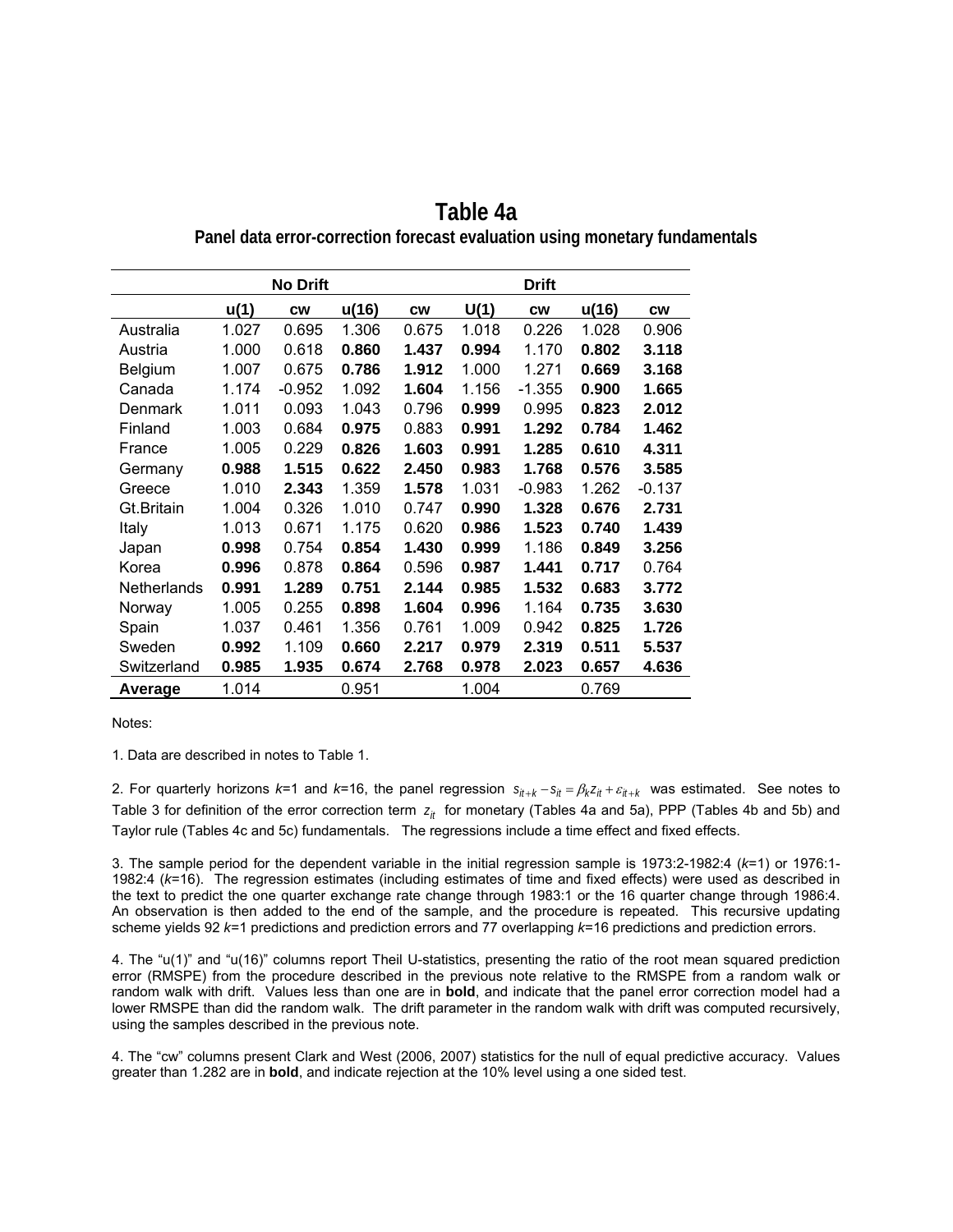|                    |       | <b>No Drift</b> |       |           |       | <b>Drift</b> |       |           |
|--------------------|-------|-----------------|-------|-----------|-------|--------------|-------|-----------|
|                    | u(1)  | cw(1)           | u(16) | <b>CW</b> | u(1)  | <b>CW</b>    | u(16) | <b>CW</b> |
| Australia          | 0.996 | 1.025           | 0.870 | 1.653     | 0.987 | 1.509        | 0.684 | 5.579     |
| Austria            | 0.998 | 0.814           | 0.617 | 2.746     | 0.991 | 1.170        | 0.575 | 3.590     |
| Belgium            | 1.004 | 0.358           | 0.708 | 2.582     | 0.997 | 1.006        | 0.602 | 4.028     |
| Canada             | 1.011 | 0.430           | 0.863 | 1.811     | 0.995 | 1.433        | 0.711 | 4.258     |
| Denmark            | 1.006 | $-0.052$        | 0.887 | 1.409     | 0.995 | 1.044        | 0.700 | 3.120     |
| Finland            | 1.001 | 0.464           | 0.775 | 1.395     | 0.990 | 1.383        | 0.623 | 2.635     |
| France             | 1.010 | $-0.261$        | 0.896 | 1.443     | 0.996 | 0.948        | 0.661 | 3.703     |
| Germany            | 0.999 | 0.921           | 0.652 | 2.486     | 0.994 | 1.103        | 0.604 | 2.797     |
| Greece             | 0.998 | 2.318           | 1.221 | 1.533     | 1.019 | $-0.395$     | 1.134 | 0.372     |
| Gt.Britain         | 1.006 | 0.420           | 1.063 | 0.580     | 0.992 | 1.050        | 0.711 | 1.574     |
| Italy              | 1.025 | 0.449           | 1.313 | 0.578     | 0.998 | 0.746        | 0.826 | 1.103     |
| Japan              | 0.992 | 1.380           | 0.736 | 2.880     | 0.992 | 1.136        | 0.732 | 4.557     |
| Korea              | 0.985 | 1.948           | 0.808 | 0.794     | 0.975 | 2.632        | 0.671 | 1.148     |
| <b>Netherlands</b> | 1.015 | 0.529           | 0.754 | 2.502     | 1.010 | 0.642        | 0.686 | 2.949     |
| Norway             | 1.000 | 0.468           | 0.898 | 1.075     | 0.991 | 1.211        | 0.735 | 2.050     |
| Spain              | 1.036 | 0.069           | 1.401 | 0.486     | 1.007 | 0.455        | 0.853 | 1.354     |
| Sweden             | 1.002 | 0.422           | 0.737 | 1.539     | 0.989 | 1.657        | 0.571 | 3.127     |
| Switzerland        | 0.995 | 1.214           | 0.576 | 2.271     | 0.987 | 1.387        | 0.562 | 2.158     |
|                    | 1.004 |                 | 0.876 |           | 0.995 |              | 0.702 |           |

**Table 4b Panel data error-correction forecast evaluation using PPP fundamentals**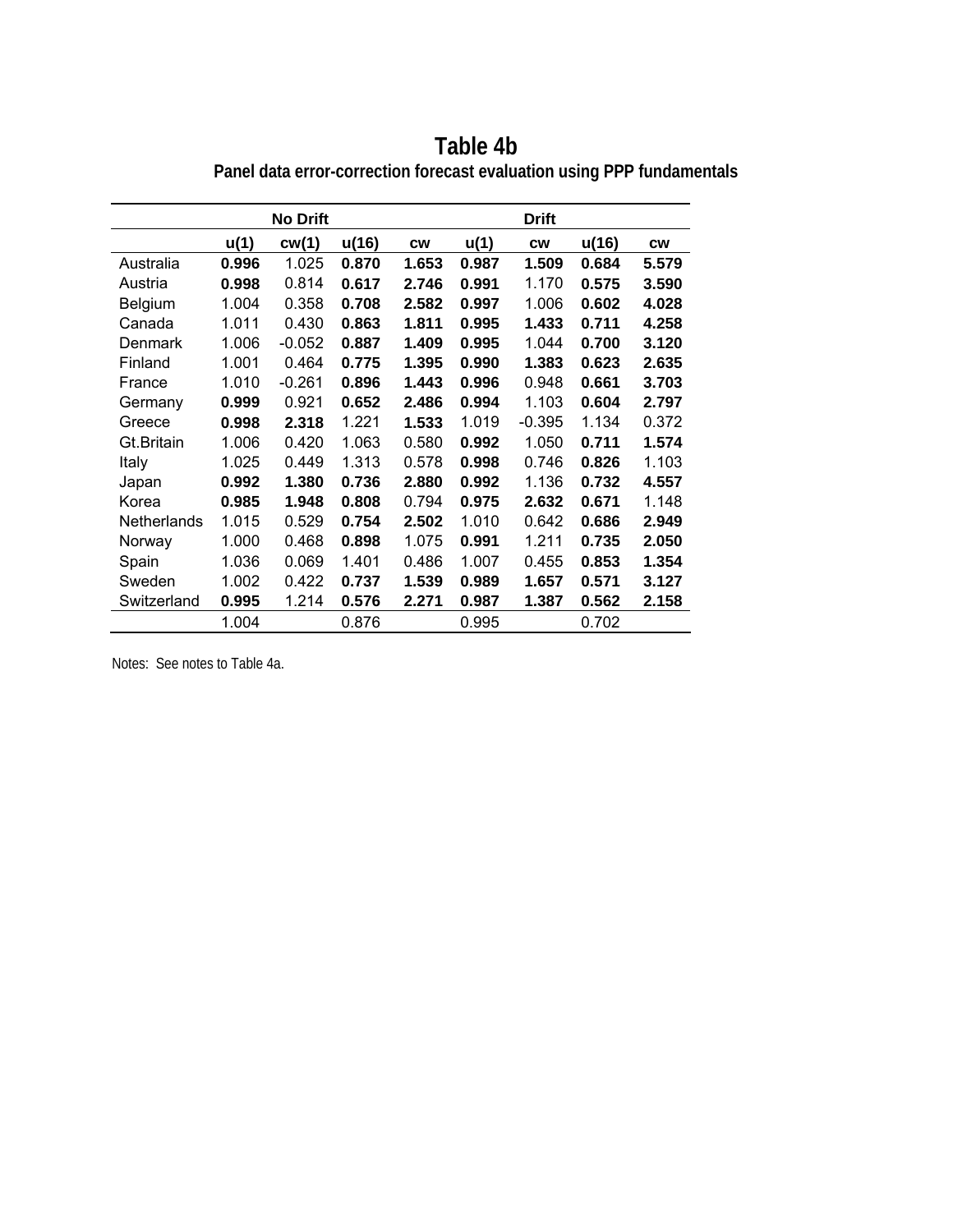|                    |       | <b>No Drift</b> |       |           |       | <b>Drift</b> |       |           |
|--------------------|-------|-----------------|-------|-----------|-------|--------------|-------|-----------|
| Taylor             | u(1)  | <b>CW</b>       | u(16) | <b>CW</b> | u(1)  | <b>CW</b>    | u(16) | <b>CW</b> |
| Australia          | 1.005 | 0.627           | 1.047 | 0.541     | 0.996 | 1.463        | 0.824 | 1.061     |
| Austria            | 1.004 | 0.039           | 0.911 | 1.064     | 0.998 | 0.982        | 0.850 | 1.460     |
| <b>Belgium</b>     | 1.006 | $-0.881$        | 1.051 | $-0.189$  | 0.999 | 0.513        | 0.894 | 1.958     |
| Canada             | 1.010 | 0.111           | 1.120 | 0.187     | 0.994 | 1.295        | 0.922 | 0.741     |
| Denmark            | 1.010 | $-0.967$        | 1.235 | $-0.726$  | 0.999 | 0.740        | 0.974 | 0.435     |
| Finland            | 1.009 | $-0.644$        | 1.137 | $-0.253$  | 0.997 | 1.243        | 0.914 | 0.846     |
| France             | 1.012 | $-0.606$        | 1.290 | $-0.599$  | 0.999 | 0.665        | 0.952 | 0.509     |
| Germany            | 1.004 | 0.084           | 0.937 | 0.907     | 0.999 | 0.729        | 0.868 | 1.225     |
| Greece             | 0.990 | 2.445           | 1.175 | 1.631     | 1.010 | $-1.819$     | 1.091 | $-0.073$  |
| Gt.Britain         | 1.013 | $-0.217$        | 1.345 | $-0.308$  | 0.999 | 0.615        | 0.900 | 0.529     |
| Italy              | 1.027 | 0.313           | 1.549 | $-0.068$  | 1.000 | 0.129        | 0.975 | 0.204     |
| Japan              | 0.997 | 0.837           | 0.856 | 1.161     | 0.998 | 0.721        | 0.850 | 0.733     |
| Korea              | 1.005 | 0.608           | 1.176 | 0.308     | 0.995 | 1.491        | 0.976 | 0.146     |
| <b>Netherlands</b> | 1.008 | $-0.239$        | 0.976 | 0.988     | 1.002 | $-0.056$     | 0.888 | 2.013     |
| Norway             | 1.007 | $-0.667$        | 1.103 | $-0.026$  | 0.998 | 0.778        | 0.903 | 0.677     |
| Spain              | 1.030 | 0.029           | 1.682 | $-0.402$  | 1.001 | -0.246       | 1.024 | 0.043     |
| Sweden             | 1.009 | $-0.127$        | 1.159 | 0.085     | 0.996 | 1.440        | 0.898 | 0.662     |
| Switzerland        | 1.006 | 0.388           | 0.832 | 1.112     | 0.999 | 0.906        | 0.811 | 0.679     |
| Average            | 1.008 |                 | 1.143 |           | 0.999 |              | 0.917 |           |

**Table 4c Panel data forecast evaluation using Taylor-rule fundamentals**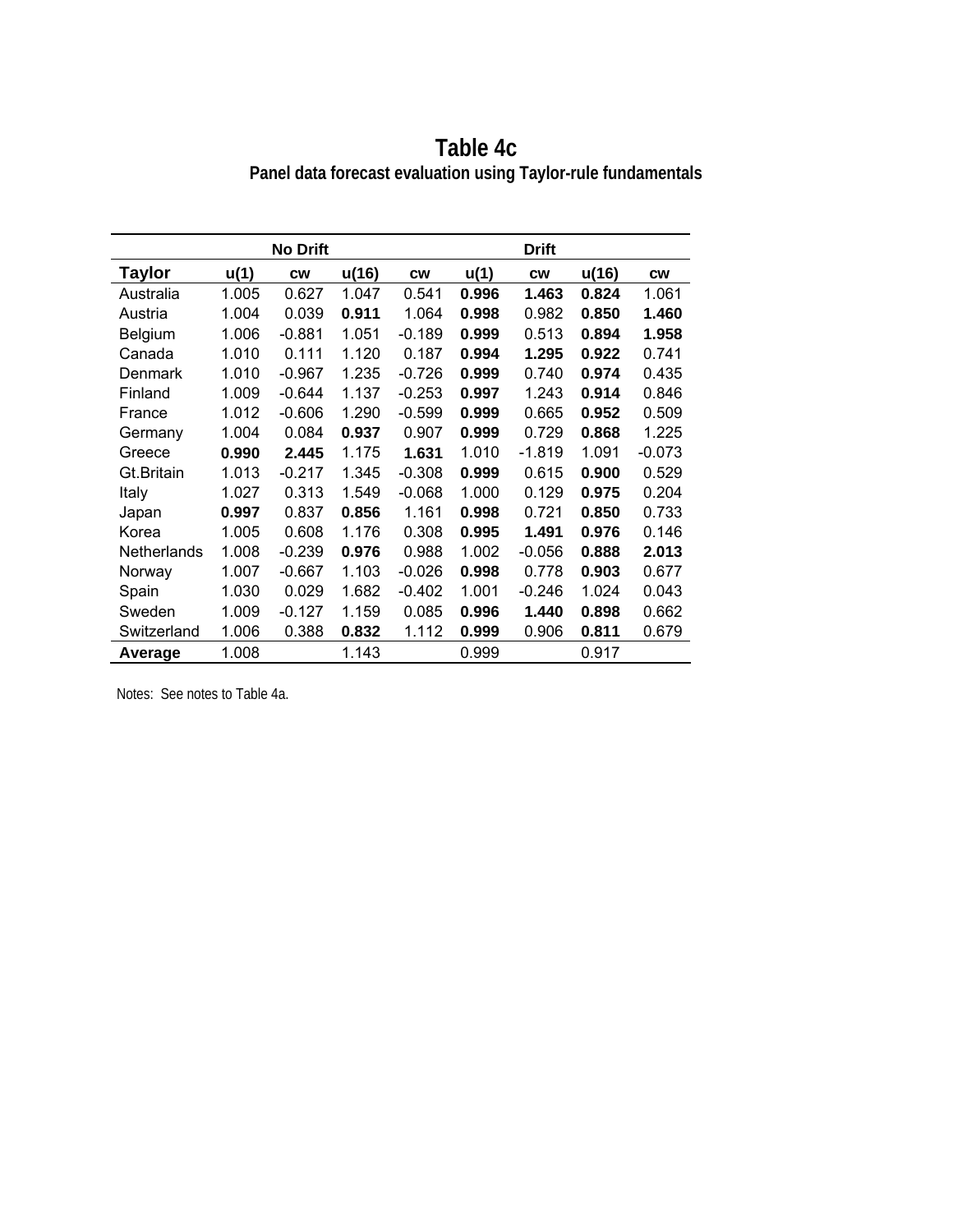|             |       | no drift |       |        |       | drift    |       |          |
|-------------|-------|----------|-------|--------|-------|----------|-------|----------|
|             | u(1)  | cw(1)    | u(16) | cw(16) | u(1)  | cw(1)    | u(16) | cw(16)   |
| Australia   | 1.042 | $-0.307$ | 1.777 | 0.657  | 1.032 | $-1.395$ | 1.398 | 1.383    |
| Austria     | 1.010 | $-0.090$ | 1.290 | 0.654  | 1.004 | 0.773    | 1.203 | 1.823    |
| Belgium     | 1.006 | 0.347    | 1.895 | 1.931  | 0.999 | 0.916    | 1.612 | 2.764    |
| Canada      | 1.030 | 1.017    | 1.509 | 0.455  | 1.014 | 0.882    | 1.243 | $-0.082$ |
| Denmark     | 1.011 | $-0.301$ | 1.431 | 1.328  | 0.999 | 0.524    | 1.129 | 2.368    |
| Finland     | 1.014 | $-0.571$ | 1.548 | 0.869  | 1.003 | 0.106    | 1.244 | 1.161    |
| France      | 1.003 | 0.785    | 1.083 | 2.326  | 0.989 | 1.785    | 0.799 | 4.107    |
| Germany     | 1.000 | 0.804    | 1.136 | 2.071  | 0.995 | 1.295    | 1.052 | 2.989    |
| Greece      | 0.990 | 2.533    | 1.669 | 1.482  | 1.010 | $-0.973$ | 1.549 | 0.091    |
| Gt.Britain  | 1.010 | 0.131    | 2.029 | 0.748  | 0.995 | 0.960    | 1.358 | 2.064    |
| Italy       | 1.016 | 0.906    | 1.287 | 1.054  | 0.990 | 1.402    | 0.810 | 1.526    |
| Japan       | 1.008 | $-0.344$ | 1.282 | 0.305  | 1.008 | 0.120    | 1.274 | 1.771    |
| Korea       | 1.017 | 1.057    | 1.187 | 0.489  | 1.007 | 1.377    | 0.986 | 0.335    |
| Netherlands | 1.000 | 0.773    | 0.949 | 1.530  | 0.995 | 1.293    | 0.864 | 2.605    |
| Norway      | 1.006 | 0.427    | 1.536 | 1.604  | 0.997 | 0.856    | 1.257 | 3.085    |
| Spain       | 1.040 | 0.387    | 1.974 | 1.373  | 1.011 | 0.065    | 1.202 | 2.170    |
| Sweden      | 0.998 | 0.819    | 1.641 | 1.876  | 0.985 | 1.806    | 1.272 | 4.005    |
| Switzerland | 0.994 | 1.206    | 1.056 | 1.202  | 0.987 | 1.675    | 1.030 | 2.760    |
| Average     | 1.011 |          | 1.460 |        | 1.001 |          | 1.182 |          |

**Table 5a Single-equation error-correction forecast evaluation using monetary fundamentals**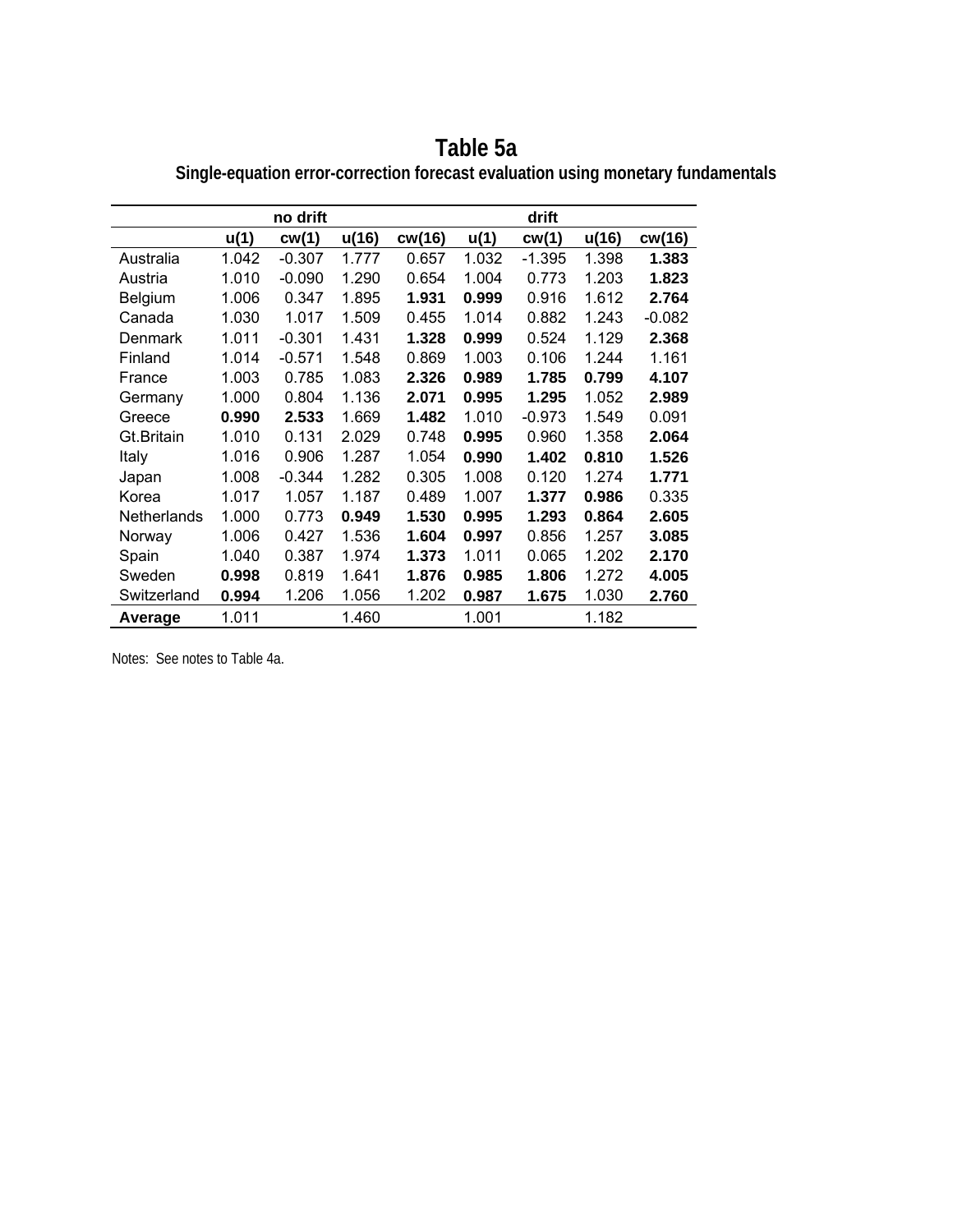**Table 5b Single-equation error-correction forecast evaluation using PPP fundamentals** 

|                |       | no drift |       |        |       | drift    |       |        |
|----------------|-------|----------|-------|--------|-------|----------|-------|--------|
|                | u(1)  | cw(1)    | u(16) | cw(16) | u(1)  | cw(1)    | u(16) | cw(16) |
|                |       |          |       |        |       |          |       |        |
| Australia      | 1.021 | $-0.376$ | 1.270 | 0.487  | 1.011 | $-0.018$ | 0.999 | 2.391  |
| Austria        | 1.002 | 0.293    | 0.968 | 2.512  | 0.996 | 0.874    | 0.903 | 3.163  |
| <b>Belgium</b> | 1.006 | 0.307    | 1.565 | 2.431  | 0.999 | 0.630    | 1.331 | 3.424  |
| Canada         | 1.011 | $-0.439$ | 1.162 | 0.623  | 0.996 | 1.007    | 0.957 | 2.183  |
| Denmark        | 1.009 | $-0.110$ | 1.251 | 1.857  | 0.997 | 0.748    | 0.987 | 3.267  |
| Finland        | 1.009 | $-0.306$ | 0.923 | 1.278  | 0.998 | 0.702    | 0.742 | 2.042  |
| France         | 1.013 | 0.122    | 1.496 | 2.099  | 0.999 | 0.595    | 1.104 | 3.973  |
| Germany        | 1.002 | 0.561    | 1.361 | 2.634  | 0.997 | 0.843    | 1.261 | 2.861  |
| Greece         | 0.992 | 2.787    | 1.824 | 1.036  | 1.013 | 0.041    | 1.693 | 0.641  |
| Gt.Britain     | 1.013 | 0.213    | 1.361 | 0.693  | 0.999 | 0.568    | 0.911 | 1.267  |
| Italy          | 1.036 | $-0.137$ | 1.708 | 0.782  | 1.009 | $-0.745$ | 1.075 | 1.078  |
| Japan          | 1.003 | 0.396    | 1.044 | 0.964  | 1.003 | $-0.100$ | 1.037 | 2.401  |
| Korea          | 0.979 | 2.462    | 0.883 | 1.006  | 0.970 | 2.942    | 0.733 | 1.427  |
| Netherlands    | 1.012 | $-0.038$ | 1.194 | 2.660  | 1.006 | 0.058    | 1.087 | 3.004  |
| Norway         | 1.007 | 0.183    | 1.389 | 1.424  | 0.998 | 0.672    | 1.137 | 2.510  |
| Spain          | 1.037 | 0.011    | 1.735 | 0.798  | 1.008 | $-1.139$ | 1.056 | 1.393  |
| Sweden         | 1.020 | 0.539    | 1.987 | 2.158  | 1.007 | 0.669    | 1.540 | 4.047  |
| Switzerland    | 1.000 | 1.095    | 0.782 | 2.356  | 0.992 | 1.154    | 0.762 | 2.376  |
| Average        | 1.010 |          | 1.328 |        | 1.000 |          | 1.073 |        |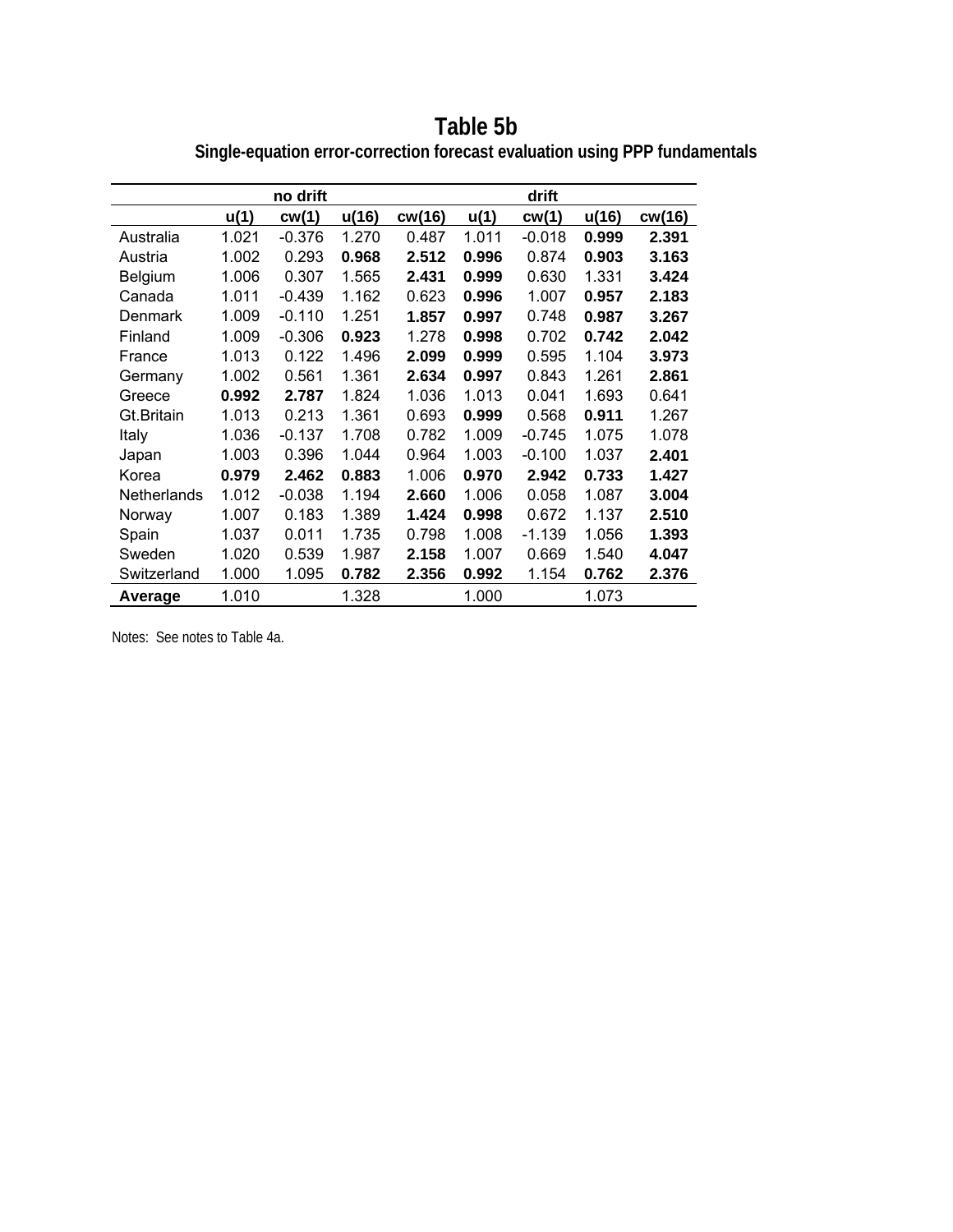**Table 5c Single-equation error-correction forecast evaluation using Taylor-rule fundamentals** 

|             |       | no drift |       |          |       | drift    |       |          |
|-------------|-------|----------|-------|----------|-------|----------|-------|----------|
|             | u(1)  | cw(1)    | u(16) | cw(16)   | u(1)  | cw(1)    | u(16) | cw(16)   |
| Australia   | 1.010 | 0.700    | 1.004 | 0.742    | 1.001 | 0.328    | 0.790 | 1.269    |
| Austria     | 1.007 | 0.119    | 0.679 | 2.671    | 1.001 | 0.412    | 0.633 | 3.320    |
| Belgium     | 1.013 | $-0.147$ | 0.845 | 2.578    | 1.005 | $-0.117$ | 0.719 | 3.992    |
| Canada      | 1.015 | $-0.035$ | 1.145 | 0.275    | 1.000 | 0.278    | 0.944 | 0.729    |
| Denmark     | 1.011 | $-0.738$ | 1.200 | 0.223    | 1.000 | 0.235    | 0.947 | 1.119    |
| Finland     | 1.025 | $-0.694$ | 1.032 | 0.594    | 1.014 | $-0.555$ | 0.829 | 1.274    |
| France      | 1.024 | $-0.033$ | 1.268 | 1.004    | 1.011 | $-0.160$ | 0.936 | 2.291    |
| Germany     | 1.013 | $-0.037$ | 0.779 | 2.398    | 1.008 | $-0.034$ | 0.721 | 2.517    |
| Greece      | 0.984 | 2.633    | 1.187 | 1.658    | 1.004 | 0.681    | 1.103 | $-0.138$ |
| Gt.Britain  | 1.029 | $-1.313$ | 1.502 | $-0.107$ | 1.015 | $-1.375$ | 1.005 | 0.318    |
| Italy       | 1.036 | $-0.353$ | 1.688 | 0.195    | 1.009 | $-0.165$ | 1.063 | 0.201    |
| Japan       | 1.003 | 0.499    | 0.790 | 2.773    | 1.004 | $-0.980$ | 0.785 | 3.833    |
| Korea       | 0.998 | 1.220    | 1.200 | 0.165    | 0.989 | 1.460    | 0.996 | 0.042    |
| Netherlands | 1.022 | $-0.358$ | 1.416 | 3.684    | 1.016 | $-0.283$ | 1.289 | 4.366    |
| Norway      | 1.027 | $-0.555$ | 1.004 | 0.471    | 1.018 | $-0.858$ | 0.822 | 1.165    |
| Spain       | 1.036 | $-0.389$ | 1.889 | 0.111    | 1.007 | $-1.393$ | 1.150 | 0.189    |
| Sweden      | 1.024 | 0.019    | 0.874 | 1.110    | 1.011 | $-0.377$ | 0.677 | 2.143    |
| Switzerland | 1.003 | 0.633    | 0.619 | 2.002    | 0.996 | 0.926    | 0.604 | 1.589    |
| Average     | 1.016 |          | 1.118 |          | 1.006 |          | 0.889 |          |